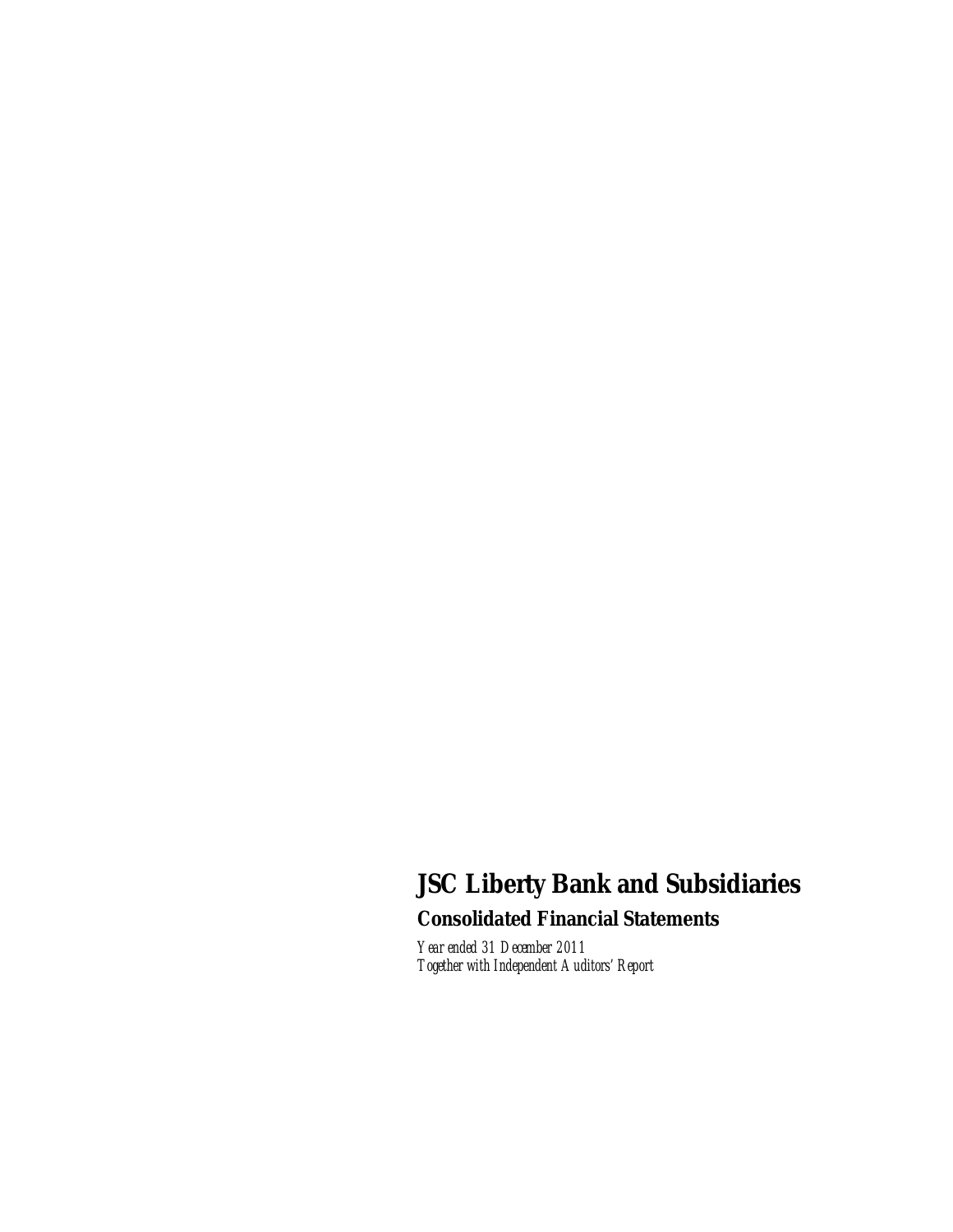# Contents

# Independent auditors' report

## Notes to consolidated financial statements

| 2.  |  |
|-----|--|
| 3.  |  |
|     |  |
|     |  |
| b.  |  |
|     |  |
| 8.  |  |
| 9.  |  |
| 10. |  |
| 11. |  |
| 12. |  |
| 13. |  |
| 14. |  |
| 15. |  |
| 16. |  |
| 17. |  |
| 18. |  |
| 19. |  |
| 20. |  |
| 21. |  |
| 22. |  |
| 23. |  |
| 24. |  |
| 25. |  |
| 26. |  |
| 27. |  |
| 28. |  |
| 29. |  |
| 30. |  |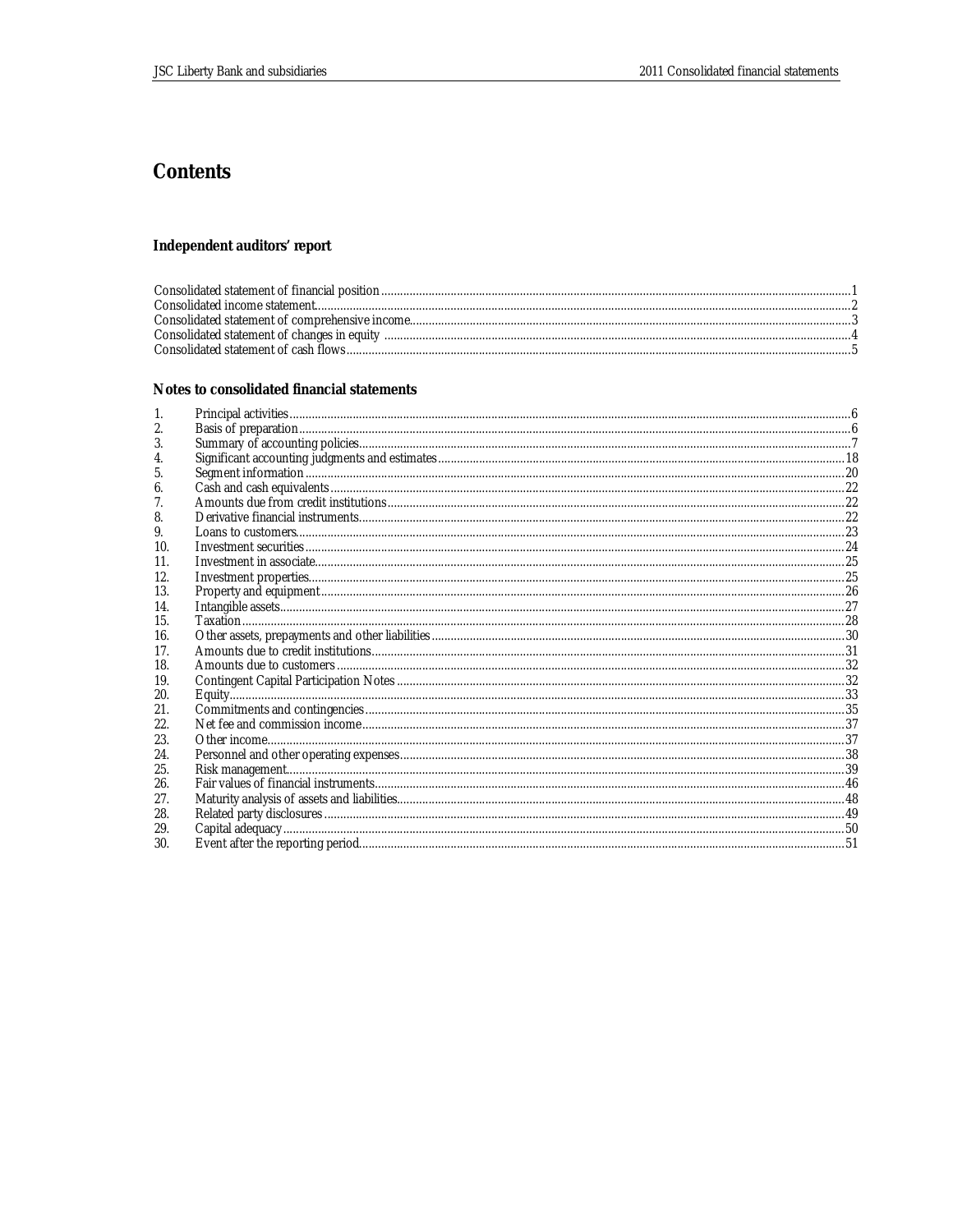

Ernst & Young LLC<br>Kote Abkhazi Street, 44 Tbilisi, 0105, Georgia Tel: +995 (32) 243 9375 Fax: +995 (32) 243 9376 www.ey.com/georgia

**შპს ერნსტ ენდ იანგი**<br>საქართველო, 0105 თბილისი<br>კოტე აფხაზის ქუჩა 44 ტელ: +995 (32) 243 9375 ფაქსი: +995 (32) 243 9376

# **Independent auditors' report**

To the Shareholders and Board of Directors of JSC Liberty Bank –

We have audited the accompanying consolidated financial statements of JSC Liberty Bank and its subsidiaries, which comprise the consolidated statement of financial position as at 31 December 2011, and the consolidated income statement, consolidated statements of comprehensive income, of changes in equity and of cash flows for the year then ended, and a summary of significant accounting policies and other explanatory information.

## *Management's responsibility for the consolidated financial statements*

Management is responsible for the preparation and fair presentation of these consolidated financial statements in accordance with International Financial Reporting Standards, and for such internal control as management determines is necessary to enable the preparation of consolidated financial statements that are free from material misstatement, whether due to fraud or error.

#### *Auditors' responsibility*

Our responsibility is to express an opinion on these consolidated financial statements based on our audit. We conducted our audit in accordance with International Standards on Auditing. Those standards require that we comply with ethical requirements and plan and perform the audit to obtain reasonable assurance about whether the consolidated financial statements are free from material misstatement.

An audit involves performing procedures to obtain audit evidence about the amounts and disclosures in the consolidated financial statements. The procedures selected depend on the auditors' judgment, including the assessment of the risks of material misstatement of the consolidated financial statements, whether due to fraud or error. In making those risk assessments, the auditor considers internal control relevant to the entity's preparation and fair presentation of the consolidated financial statements in order to design audit procedures that are appropriate in the circumstances, but not for the purpose of expressing an opinion on the effectiveness of the entity's internal control. An audit also includes evaluating the appropriateness of accounting policies used and the reasonableness of accounting estimates made by management, as well as evaluating the overall presentation of the consolidated financial statements.

We believe that the audit evidence we have obtained is sufficient and appropriate to provide a basis for our audit opinion.

#### *Opinion*

In our opinion, the consolidated financial statements present fairly, in all material respects the financial position of JSC Liberty Bank and its subsidiaries as at 31 December 2011, and their financial performance and their cash flows for the year then ended in accordance with International Financial Reporting Standards.



30 April 2012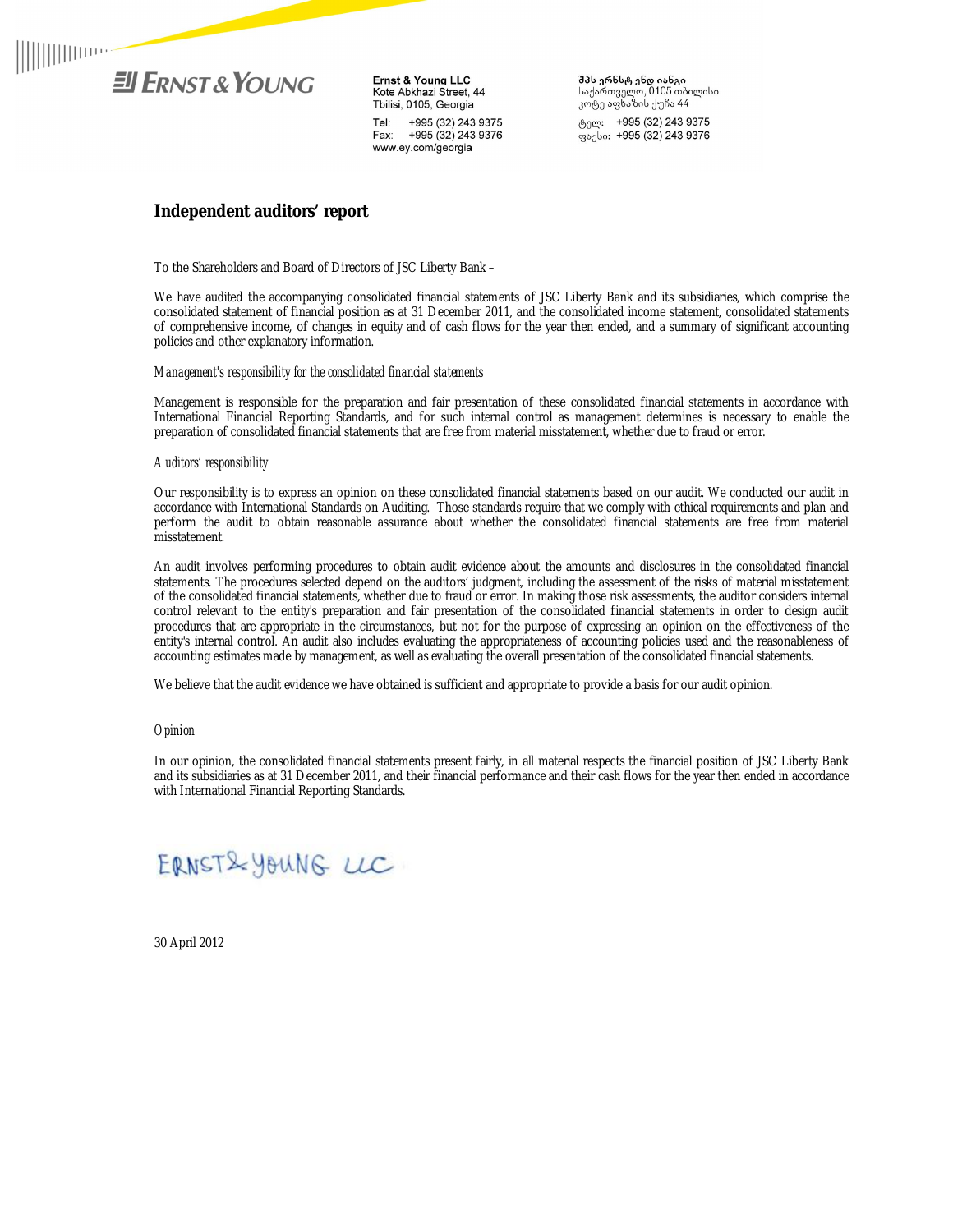# **Consolidated statement of financial position**

# **As of 31 December 2011**

*(Thousands of Georgian Lari)* 

|                                        | <b>Notes</b>   | 2011      | 2010     |
|----------------------------------------|----------------|-----------|----------|
| Assets                                 |                |           |          |
| Cash and cash equivalents              | 6              | 136,715   | 139,271  |
| Amounts due from credit institutions   | $\overline{7}$ | 23,463    | 7,508    |
| Loans to customers                     | 9              | 324,240   | 159,166  |
| Investment securities:                 |                |           |          |
| - available-for-sale                   | 10             | 411       | 717      |
| - held-to-maturity                     | 10             | 100,805   | 83,860   |
| Investment in associate                | 11             | 70        |          |
| Investment properties                  | 12             | 25,021    | 21,115   |
| Property and equipment                 | 13             | 97,201    | 92,165   |
| Intangible assets                      | 14             | 6,155     | 5,357    |
| Current income tax assets              | 15             | 637       | 630      |
| Deferred income tax assets             | 15<br>16       | 762       | 1,610    |
| Prepayments                            |                | 7,891     | 5,614    |
| Other assets                           | 16             | 9,864     | 13,772   |
| <b>Total assets</b>                    |                | 733,235   | 530,785  |
| Liabilities                            |                |           |          |
| Amounts due to credit institutions     | 17             | 21,212    | 77,318   |
| Amounts due to customers               | 18             | 603,436   | 385,445  |
| Current income tax liabilities         | 15             |           | 182      |
| Provisions                             | 16             | 99        | 69       |
| Derivative financial liabilities       | 8              | 144       | 102      |
| Contingent capital participation notes | 19             | 19,150    | 19,150   |
| Other liabilities                      | 16             | 16,418    | 13,909   |
| <b>Total liabilities</b>               |                | 660,459   | 496,175  |
| Equity                                 | 20             |           |          |
| Share capital                          |                | 42,708    | 28,858   |
| Additional paid-in capital             |                | 32,809    | 19,113   |
| Treasury shares                        |                |           | (3,371)  |
| Accumulated losses                     |                | (24, 504) | (32,692) |
| Other reserves                         |                | 21,763    | 22,702   |
| Total equity                           |                | 72,776    | 34,610   |
| Total liabilities and equity           |                | 733,235   | 530,785  |

**Signed and authorised for release on behalf of the Management Board of the Bank:** 

Vladimer Gurgenidze<br>  $\sqrt{\frac{1}{25}}$ <br>
Executive Chairman an<br>
Chief Financial Officer<br>
Chief Financial Officer

Vladimer Gurgenidze Executive Chairman and Chief Executive Officer

30 April 2012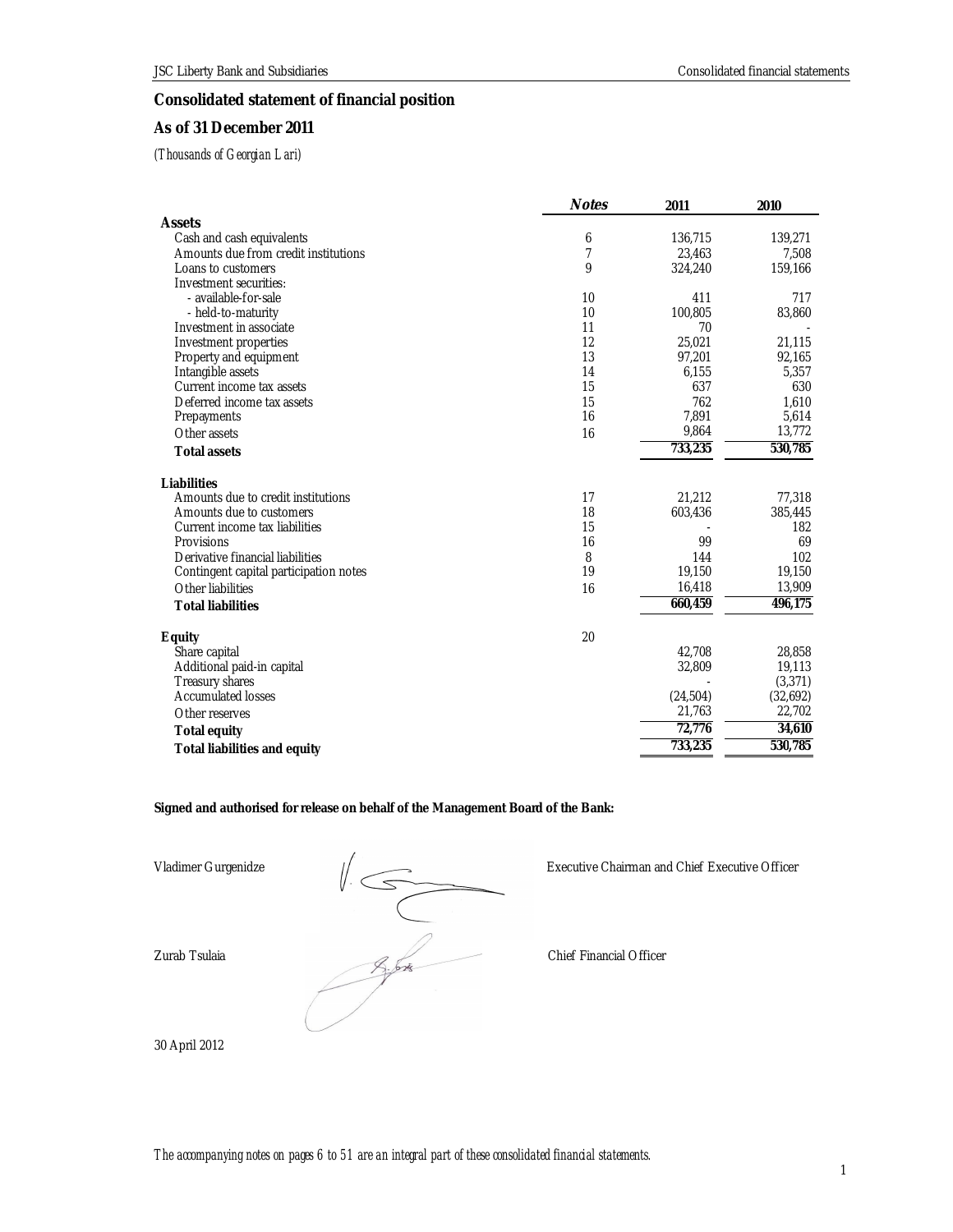# **Consolidated income statement**

# **For the year ended 31 December 2011**

|                                                                       | <b>Notes</b> | 2011               | 2010                |
|-----------------------------------------------------------------------|--------------|--------------------|---------------------|
| Interest income                                                       |              |                    |                     |
| Loans to customers                                                    |              | 79,347             | 45,771              |
| Investment securities                                                 |              | 11,989             | 3,268               |
| Amounts due from credit institutions                                  |              | 2,923              | 1,148               |
|                                                                       |              | 94,259             | $\overline{50,187}$ |
| Interest expense                                                      |              |                    |                     |
| Amounts due to customers                                              |              | (45, 352)          | (24, 299)           |
| Amounts due to credit institutions                                    |              | (4,268)            | (4, 129)            |
| Contingent capital participation notes                                |              | (2,792)            | (535)               |
| Other                                                                 |              | (30)               | (74)                |
|                                                                       |              | (52, 442)          | (29, 037)           |
| Net interest income                                                   |              | 41,817             | 21,150              |
| Loan impairment charge                                                | 9            | (17, 702)          | (9, 481)            |
| Net interest income after loan impairment charge                      |              | 24,115             | 11,669              |
| Net fee and commission income                                         | 22           | 34,328             | 32,338              |
| Net gains from disposal of subsidiaries                               |              | 461                | 105                 |
| Net gains/(losses) from foreign currencies:                           |              |                    |                     |
| - Dealing                                                             |              | 5,056              | 4,008               |
| - Translation differences<br>Share of income from associates          |              | (529)<br>23        | (110)               |
| Other income                                                          | 23           | 4,562              | 5,814               |
|                                                                       |              | 43,901             | 42,155              |
| Non-interest income                                                   |              |                    |                     |
| Personnel expenses                                                    | 24           | (30, 742)          | (25, 840)           |
| General and administrative expenses                                   | 24<br>13, 14 | (17, 712)          | (14, 126)           |
| Depreciation, amortisation and impairment<br>Other operating expenses | 23           | (9,382)<br>(1,484) | (5,986)<br>(671)    |
| Other impairment and provisions                                       | 16           | (183)              | (2,582)             |
| Non-interest expense                                                  |              | (59, 503)          | (49,205)            |
|                                                                       |              |                    |                     |
| Profit before income tax expense                                      |              | 8,513              | 4,619               |
| Income tax (expense)/benefit                                          | 15           | (875)              | 110                 |
| Profit for the year                                                   |              | 7,638              | 4,729               |
|                                                                       |              |                    |                     |
| Income per share:                                                     | 20           |                    |                     |
| - Basic income per share (in full amount)                             |              | 0.0024             | 0.0018              |
| - Diluted income per share (in full amount)                           |              | 0.0023             | 0.0014              |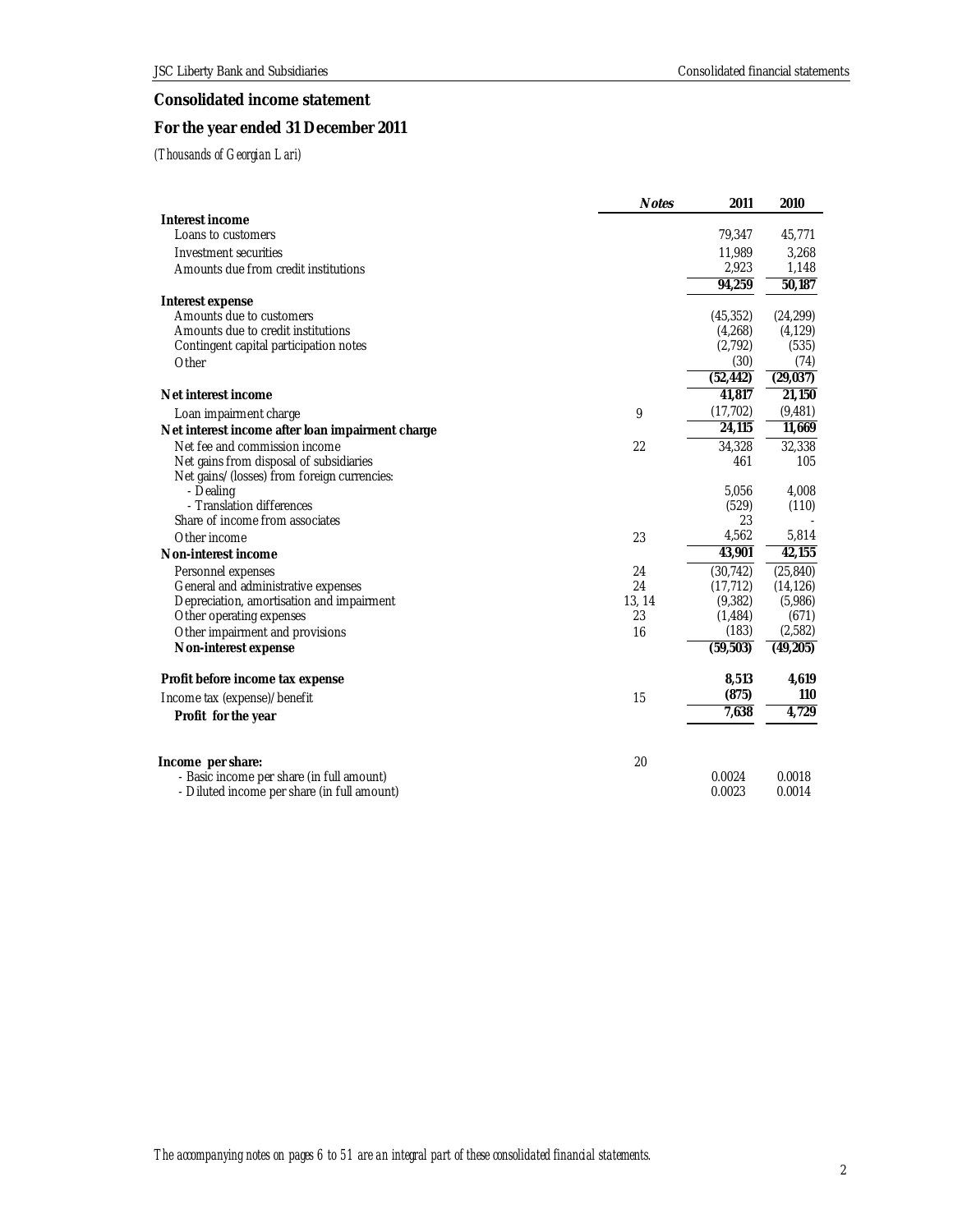# **Consolidated statement of comprehensive income**

# **For the year ended 31 December 2011**

|                                                                                                                                                                                                                                                 | Note              | 2011                          | <i>2010</i>  |
|-------------------------------------------------------------------------------------------------------------------------------------------------------------------------------------------------------------------------------------------------|-------------------|-------------------------------|--------------|
| Profit for the year                                                                                                                                                                                                                             |                   | 7.638                         | 4,729        |
| Other comprehensive income<br>Unrealised losses on investment securities available-for-sale<br>Revaluation of buildings<br>Income tax relating to components of other comprehensive income<br>Other comprehensive loss for the year, net of tax | 20<br>20<br>15.20 | (238)<br>(138)<br>27<br>(349) | (47)<br>(40) |
| Total comprehensive income for the year                                                                                                                                                                                                         |                   | 7.289                         | 4.689        |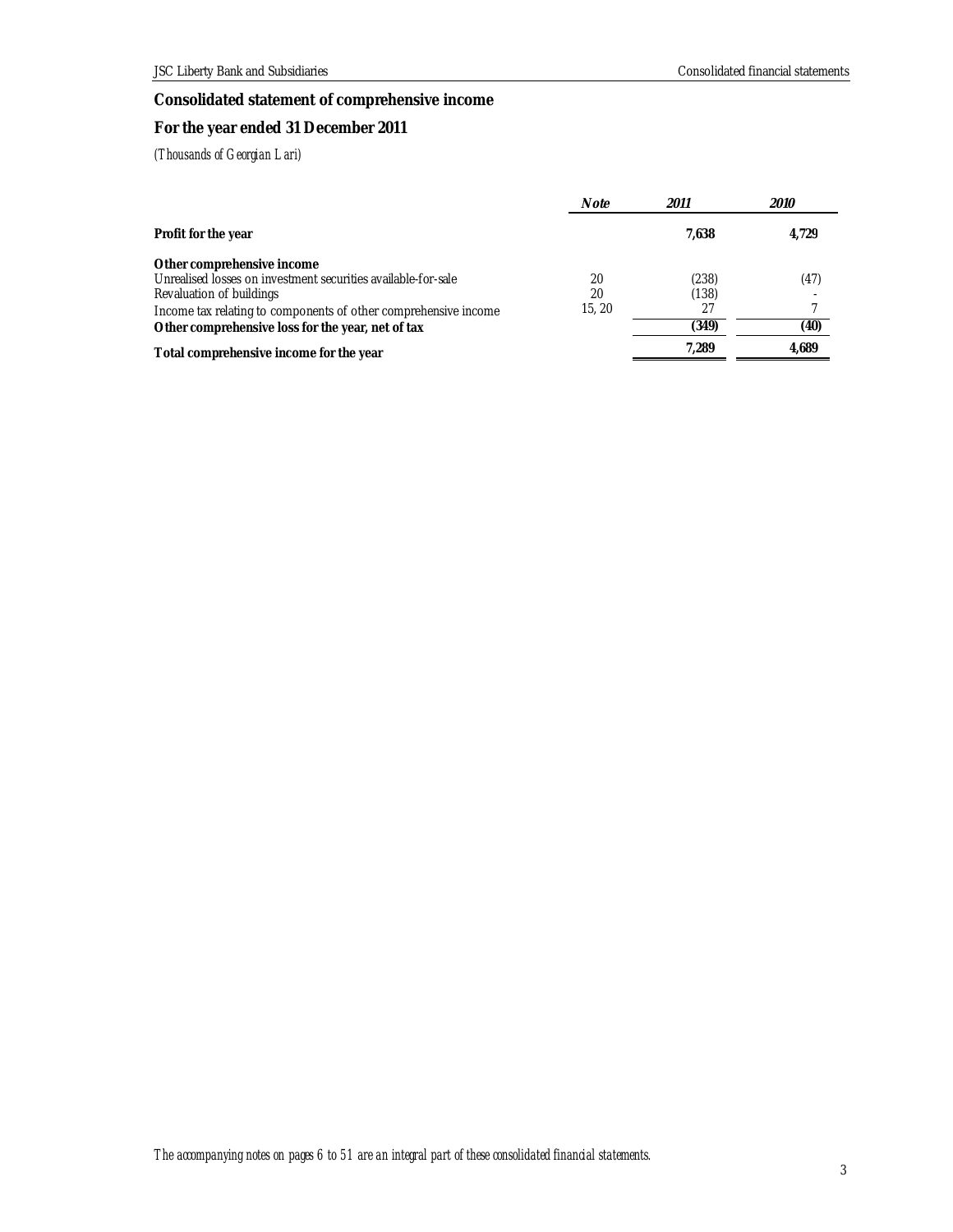# **Consolidated statement of changes in equity**

# **For the year ended 31 December 2011**

|                                                | Attributable to shareholders of the Bank |                                  |                    |                      |                   |          |                 |
|------------------------------------------------|------------------------------------------|----------------------------------|--------------------|----------------------|-------------------|----------|-----------------|
|                                                | Share<br>capital                         | Additional<br>paid-in<br>capital | Treasury<br>shares | Retained<br>earnings | Other<br>reserves | Total    | Total<br>equity |
| 31 December 2009                               | 15,721                                   | 8,529                            | (347)              | (38,036)             | 23,357            | 9,224    | 9,224           |
| Total comprehensive (loss)/income for the year |                                          |                                  |                    | 4.729                | (40)              | 4,689    | 4,689           |
| Depreciation of revaluation reserve (Note 20)  |                                          |                                  |                    | 483                  | (483)             |          |                 |
| Transfer of revaluation reserve of sold asset  |                                          |                                  |                    | 132                  | (132)             |          |                 |
| Issue of share capital (Note 20)               | 13,137                                   | 9,448                            |                    |                      |                   | 22,585   | 22,585          |
| Purchase of treasury shares (Note 20)          | ٠                                        | $\overline{\phantom{a}}$         | (3,384)            |                      |                   | (3, 384) | (3, 384)        |
| Sale of treasury shares (Note 20)              |                                          | 1,136                            | 360                |                      |                   | 1,496    | 1,496           |
| 31 December 2010                               | 28,858                                   | 19,113                           | (3, 371)           | (32,692)             | 22,702            | 34,610   | 34,610          |
| Total comprehensive income/(loss) for the year |                                          |                                  |                    | 7,638                | (349)             | 7,289    | 7,289           |
| Depreciation of revaluation reserve (Note 20)  |                                          |                                  |                    | 483                  | (483)             |          |                 |
| Transfer of revaluation reserve of sold asset  |                                          |                                  |                    | 107                  | (107)             |          |                 |
| Issue of share capital (Note 20)               | 13,850                                   | 13,696                           |                    |                      |                   | 27,546   | 27,546          |
| Dividends of subsidiaries                      |                                          |                                  |                    | (40)                 |                   | (40)     | (40)            |
| Sale of treasury shares (Note 20)              |                                          |                                  | 3,371              |                      |                   | 3,371    | 3,371           |
| 31 December 2011                               | 42,708                                   | 32,809                           |                    | (24, 504)            | 21,763            | 72,776   | 72,776          |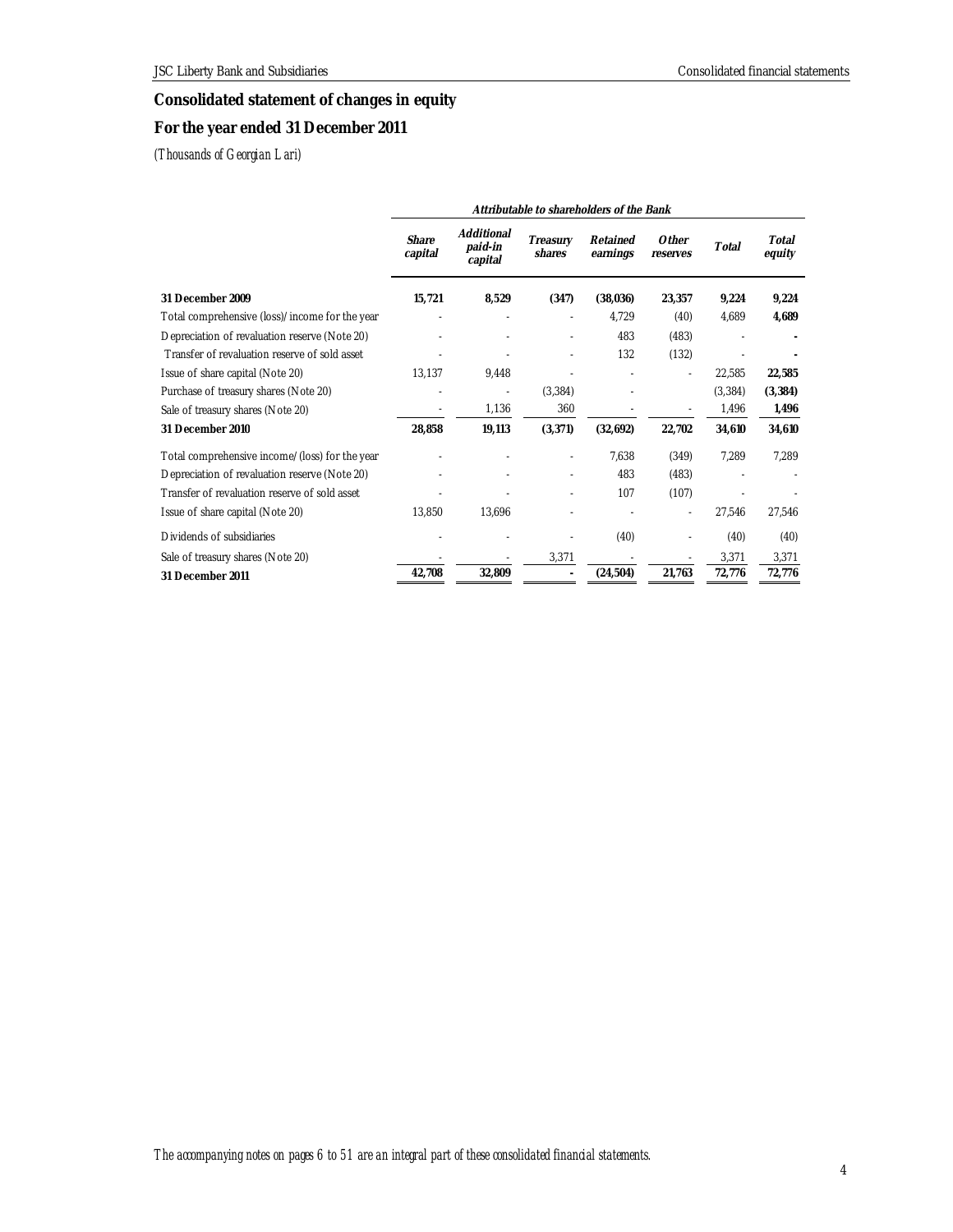# **Consolidated statement of cash flows**

# **For the year ended 31 December 2011**

|                                                                                                                                                         | <b>Notes</b> | 2011                | 2010                |
|---------------------------------------------------------------------------------------------------------------------------------------------------------|--------------|---------------------|---------------------|
| Cash flows from operating activities                                                                                                                    |              |                     |                     |
| Interest received                                                                                                                                       |              | 85,359              | 52,253              |
| Interest paid                                                                                                                                           |              | (50,658)            | (27, 590)           |
| Fees and commissions received                                                                                                                           |              | 38,924              | 35,034              |
| Fees and commissions paid                                                                                                                               |              | (4, 422)            | (2,693)             |
| Net realised gains from dealing in foreign currencies                                                                                                   |              | 5,098               | 4,110               |
| Recoveries of assets previously written off                                                                                                             | 9, 16        | 106                 | 845                 |
| Other income received                                                                                                                                   | 22           | 3,811               | 5,814               |
| Personnel expenses paid                                                                                                                                 |              | (29,692)            | (24,009)            |
| General, administrative and other operating expenses paid<br>Cash flows from operating activities before changes in operating assets<br>and liabilities |              | (18, 894)<br>29,632 | (14, 704)<br>29,060 |
|                                                                                                                                                         |              |                     |                     |
| Net (increase)/decrease in operating assets<br>Amounts due from credit institutions                                                                     |              | (16, 156)           | (3,651)             |
|                                                                                                                                                         |              | (180, 485)          | (89, 951)           |
| Loans to customers                                                                                                                                      |              | (1.944)             | (6, 235)            |
| Other assets                                                                                                                                            |              |                     |                     |
| Net increase/(decrease) in operating liabilities                                                                                                        |              | (56,082)            | 22,677              |
| Amounts due to credit institutions                                                                                                                      |              | 223,413             | 135,449             |
| Amounts due to customers                                                                                                                                |              | 1,928               | 1,509               |
| Other liabilities                                                                                                                                       |              | 306                 | 88,858              |
| Net cash flows (used in) from operating activities before income tax                                                                                    |              | (182)               | (80)                |
| Income tax paid                                                                                                                                         |              | 124                 | 88,778              |
| Net cash (used in) from operating activities                                                                                                            |              |                     |                     |
| Cash flows from investing activities                                                                                                                    |              |                     |                     |
| Proceeds from disposal of subsidiaries and associates                                                                                                   |              | 860                 | 800                 |
| Proceeds from redemption of investment available-for-sale                                                                                               |              | 367                 |                     |
| Purchase of investment securities                                                                                                                       |              | (65, 859)           | (97, 428)           |
| Proceeds from redemption of investment securities                                                                                                       |              | 53,394              | 17,982              |
| Purchase of intangibles, property and equipment                                                                                                         |              | (17, 362)           | (19, 874)           |
| Proceeds from sale of property and equipment                                                                                                            |              | 577                 | 144                 |
| Net cash used in investing activities                                                                                                                   |              | (28, 023)           | (98, 376)           |
| Cash flows from financing activities                                                                                                                    |              |                     |                     |
| Proceeds from issue of share capital                                                                                                                    |              | 13,850              | 10,910              |
| Increase in additional paid in capital                                                                                                                  |              | 13,690              | 9,427               |
| Sale of treasury shares                                                                                                                                 |              | 3,371               | 360                 |
| Proceeds from contingent capital participation notes                                                                                                    |              |                     | 18,615              |
| Dividends paid by subsidiaries                                                                                                                          |              | (40)                |                     |
| Net cash from financing activities                                                                                                                      |              | 30,871              | 39,312              |
|                                                                                                                                                         |              |                     |                     |
| Effect of exchange rates changes on cash and cash equivalents                                                                                           |              | (5, 528)            | 994                 |
| Net (decrease)/increase in cash and cash equivalents                                                                                                    |              | (2,556)             | 30,708              |
| Cash and cash equivalents, beginning                                                                                                                    | 6            | 139,271             | 108,563             |
| Cash and cash equivalents, ending                                                                                                                       | 6            | 136,715             | 139,271             |
|                                                                                                                                                         |              |                     |                     |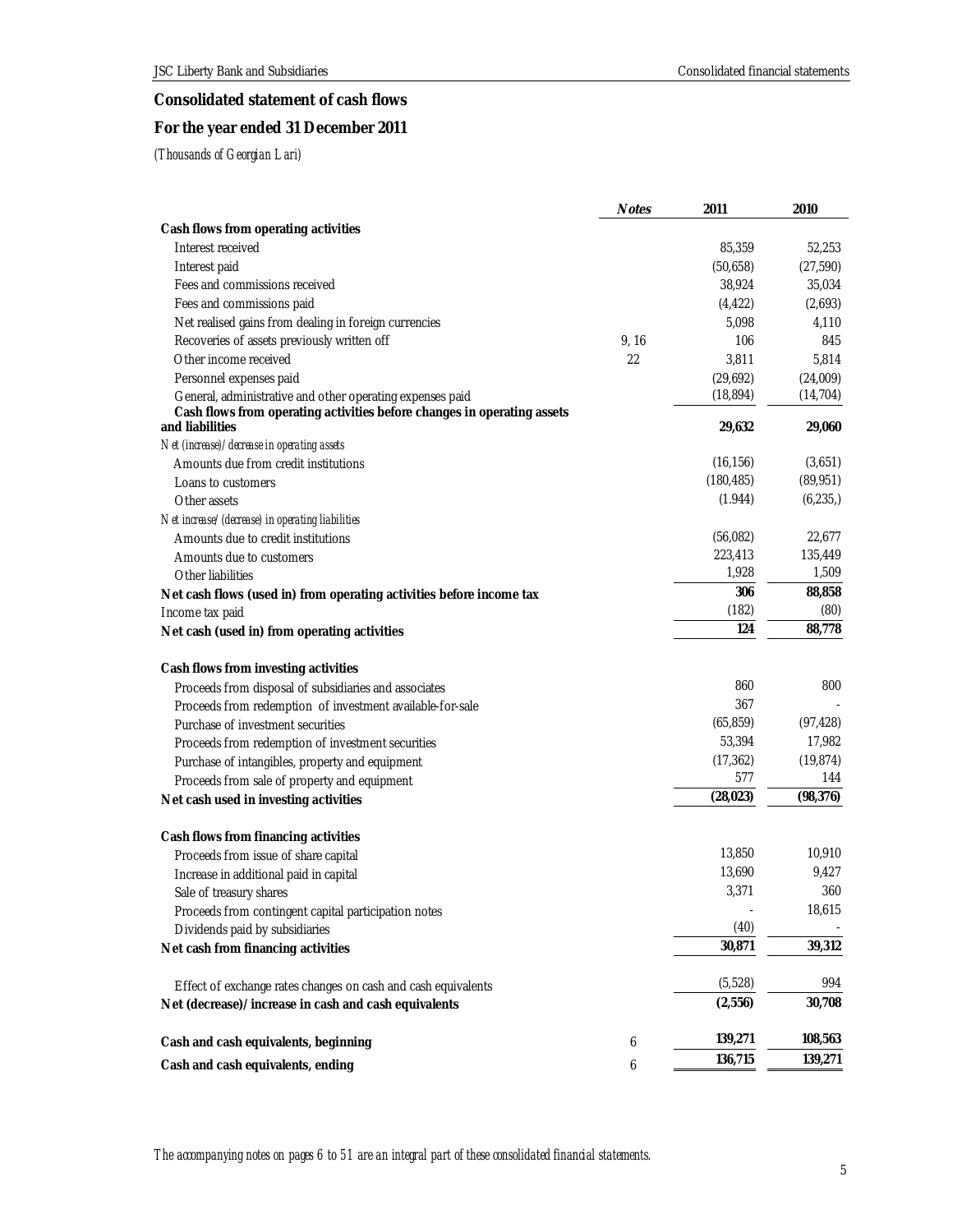## **1. Principal activities**

JSC Liberty Bank (the "Bank") is a joint stock company, formed on the basis of the former State Bank AgromretsvBank. By the Decree number 288 of the Cabinet of Ministers of Georgia, dated 14 April 1993, and the Ordinance of the President of Georgia number 178, dated 29 May 1994, the organisational forms of state owned banks and enterprises were transformed into Joint Stock Companies. The Bank operates under a general banking license issued by the National Bank of Georgia (the "NBG"), the central bank of Georgia, on 10 February 1993, as well as licenses for foreign currency operations.

The Bank accepts deposits from the public and extends credit, transfers payments in Georgia and abroad, exchanges currencies and provides commercial and broker-dealer services to its commercial and retail customers. Its main office is in Tbilisi, Georgia and it has 253 (2010: 204) branches, outlets, centers and mobile banking units operating in Georgia. The Bank's registered legal address is Liberty Tower, 74 I. Chavchavadze Avenue, 0162 Tbilisi, Georgia.

As of 31 December 2011 and 2010, the following shareholders owned more than 1% of the outstanding shares. Other shareholders owned less than 1% individually of the outstanding shares.

|                                                                                                            | 2011                | 2010                |
|------------------------------------------------------------------------------------------------------------|---------------------|---------------------|
| Shareholder                                                                                                | Ownership interest, | Ownership interest, |
| Liberty Capital LLC                                                                                        | 76.46%              | 77.34%              |
| <b>BNY Limited (Nominees)</b>                                                                              | 13.53%              |                     |
| Stichting Liberty ESOP*                                                                                    | 3.89%               | 5.61%               |
| <b>BG Capital (Nominees)</b><br>Other shareholders (individually holding less than 1% and treasury shares) | 0.47%<br>5.65%      | 1.43%<br>15.62%     |
| Total                                                                                                      | 100.00%             | 100.00%             |

\**Shares sold on a deferred payment basis to Stichting Liberty ESOP as the trustee for the share based compensation programme Note 20.* 

The Bank is a publicly traded company and is traded on the Georgian Stock Exchange. Free float amounted to 23.1% as of 31 December 2011. (31 December 2010: 15.1%)

The Bank is the parent company of the group (the "Group") which consists of the following entities consolidated in the financial statements:

| incorporation | 2011       | 2010    | Date of<br>incorporation     | Activities                                |  |
|---------------|------------|---------|------------------------------|-------------------------------------------|--|
| Georgia       | 100.00%    | 100.00% | 27 August 2009               | Outdoor advertising                       |  |
| Georgia       | 22.24%     | 100.00% | 5 January 2009               | Postal services                           |  |
| Georgia       | $0.00\%$   | 100.00% |                              | 2 September 2009 Securities broker-dealer |  |
| Georgia       | $0.00\%$   | 100.00% | 4 September 2009             | Real estate                               |  |
| Georgia       | $0.00\%$   | 100.00% | 2004                         | Inactive/Real estate                      |  |
|               | Country of |         | The Group ownership interest |                                           |  |

(a) 22.24% held by the Bank and 77.76% held by Liberty Capital LLC. It is not consolidated in the Group's financial statements and is recognised under the equity method of accounting.

(b) Liberty Securities LLC was disposed of by the Bank to Liberty Capital LLC in December 2011.

(c) These subsidiaries were disposed of by the Bank to third parties during 2011.

The majority equity interest of the Group is ultimately beneficially owned and controlled by Dan Costache Patriciu.

## **2. Basis of preparation**

## **General**

These consolidated financial statements have been prepared in accordance with International Financial Reporting Standards ("IFRS").

The Bank and its subsidiaries maintain their accounting records in accordance with IFRS.

The consolidated financial statements have been prepared under the historical cost convention except for derivative instruments, investment properties, buildings and available-for-sale securities as disclosed in the accounting policies below

These consolidated financial statements are presented in thousands of Georgian Lari ("GEL"), except per share amounts and unless otherwise indicated. The functional and presentation currency of the consolidated financial statements is Georgian Lari.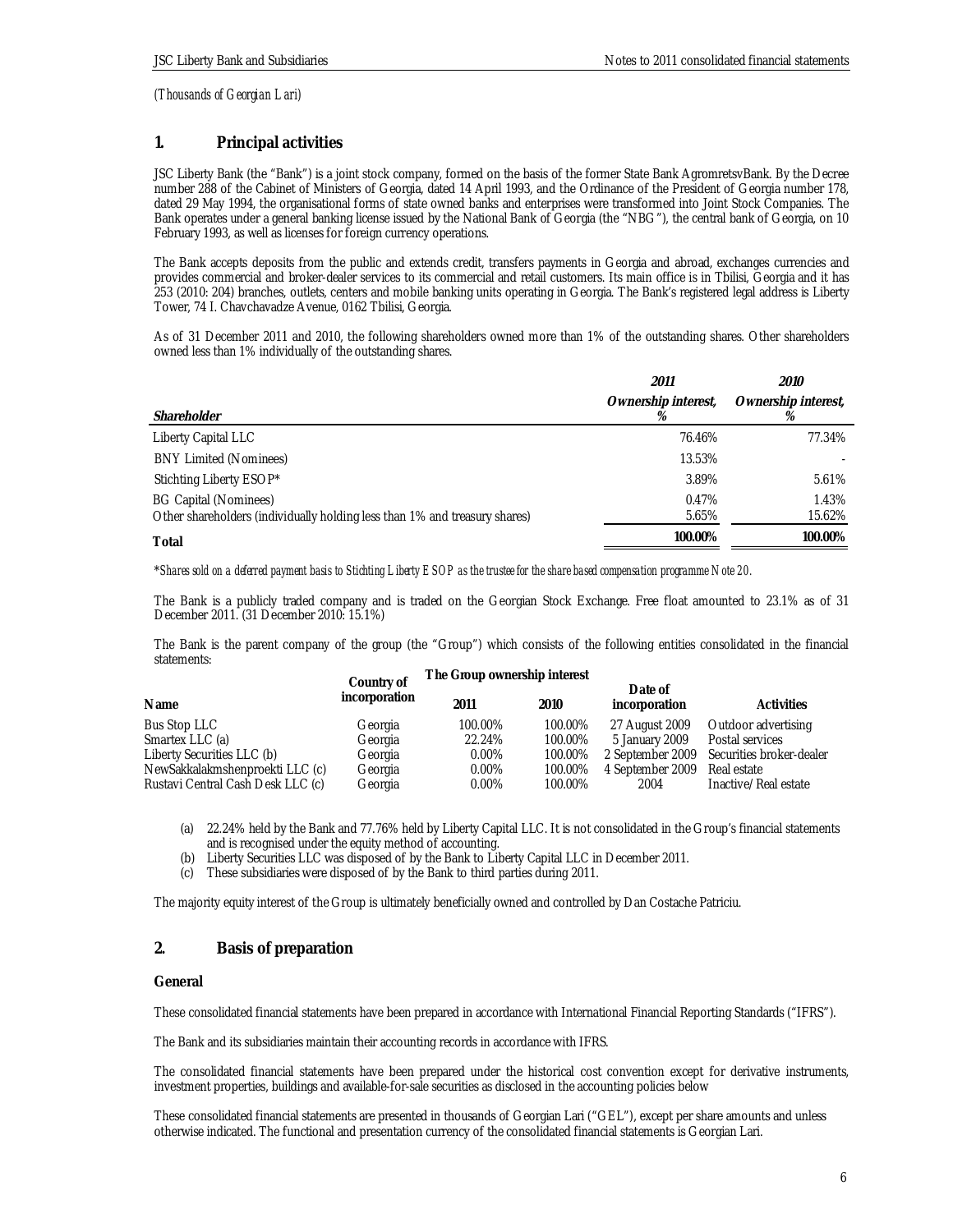## **3. Summary of accounting policies**

## **Changes in accounting policies**

The Group has adopted the following amended IFRS and new IFRIC Interpretations during the year ended 31 December 2011. The principal effects of these changes are as follows:

## *Amendments to IAS 32 "Financial instruments: Presentation": Classification of Rights Issues"*

In October 2009, the IASB issued amendment to IAS 32. Entities shall apply that amendment for annual periods beginning on or after 1 February 2010. The amendment alters the definition of a financial liability in IAS 32 to classify rights issues and certain options or warrants as equity instruments. This is applicable if the rights are given pro rata to all of the existing owners of the same class of an entity's non-derivative equity instruments, in order to acquire a fixed number of the entity's own equity instruments for a fixed amount in any currency. This amendment had no impact on the Group's consolidated financial statements.

## *IFRIC 14 "Prepayments of a Minimum Funding Requirement (Amended)"*

Effective for annual periods beginning on or after 1 January 2011. IFRIC 14 provides further guidance on assessing the recoverable amount of a net pension asset. The amendment permits an entity to treat the prepayment of a minimum funding requirement as an asset. The amendment is applied retrospectively to the beginning of the earliest period presented in the first financial statements in which the entity applied the original interpretation.

Entities will need to assess whether prepayments made will now need to be re-assessed for their impact on the recoverability of pension assets. Entities applying the corridor approach to recognise actuarial gains and losses will also need to take account of the interaction between the corridor and the recoverability of the plan assets. IFRIC 14 did not have any impact on the Group's consolidated financial statements.

#### *IFRIC 19 "Extinguishing Financial Liabilities with Equity Instruments"*

IFRIC Interpretation 19 was issued in November 2009 and is effective for annual periods beginning on or after 1 July 2010. The interpretation clarifies the accounting when the terms of a financial liability are renegotiated and result in the entity issuing equity instruments to a creditor to extinguish all or part of the financial liability. IFRIC 19 did not have any impact on the Group's consolidated financial statements.

## *Improvements to IFRSs*

In May 2010 the IASB issued the third omnibus of amendments to its standards, primarily with a view to removing inconsistencies and clarifying wording. Most of the amendments are effective for annual periods beginning on or after 1 January 2011. There are separate transitional provisions for each standard. Amendments included in May 2010 "Improvements to IFRS" had impact on the accounting policies, financial position or performance of the Group, as described below.

- IFRS 3 Business combinations: limits the scope of the measurement choices that only the components of non-controlling interests that are present ownership interests that entitle their holders to a proportionate share of the entity's net assets, in the event of liquidation, shall be measured either at fair value or at the present ownership instruments' proportionate share of the acquiree's identifiable net assets. The amendments to IFRS 3 have no impact on the consolidated financial statements of the Group.
- IFRS 7 Financial instruments: Disclosures; introduces the amendments to quantitative and credit risk disclosures.
- IAS 34 Interim Financial Reporting: adds disclosure requirements about the circumstances affecting fair values and classification of financial instruments, about transfers of financial instruments between levels of the fair value hierarchy, changes in classification of financial assets and changes in contingent liabilities and assets. Disclosure on contingent liabilities is presented in the Note 21.
- Amendments to IFRS 1, IAS 1, IAS 27 and IFRIC 13 have no impact on the accounting policies, financial position or performance of the Group.

The following amendments to standards and interpretations did not have any impact on the accounting policies, financial position or performance of the Group: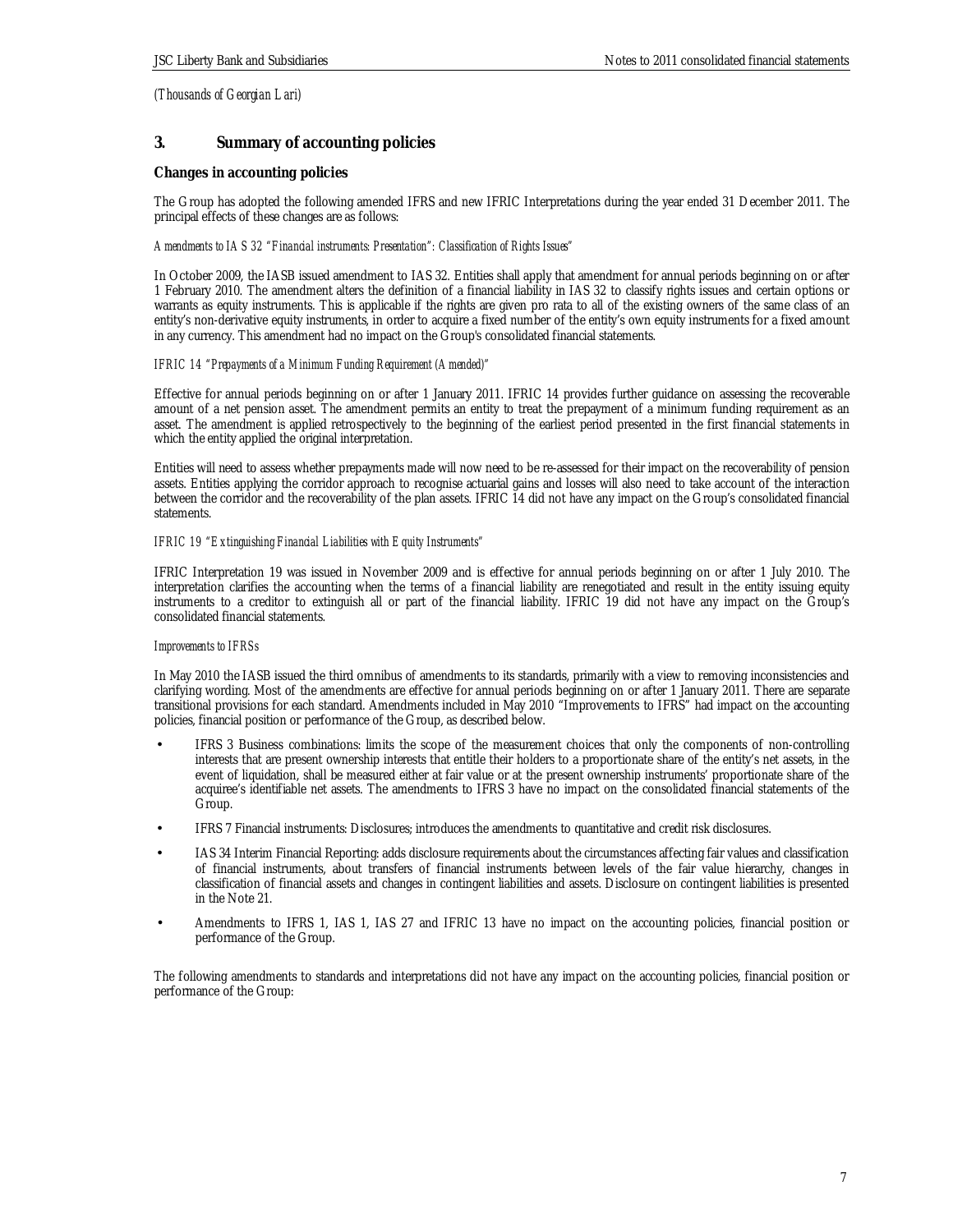## **3. Summary of accounting policies (continued)**

**Changes in accounting policies (continued)**

- IFRS 1 First-time Adoption of International Financial Reporting Standards Limited Exemption from Comparative IFRS 7 Disclosures for First-time Adopters
- IFRIC 14 Prepayments of a Minimum Funding Requirement

## **Basis of consolidation**

Subsidiaries, which are those entities in which the Group has an interest of more than one half of the voting rights, or otherwise has power to exercise control over their operations, are consolidated. Subsidiaries are consolidated from the date on which control is transferred to the Group and are no longer consolidated from the date that control ceases. All intra-group transactions, balances and unrealised gains on transactions between group companies are eliminated in full; unrealised losses are also eliminated unless the transaction provides evidence of an impairment of the asset transferred. Where necessary, accounting policies for subsidiaries have been changed to ensure consistency with the policies adopted by the Group.

A change in the ownership interest of a subsidiary, without a change of control, is accounted for as an equity transaction. Losses are attributed to the non-controlling interests even if that results in a deficit balance.

If the Group loses control over a subsidiary, it derecognises the assets (including goodwill) and liabilities of the subsidiary, the carrying amount of any non-controlling interests, the cumulative translation differences, recorded in equity; recognises the fair value of the consideration received, the fair value of any investment retained and any surplus or deficit in profit or loss and reclassifies the parent's share of components previously recognised in other comprehensive income to profit or loss.

## **Business combinations**

Business combinations are accounted for using the acquisition method. The cost of an acquisition is measured as the aggregate of the consideration transferred, measured at acquisition date fair value and the amount of any non-controlling interests in the acquiree. For each business combination, the acquirer measures the non-controlling interests in the acquiree that are present ownership interests either at fair value or at the proportionate share of the acquiree's identifiable net assets and other components of non-controlling interests at their acquisition date fair value.Acquisition costs incurred are expensed.

When the Group acquires a business, it assesses the financial assets and liabilities assumed for appropriate classification and designation in accordance with the contractual terms, economic circumstances and pertinent conditions as at the acquisition date. This includes the separation of embedded derivatives in host contracts by the acquiree.

If the business combination is achieved in stages, the acquisition date fair value of the acquirer's previously held equity interest in the acquiree is remeasured to fair value as at the acquisition date through profit or loss.

Any contingent consideration to be transferred by the acquirer is recognised at fair value at the acquisition date. Subsequent changes to the fair value of the contingent consideration which is deemed to be an asset or liability, will be recognised in accordance with IAS 39 either in profit or loss or as change to other comprehensive income. If the contingent consideration is classified as equity, it shall not be remeasured until it is finally settled within equity.

Goodwill is initially measured at cost being the excess of the consideration transferred over the Group's net identifiable assets acquired and liabilities assumed. If this consideration is lower than the fair value of the net assets of the subsidiary acquired, the difference is recognised in profit or loss.

After initial recognition, goodwill is measured at cost less any accumulated impairment losses. For the purpose of impairment testing, goodwill acquired in a business combination is, from the acquisition date, allocated to each of the Group's cash generating units that are expected to benefit from the combination, irrespective of whether other assets or liabilities of the acquiree are assigned to those units.

Where goodwill forms part of a cash-generating unit and part of the operation within that unit is disposed of, the goodwill associated with the operation disposed of is included in the carrying amount of the operation when determining the gain or loss on disposal of the operation. Goodwill disposed of in this circumstance is measured based on the relative values of the operation disposed of and the portion of the cash-generating unit retained.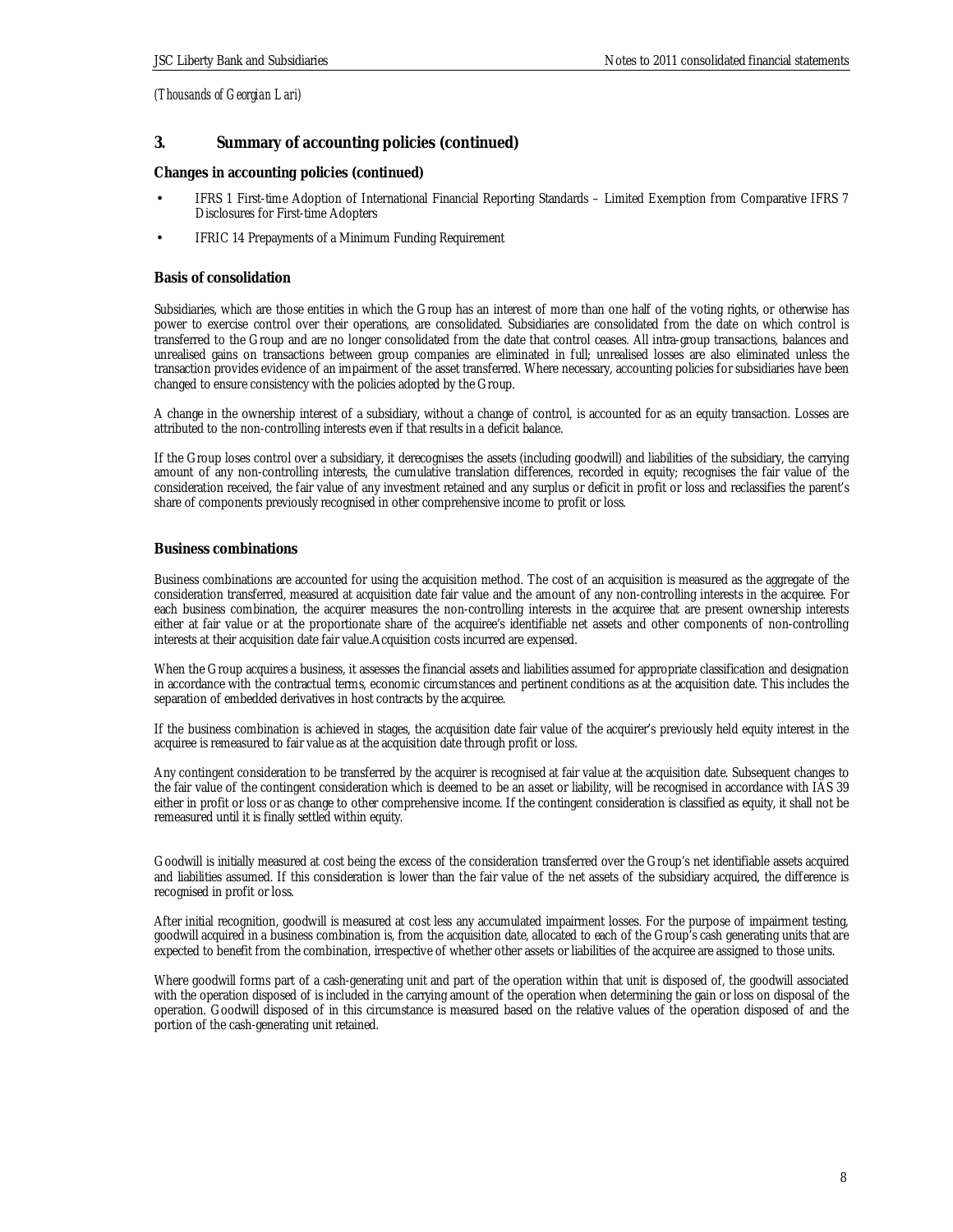# **3. Summary of accounting policies (continued)**

## **Investments in associates**

Associates are entities in which the Group generally has between 20% and 50% of the voting rights, or is otherwise able to exercise significant influence, but which it does not control or jointly control. Investments in associates are accounted for under the equity method and are initially recognised at cost, including goodwill. Subsequent changes in the carrying value reflect the post-acquisition changes in the Group's share of net assets of the associate. The Group's share of its associates' profits or losses is recognised in the consolidated income statement, and its share of movements in reserves is recognised in other comprehensive income. However, when the Group's share of losses in an associate equals or exceeds its interest in the associate, the Group does not recognise further losses, unless the Group is obliged to make further payments to, or on behalf of, the associate.

Unrealised gains on transactions between the Group and its associates are eliminated to the extent of the Group's interest in the associates; unrealised losses are also eliminated unless the transaction provides evidence of an impairment of the asset transferred.

## **Financial assets**

## *Initial recognition*

Financial assets in the scope of IAS 39 are classified as either financial assets at fair value through profit or loss, loans and receivables, held-to-maturity investments, or available-for-sale financial assets, as appropriate. When financial assets are recognised initially, they are measured at fair value, plus, in the case of investments not at fair value through profit or loss, directly attributable transaction costs. The Group determines the classification of its financial assets upon initial recognition, and subsequently can reclassify financial assets in certain cases as described below.

#### *Date of recognition*

All regular way purchases and sales of financial assets are recognised on the trade date i.e. the date that the Group commits to purchase the asset. Regular way purchases or sales are purchases or sales of financial assets that require delivery of assets within the period generally established by regulation or convention in the marketplace.

#### *Held-to-maturity investments*

Non-derivative financial assets with fixed or determinable payments and fixed maturity are classified as held-to-maturity when the Group has the positive intention and ability to hold them to maturity. Investments intended to be held for an undefined period are not included in this classification. Held-to-maturity investments are subsequently measured at amortised cost. Gains and losses are recognised in the consolidated income statement when the investments are impaired, as well as through the amortisation process.

#### *Loans and receivables*

Loans and receivables are non-derivative financial assets with fixed or determinable payments that are not quoted in an active market. They are not entered into with the intention of immediate or short-term resale and are not classified as trading securities or designated as investment securities available-for-sale. Such assets are carried at amortised cost using the effective interest method. Gains and losses are recognised in the consolidated income statement when the loans and receivables are derecognised or impaired, as well as through the amortisation process.

#### *Available-for-sale financial assets*

Available-for-sale financial assets are those non-derivative financial assets that are designated as available-for-sale or are not classified in any of the three preceding categories. After initial recognition available-for sale financial assets are measured at fair value with gains or losses being recognised in other comprehensive income until the investment is derecognised or until the investment is determined to be impaired at which time the cumulative gain or loss previously reported in other comprehensive income is reclassified to the consolidated income statement. However, interest calculated using the effective interest method is recognised in the consolidated income statement.

## *Determination of fair value*

The fair value for financial instruments traded in active market at the reporting date is based on their quoted market price or dealer price quotations (bid price for long positions and ask price for short positions), without any deduction for transaction costs.

For all other financial instruments not listed in an active market, the fair value is determined by using appropriate valuation techniques. Valuation techniques include net present value techniques, comparison to similar instruments for which market observable prices exist, options pricing models and other relevant valuation models.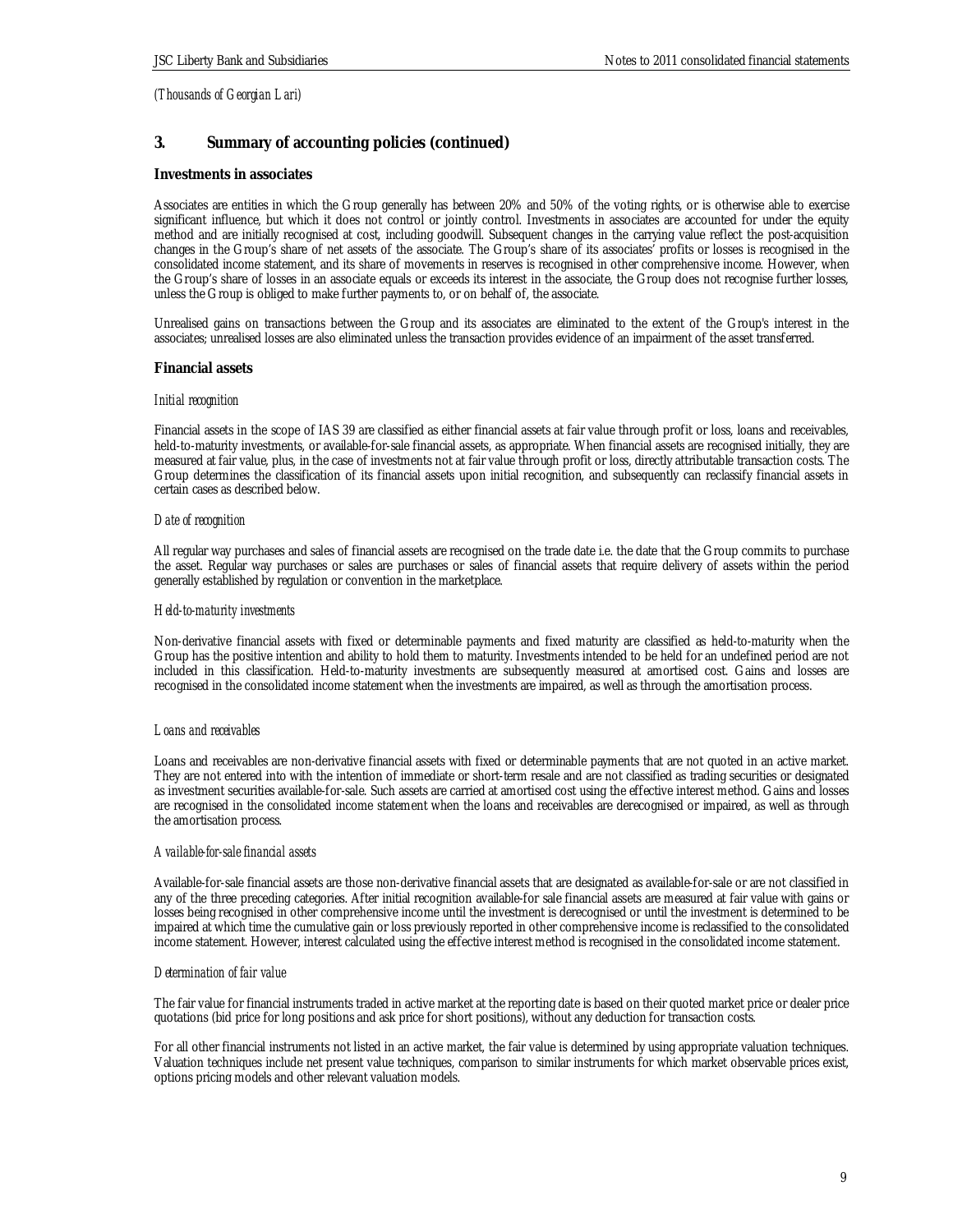## **3. Summary of accounting policies (continued)**

## **Financial assets (continued)**

#### *Offsetting*

Financial assets and liabilities are offset and the net amount is reported in the consolidated statement of financial position when there is a legally enforceable right to set off the recognised amounts and there is an intention to settle on a net basis, or to realise the asset and settle the liability simultaneously. This is not generally the case with master netting agreements, and the related assets and liabilities are presented gross in the consolidated statement of financial position.

## **Cash and cash equivalents**

Cash and cash equivalents consist of cash on hand, amounts due from the NBG, excluding obligatory reserves, and amounts due from credit institutions that mature within ninety days of the date of origination and are free from contractual encumbrances.

#### **Amounts due from credit institutions**

In the normal course of business, the Group maintains advances or deposits for various periods of time with other banks. Due from credit institutions are initially recognised at fair value. Due from credit institutions are subsequently measured at amortised cost using the effective interest method. Amounts due from credit institutions are carried net of any allowance for impairment losses.

## **Derivative financial instruments**

In the normal course of business, the Group enters into various derivative financial instruments including forwards and swaps in the foreign exchange and capital markets. Such financial instruments are held for trading and are recorded at fair value. The fair values are estimated based on quoted market prices or pricing models that take into account the current market and contractual prices of the underlying instruments and other factors. Derivatives are carried as assets when their fair value is positive and as liabilities when it is negative. Gains and losses resulting from these instruments are included in the consolidated income statement as net gains/(losses) from trading securities or net gains/(losses) from foreign currencies dealing, depending on the nature of the instrument.

Derivatives embedded in other financial instruments are treated as separate derivatives and recorded at fair value if their economic characteristics and risks are not closely related to those of the host contract, and the host contract is not itself held for trading or designated at fair value through profit or loss. The embedded derivatives separated from the host are carried at fair on the trading portfolio with changes in fair value recognised in the consolidated income statement.

## **Borrowings**

Issued financial instruments or their components are classified as liabilities, where the substance of the contractual arrangement results in the Group having an obligation either to deliver cash or another financial asset to the holder, or to satisfy the obligation other than by the exchange of a fixed amount of cash or another financial asset for a fixed number of own equity instruments. Such instruments include amounts due to credit institutions, amounts due to customers and debt securities issued. After initial recognition, borrowings are subsequently measured at amortised cost using the effective interest method. Gains and losses are recognised in the consolidated income statement when the borrowings are derecognised as well as through the amortisation process.

If the Group purchases its own debt, it is removed from the statement of financial position and the difference between the carrying amount of the liability and the consideration paid is recognised in the consolidated income statement.

#### **Leases**

#### *i.* **Finance - Group as lessee**

The Group recognises finance leases as assets and liabilities in the consolidated statement of financial position at the date of commencement of the lease term at amounts equal to the fair value of the leased property or, if lower, at the present value of the minimum lease payments. In calculating the present value of the minimum lease payments the discount factor used is the interest rate implicit in the lease, when it is practicable to determine; otherwise, the Group's incremental borrowing rate is used. Initial direct costs incurred are included as part of the asset. Lease payments are apportioned between the finance charge and the reduction of the outstanding liability. The finance charge is allocated to periods during the lease term so as to produce a constant periodic rate of interest on the remaining balance of the liability for each period.

The costs identified as directly attributable to activities performed by the lessee for a finance lease, are included as part of the amount recognised as an asset under the lease.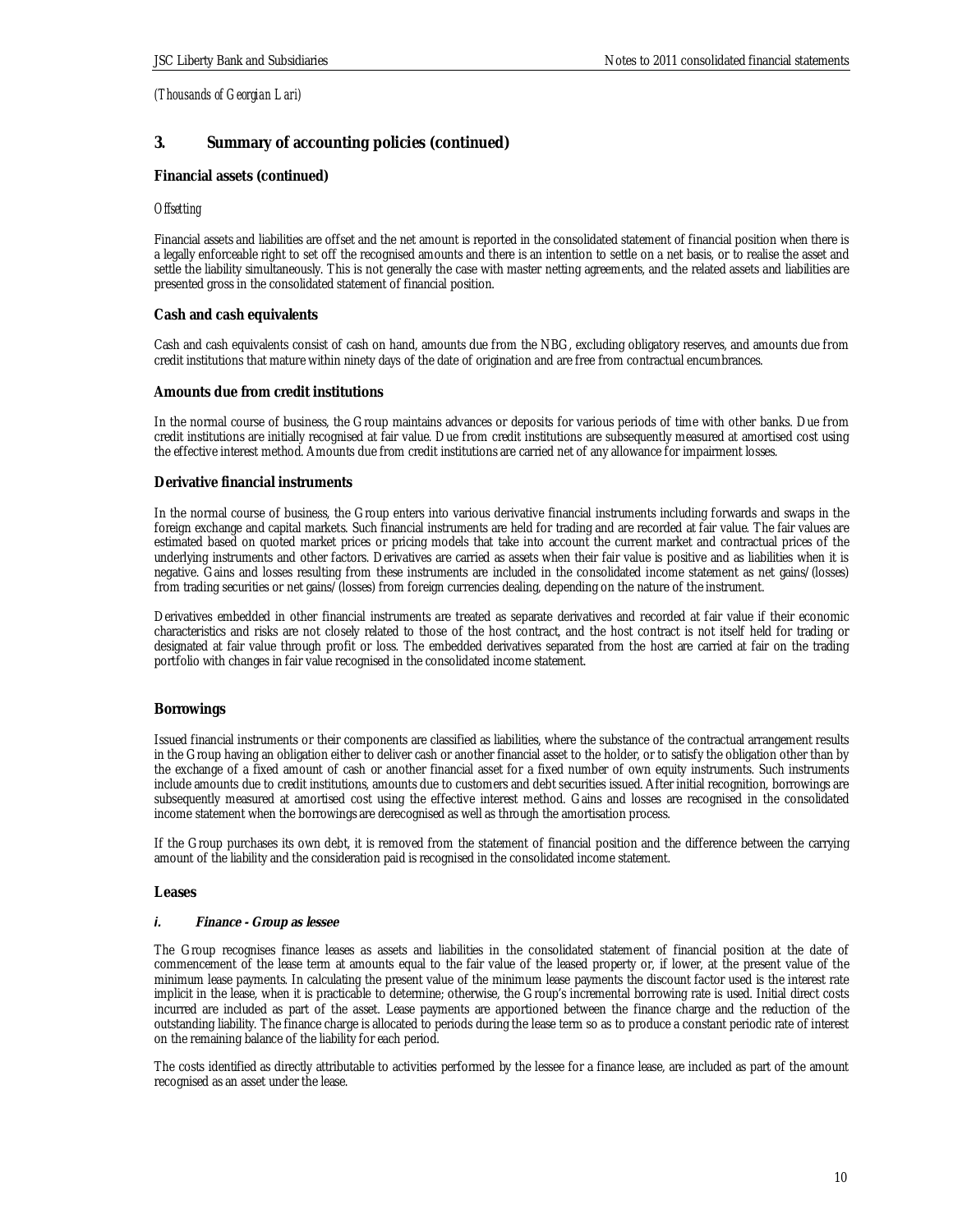## **3. Summary of accounting policies (continued)**

**Leases (continued)** 

## *ii.* **Operating - Group as lessee**

Leases of assets under which the risks and rewards of ownership are effectively retained by the lessor are classified as operating leases. Lease payments under an operating lease are recognised as expenses on a straight-line basis over the lease term and included into other operating expenses.

## *iii.* **Operating - Group as lessor**

The Group presents assets subject to operating leases in the consolidated statement of financial position according to the nature of the asset. Lease income from operating leases is recognised in the consolidated income statement on a straight-line basis over the lease term as other income. The aggregate cost of incentives provided to lessees is recognised as a reduction of rental income over the lease term on a straight-line basis. Initial direct costs incurred specifically to earn revenues from an operating lease are added to the carrying amount of the leased asset.

## **Impairment of financial assets**

The Group assesses at each reporting date whether there is any objective evidence that a financial asset or a group of financial assets is impaired. A financial asset or a group of financial assets is deemed to be impaired if, and only if, there is objective evidence of impairment as a result of one or more events that has occurred after the initial recognition of the asset (an incurred 'loss event') and that loss event (or events) has an impact on the estimated future cash flows of the financial asset or the group of financial assets that can be reliably estimated. Evidence of impairment may include indications that the borrower or a group of borrowers is experiencing significant financial difficulty, default or delinquency in interest or principal payments, the probability that they will enter bankruptcy or other financial reorganisation and where observable data indicate that there is a measurable decrease in the estimated future cash flows, such as changes in arrears or economic conditions that correlate with defaults.

## *Amounts due from credit institutions and loans to customers*

For amounts due from credit institutions and loans to customers carried at amortised cost, the Group first assesses individually whether objective evidence of impairment exists individually for financial assets that are individually significant, or collectively for financial assets that are not individually significant. If the Group determines that no objective evidence of impairment exists for an individually assessed financial asset, whether significant or not, it includes the asset in a group of financial assets with similar credit risks characteristics and collectively assesses them for impairment. Assets that are individually assessed for impairment and for which an impairment loss is, or continues to be, recognised are not included in a collective assessment of impairment.

If there is objective evidence that an impairment loss has been incurred, the amount of the loss is measured as the difference between the assets' carrying amount and the present value of estimated future cash flows (excluding future expected credit losses that have not yet been incurred). The carrying amount of the asset is reduced through the use of an allowance account and the amount of the loss is recognised in the consolidated income statement. Interest income continues to be accrued on the reduced carrying amount based on the original effective interest rate of the asset. Loans together with the associated allowance are written off when there is no realistic prospect of future recovery and all collateral has been realised or has been transferred to the Group. If, in a subsequent year, the amount of the estimated impairment loss increases or decreases because of an event occurring after the impairment was recognised, the previously recognised impairment loss is increased or reduced by adjusting the allowance account. If a future write-off is later recovered, the recovery is credited to the consolidated income statement.

The present value of the estimated future cash flows is discounted at the financial asset's original effective interest rate. If a loan has a variable interest rate, the discount rate for measuring any impairment loss is the current effective interest rate. The calculation of the present value of the estimated future cash flows of a collateralised financial asset reflects the cash flows that may result from foreclosure less costs for obtaining and selling the collateral, whether or not foreclosure is probable.

For the purpose of a collective evaluation of impairment, financial assets are grouped on the basis of the Group's internal credit grading system that considers credit risk characteristics such as asset type, industry, geographical location, collateral type, past-due status and other relevant factors.

Future cash flows on a group of financial assets that are collectively evaluated for impairment are estimated on the basis of historical loss experience for assets with credit risk characteristics similar to those in the group. Historical loss experience is adjusted on the basis of current observable data to reflect the effects of current conditions that did not affect the years on which the historical loss experience is based and to remove the effects of conditions in the historical period that do not exist currently. Estimates of changes in future cash flows reflect, and are directionally consistent with, changes in related observable data from year to year (such as changes in unemployment rates, property prices, commodity prices, payment status, or other factors that are indicative of incurred losses in the group or their magnitude). The methodology and assumptions used for estimating future cash flows are reviewed regularly to reduce any differences between loss estimates and actual loss experience.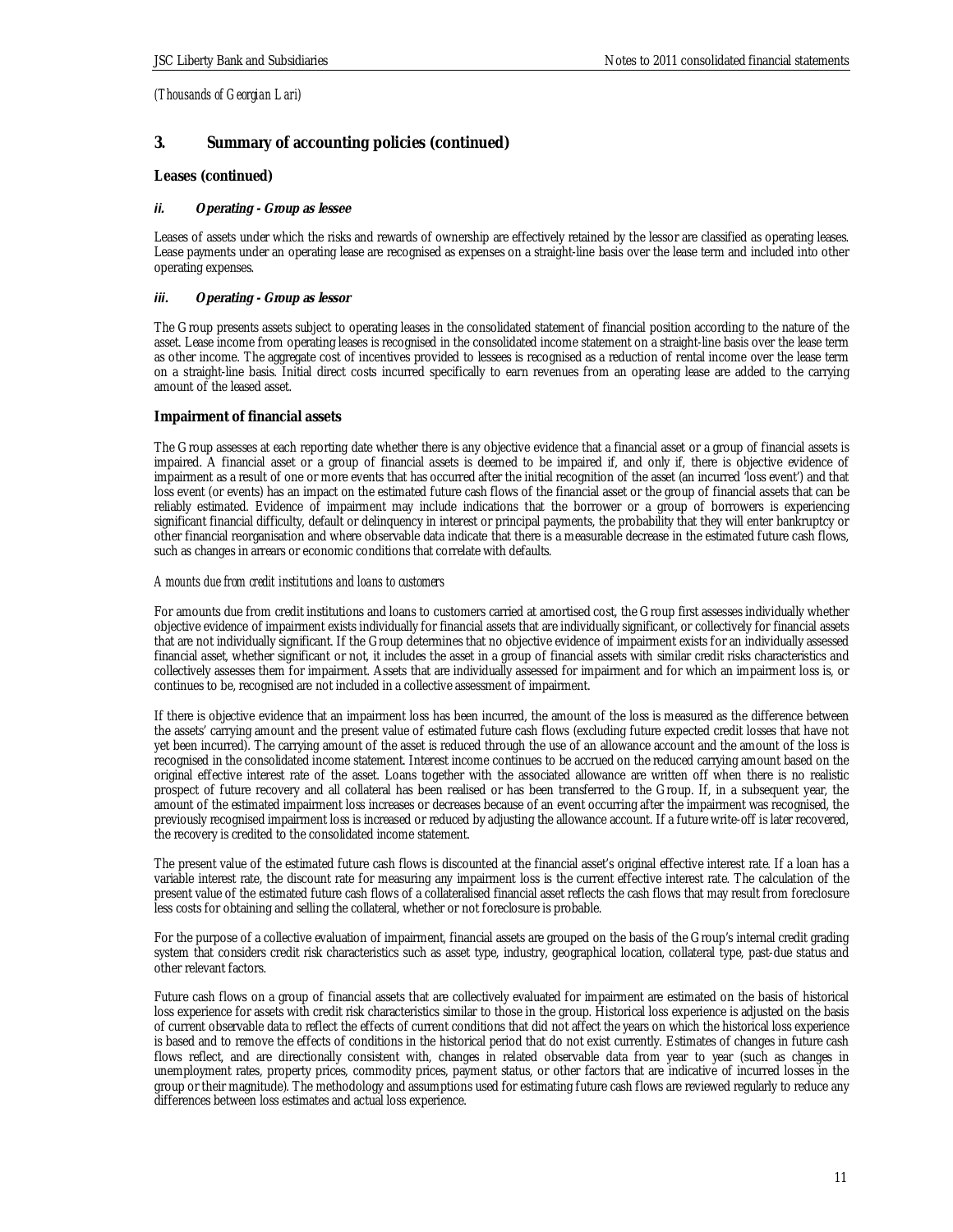## **3. Summary of accounting policies (continued)**

**Impairment of financial assets (continued)** 

## *Held-to-maturity financial investments*

For held-to-maturity investments the Group assesses individually whether there is objective evidence of impairment. If there is objective evidence that an impairment loss has been incurred, the amount of the loss is measured as the difference between the asset's carrying amount and the present value of estimated future cash flows. The carrying amount of the asset is reduced and the amount of the loss is recognised in the consolidated income statement.

If, in a subsequent year, the amount of the estimated impairment loss decreases because of an event occurring after the impairment was recognised, any amounts formerly charged are credited to the consolidated income statement.

## *Available-for-sale financial investments*

For available-for-sale financial investments, the Group assesses at each reporting date whether there is objective evidence that an investment or a group of investments is impaired.

In the case of equity investments classified as available-for-sale, objective evidence would include a significant or prolonged decline in the fair value of the investment below its cost. Where there is evidence of impairment, the cumulative loss – measured as the difference between the acquisition cost and the current fair value, less any impairment loss on that investment previously recognised in the consolidated income statement – is reclassified from other comprehensive income to the consolidated income statement. Impairment losses on equity investments are not reversed through the consolidated income statement; increases in their fair value after impairment are recognised in other comprehensive income.

In the case of debt instruments classified as available-for-sale, impairment is assessed based on the same criteria as financial assets carried at amortised cost. Future interest income is based on the reduced carrying amount and is accrued using the rate of interest used to discount the future cash flows for the purpose of measuring the impairment loss. The interest income is recorded in the consolidated income statement. If, in a subsequent year, the fair value of a debt instrument increases and the increase can be objectively related to an event occurring after the impairment loss was recognised in the consolidated income statement, the impairment loss is reversed through the consolidated income statement.

## *Renegotiated loans*

Where possible, the Group seeks to restructure loans rather than to take possession of collateral. This may involve extending the payment arrangements and the agreement of new loan conditions. Once the terms have been renegotiated, the loan is no longer considered past due. Management continuously reviews renegotiated loans to ensure that all criteria are met and that future payments are likely to occur. The loans continue to be subject to an individual or collective impairment assessment, calculated using the loan's original effective interest rate.

## **Derecognition of financial assets and liabilities**

## *Financial assets*

A financial asset (or, where applicable a part of a financial asset or part of a group of similar financial assets) is derecognised where:

- the rights to receive cash flows from the asset have expired;
- the Group has transferred its rights to receive cash flows from the asset, or retained the right to receive cash flows from the asset, but has assumed an obligation to pay them in full without material delay to a third party under a 'pass-through' arrangement; and
- the Group either (a) has transferred substantially all the risks and rewards of the asset, or (b) has neither transferred nor retained substantially all the risks and rewards of the asset, but has transferred control of the asset.

Where the Group has transferred its rights to receive cash flows from an asset and has neither transferred nor retained substantially all the risks and rewards of the asset nor transferred control of the asset, the asset is recognised to the extent of the Group's continuing involvement in the asset. Continuing involvement that takes the form of a guarantee over the transferred asset is measured at the lower of the original carrying amount of the asset and the maximum amount of consideration that the Group could be required to repay.

Where continuing involvement takes the form of a written and/or purchased option (including a cash-settled option or similar provision) on the transferred asset, the extent of the Group's continuing involvement is the amount of the transferred asset that the Group may repurchase, except that in the case of a written put option (including a cash-settled option or similar provision) on an asset measured at fair value, the extent of the Group's continuing involvement is limited to the lower of the fair value of the transferred asset and the option exercise price.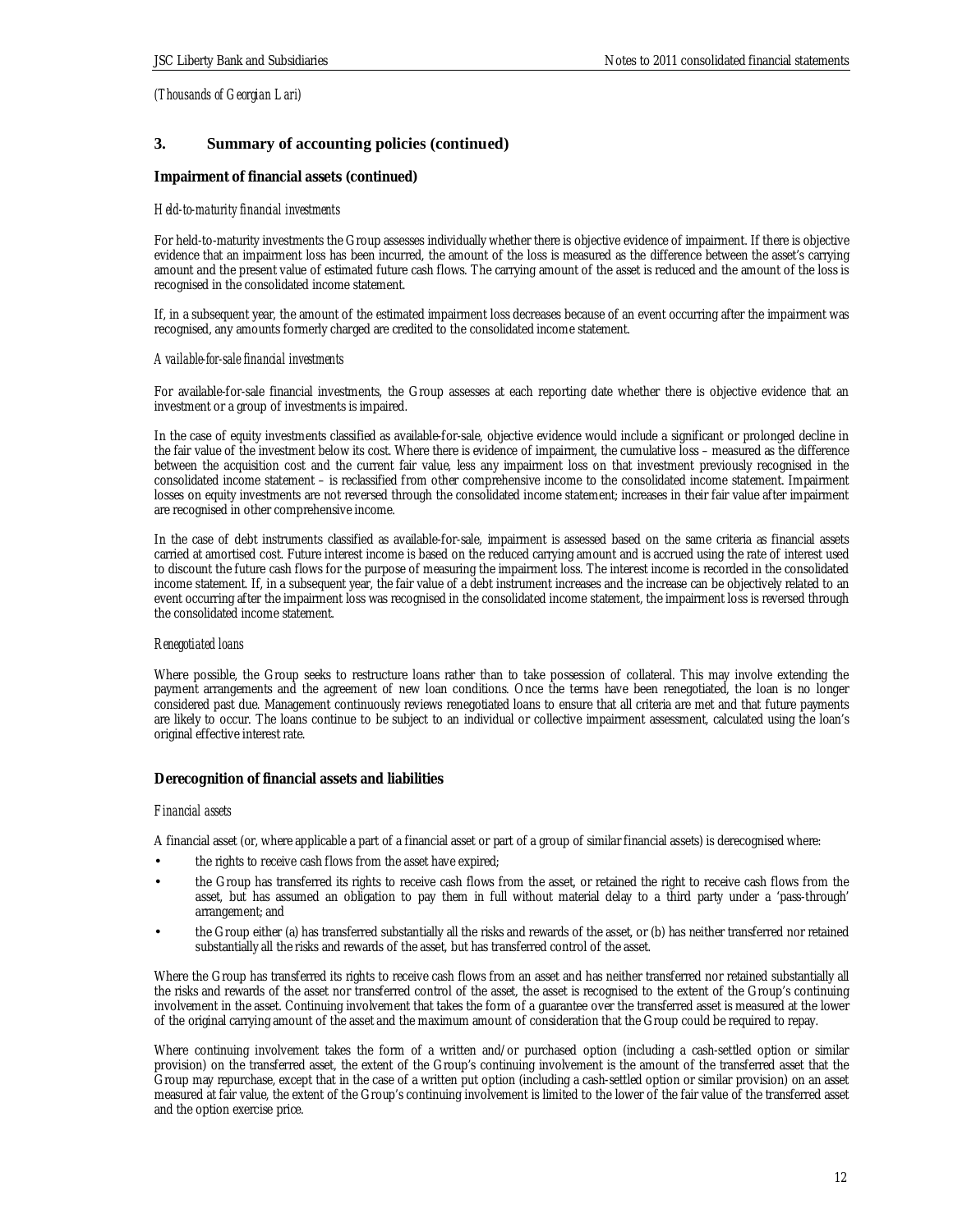## **3. Summary of accounting policies (continued)**

## **Derecognition of financial assets and liabilities (continued)**

## *Financial liabilities*

A financial liability is derecognised when the obligation under the liability is discharged or cancelled or expires.

Where an existing financial liability is replaced by another from the same lender on substantially different terms, or the terms of an existing liability are substantially modified, such an exchange or modification is treated as a derecognition of the original liability and the recognition of a new liability, and the difference in the respective carrying amounts is recognised in the consolidated income statement.

#### **Financial guarantees**

In the ordinary course of business, the Group gives financial guarantees, consisting of letters of credit, guarantees and acceptances. Financial guarantees are initially recognised in the consolidated financial statements at fair value, in 'Other liabilities', being the premium received. Subsequent to initial recognition, the Group's liability under each guarantee is measured at the higher of the amortised premium and the best estimate of expenditure required to settle any financial obligation arising as a result of the guarantee.

Any increase in the liability relating to financial guarantees is taken to the consolidated income statement. The premium received is recognised in the consolidated income statement on a straight-line basis over the life of the guarantee.

#### **Taxation**

The current income tax expense is calculated in accordance with the regulations of Georgia. It represents the sum of the current and deferred tax expenses.

Deferred tax assets and liabilities are calculated in respect of temporary differences using the liability method. Deferred income taxes are provided for all temporary differences arising between the tax bases of assets and liabilities and their carrying values for financial reporting purposes, except where the deferred income tax arises from the initial recognition of goodwill or of an asset or liability in a transaction that is not a business combination and, at the time of the transaction, affects neither the accounting profit nor taxable profit or loss.

A deferred tax asset is recorded only to the extent that it is probable that taxable profit will be available against which the deductible temporary differences can be utilised. Deferred tax assets and liabilities are measured at tax rates that are expected to apply to the period when the asset is realised or the liability is settled, based on tax rates that have been enacted or substantively enacted at the reporting date.

Deferred income tax is provided on temporary differences arising on investments in subsidiaries, associates and joint ventures, except where the timing of the reversal of the temporary difference can be controlled and it is probable that the temporary difference will not reverse in the foreseeable future.

Georgia also has various operating taxes, which are assessed on the Group's activities. These taxes are included as a component of other operating expenses.

## **Property and equipment**

Property and equipment is carried at cost, excluding the costs of day-to-day servicing, less accumulated depreciation and any accumulated impairment. Such cost includes the cost of replacing part of equipment when that cost is incurred if the recognition criteria are met.

The carrying values of property and equipment are reviewed for impairment when events or changes in circumstances indicate that the carrying value may not be recoverable.

Following initial recognition at cost, buildings are carried at a revalued amount, which is the fair value at the date of the revaluation less any subsequent accumulated depreciation and subsequent accumulated impairment losses. Valuations are performed frequently enough to ensure that the fair value of a revalued asset does not differ materially from its carrying amount.

Accumulated depreciation as at the revaluation date is eliminated against the gross carrying amount of the asset and the net amount is restated to the revalued amount of the asset. Any revaluation surplus is credited to the revaluation reserve for property and equipment included in other comprehensive income, except to the extent that it reverses a revaluation decrease of the same asset previously recognised in the consolidated income statement, in which case the increase is recognised in the consolidated income statement. A revaluation deficit is recognised in the consolidated income statement, except that a deficit directly offsetting a previous surplus on the same asset is directly offset against the surplus in the revaluation reserve for property and equipment.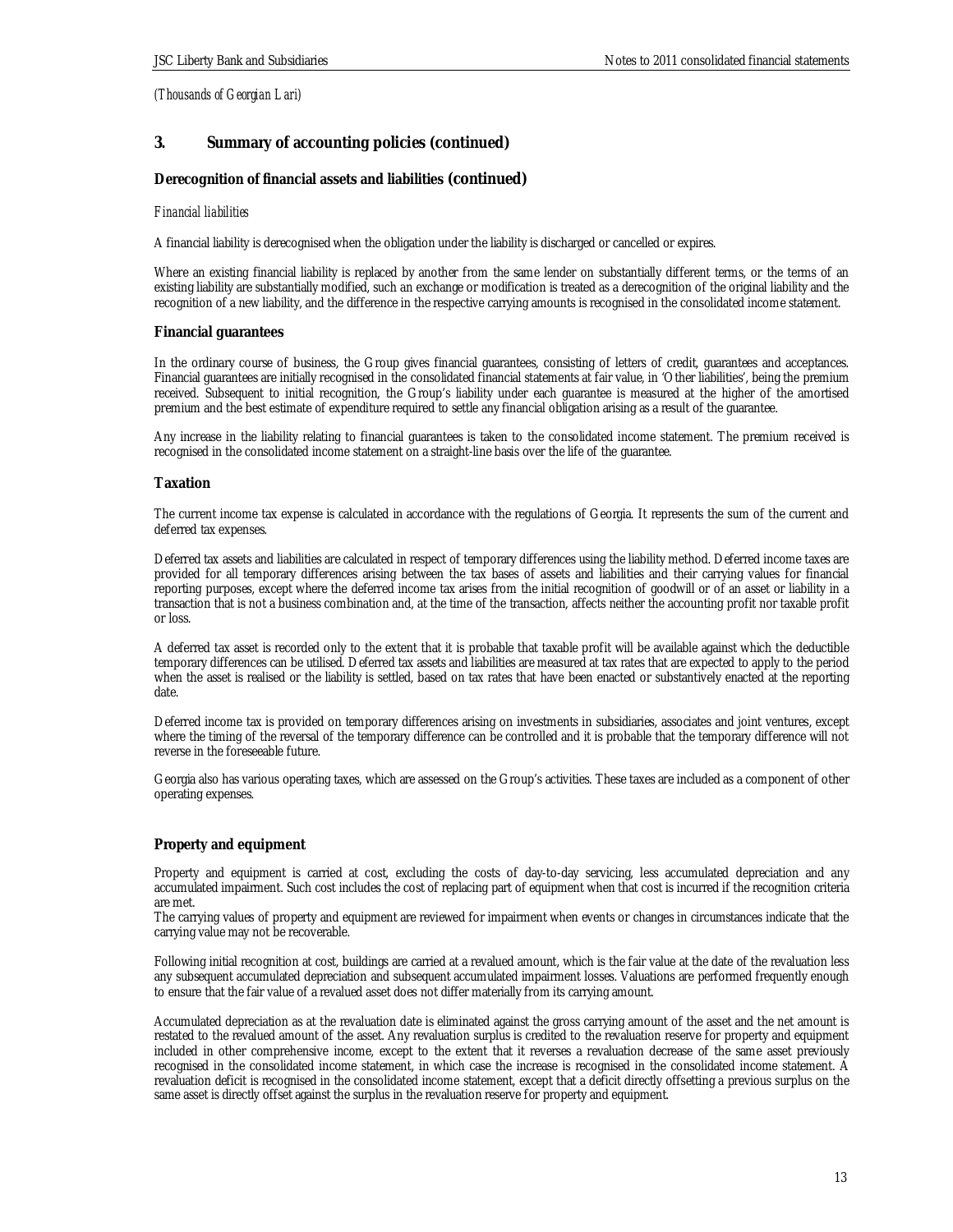## **3. Summary of accounting policies (continued)**

**Property and equipment (continued)** 

An annual transfer from the revaluation reserve for property and equipment to retained earnings is made for the difference between depreciation based on the revalued carrying amount of the assets and depreciation based on the assets original cost. Upon disposal, any revaluation reserve relating to the particular asset being sold is transferred to retained earnings.

Depreciation of an asset begins when it is available for use. Depreciation is calculated on a straight-line basis at the following annual prescribed rates:

| Buildings and other real estate | 2%-5%   |
|---------------------------------|---------|
| Furniture and fixtures          | 15%-20% |
| Computer and office equipment   | 20%-25% |
| Motor vehicles                  | 20%-25% |
| Leasehold improvements          | 10%-25% |

The asset's residual values, useful lives and methods are reviewed, and adjusted as appropriate, at each financial year-end.

Costs related to repairs and renewals are charged when incurred and included in other operating expenses, unless they qualify for capitalisation.

Assets under construction comprise costs directly related to construction of property and equipment including an appropriate allocation of directly attributable variable and fixed overheads that are incurred in construction. Depreciation of these assets, on the same basis as similar property assets, commences when the assets are put into operation.

## **Investment properties**

The Group holds certain properties as investments to earn rental income, generate capital appreciation or both. Investment properties are measured initially at cost, including subsequent costs. Subsequent to initial recognition, Investment properties is stated to fair value. Gains or losses arising from changes in fair values of investment properties are included in the consolidated income statement.

## **Intangible assets**

Intangible assets include computer software and licenses.

Intangible assets acquired separately are measured on initial recognition at cost. The cost of intangible assets acquired in a business combination is fair value as at the date of acquisition. Following initial recognition, intangible assets are carried at cost less any accumulated amortisation and any accumulated impairment losses. The useful lives of intangible assets are assessed to be either finite or indefinite. Intangible assets with finite lives are amortised over the useful economic lives of 5 to 10 years and assessed for impairment whenever there is an indication that the intangible asset may be impaired. Amortisation periods and methods for intangible assets with indefinite useful lives are reviewed at least at each financial year-end.

## **Provisions**

Provisions are recognised when the Group has a present legal or constructive obligation as a result of past events, and it is probable that an outflow of resources embodying economic benefits will be required to settle the obligation and a reliable estimate of the amount of obligation can be made.

## **Assets classified as held-for-sale**

The Group classifies a non-current asset as held-for-sale if its carrying amount will be recovered principally through a sale transaction rather than through continuing use. For this to be the case, the non-current asset (or disposal group) must be available for immediate sale in its present condition subject only to terms that are usual and customary for sales of such assets (or disposal groups) and its sale must be highly probable.

The sale qualifies as highly probable if the Bank's management is committed to a plan to sell the non-current asset (or disposal group) and an active program to locate a buyer and complete the plan must have been initiated. Further, the non-current asset (or disposal group) must have been actively marketed for a sale at price that is reasonable in relation to its current fair value and in addition the sale should be expected to qualify for recognition as a completed sale within one year from the date of classification of the non-current asset (or disposal group) as held for sale.

The Group measures an asset (or disposal group) classified as held for sale at the lower of its carrying amount and fair value less costs to sell. The Group recognises an impairment loss for any initial or subsequent write-down of the asset (or disposal group) to fair value less costs to sell if events or changes in circumstance indicate that their carrying amount may be impaired.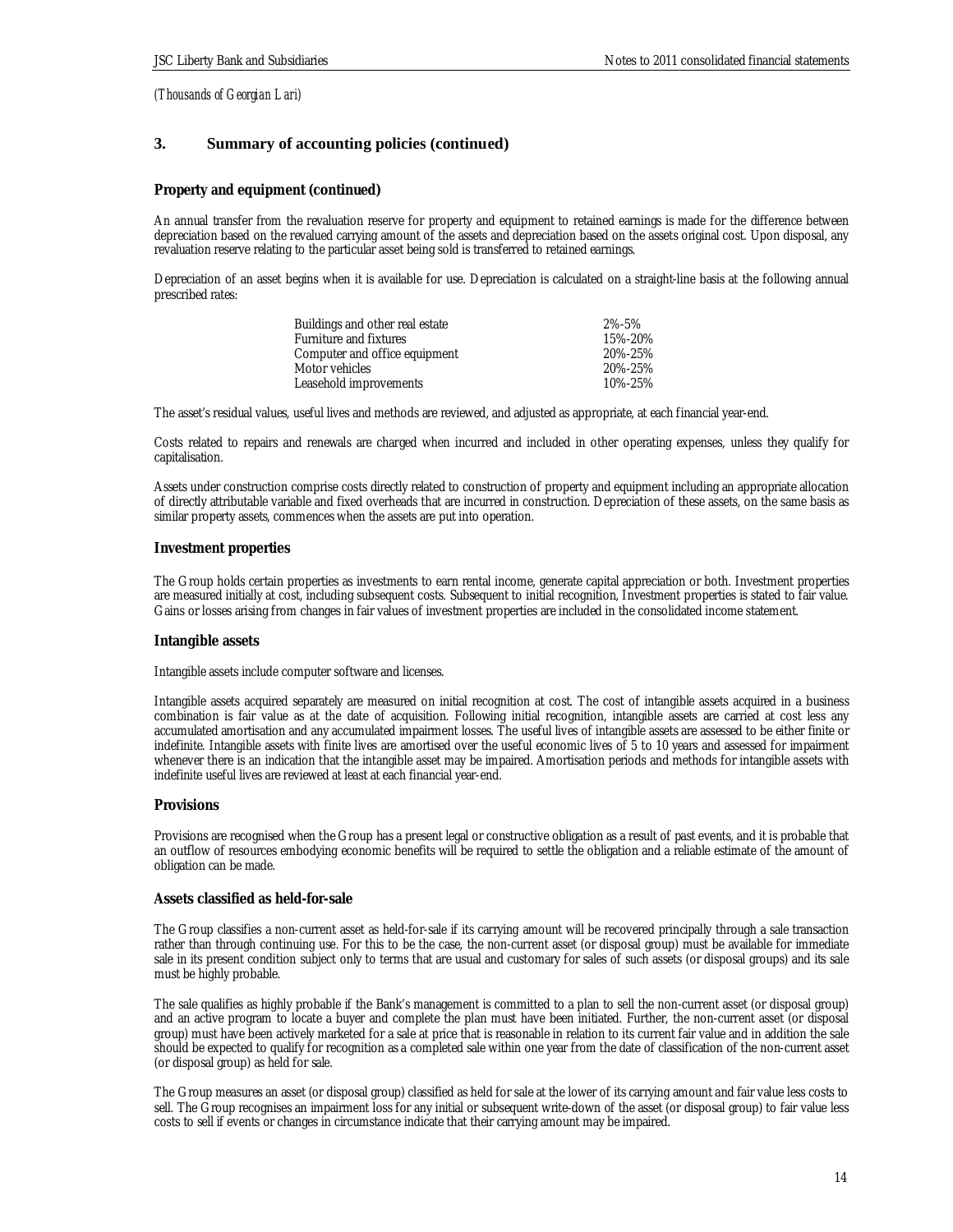## **3. Summary of accounting policies (continued)**

## **Equity**

#### *Share capital and additional paid in capital*

Ordinary shares are classified as equity. External costs directly attributable to the issue of new shares, other than on a business combination, are shown as a deduction from the proceeds in equity. Any excess of the fair value of consideration received over the par value of shares issued is recognised as additional paid-in capital.

#### *Treasury shares*

Where the Bank purchase the Bank's shares, the consideration paid, including any attributable transaction costs, net of income taxes, is deducted from total equity as treasury shares until they are cancelled, sold or reissued. Where such shares are subsequently sold or reissued, any consideration received is included in equity. Treasury shares are stated at weighted average cost.

#### *Dividends*

Dividends are recognised as a liability and deducted from equity at the reporting date only if they are declared before or on the reporting date. Dividends are disclosed when they are proposed before the reporting date or proposed or declared after the reporting date but before the financial statements are authorised for issue.

#### **Segment reporting**

The Group's segment reporting is based on the following operating segments: Retail Banking, Corporate and Merchant Banking, Private Banking and Corporate Centre functions.

## **Contingencies**

Contingent liabilities are not recognised in the consolidated statement of financial position but are disclosed unless the possibility of any outflow in settlement is remote. A contingent asset is not recognised in the consolidated statement of financial position but disclosed when an inflow of economic benefits is probable.

## **Retirement and other benefit obligations**

 The Group does not have any pension arrangements separate from the state pension system of Georgia. In addition, the Group has no post-retirement benefits.

## **Share-based payment transactions**

Employees (including senior executives) of the bank receive remuneration in the form of share–based payment transactions, whereby employees render services as consideration for equity instruments ('equity–settled transactions').

#### *Equity–settled transactions*

The cost of equity–settled transactions is recognised, together with a corresponding increase in equity, over the period in which the performance and/or service conditions are fulfilled, ending on the date on which the relevant employees become fully entitled to the award ('the vesting date'). The cumulative expense recognised for equity–settled transactions at each reporting date until the vesting date reflects the extent to which the vesting period has expired and the bank's best estimate of the number of equity instruments that will ultimately vest. The income statement expense or credit for a period is recorded in 'Personnel expenses' and represents the movement in cumulative expense recognised as at the beginning and end of that period.

Where the terms of an equity–settled award are modified, the minimum expense recognised in 'Personnel expenses' is the expense as if the terms had not been modified. An additional expense is recognised for any modification which increases the total fair value of the share–based payment arrangement, or is otherwise beneficial to the employee as measured at the date of modification.

Where an equity–settled award is cancelled, it is treated as if it had vested on the date of cancellation, and any expense not yet recognised for the award is recognised immediately. This includes any award where non–vesting conditions within the control of either the entity or the counterparty are not met. However, if a new award is substituted for the cancelled award, and designated as a replacement award on the date that it is granted, the cancelled and new awards are treated as if they were a modification of the original award, as described in the previous paragraph.

The dilutive effect of outstanding options is reflected as additional share dilution in the computation of diluted earnings per share (Note 20).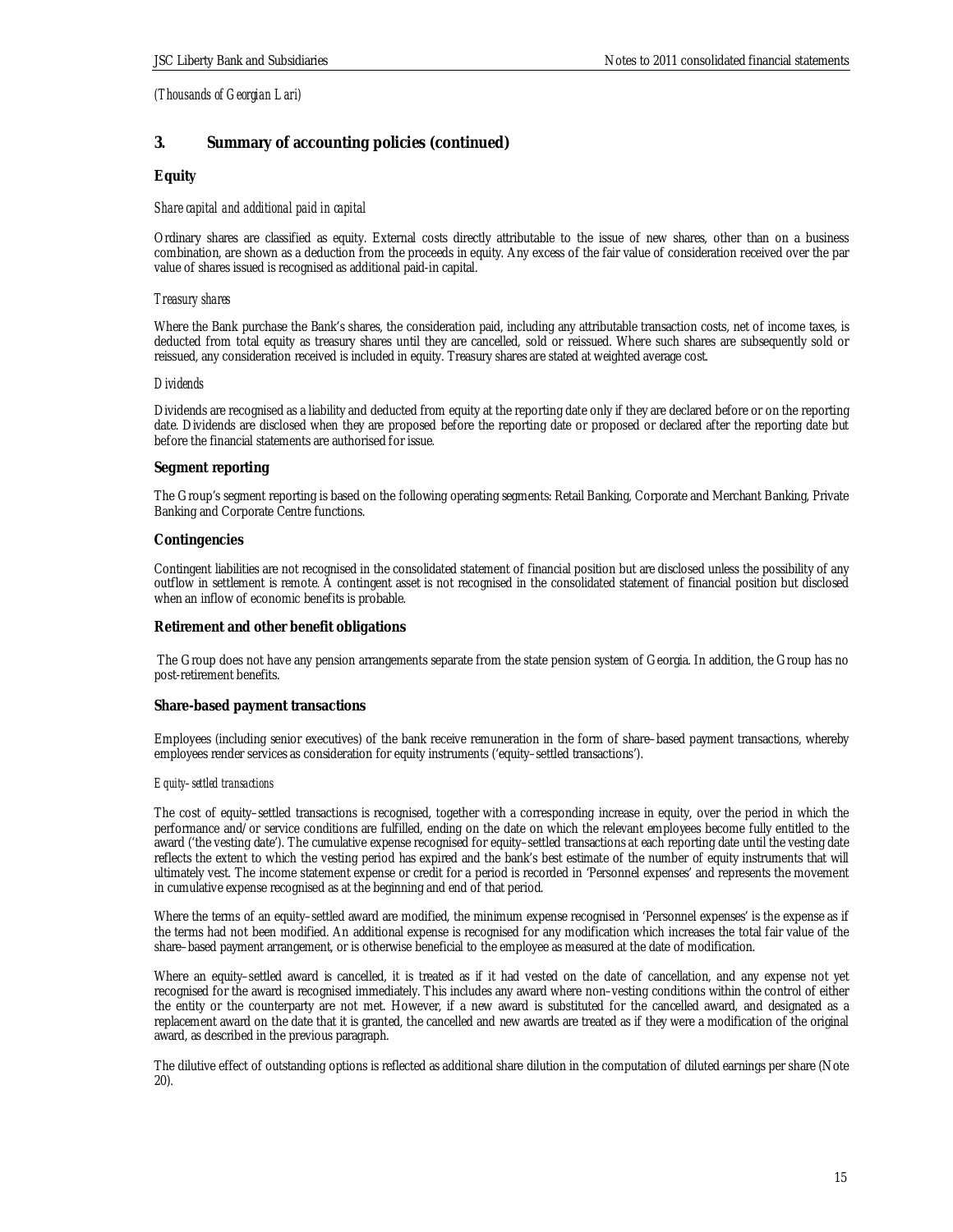# **3. Summary of accounting policies (continued)**

## **Recognition of income and expenses**

Revenue is recognised to the extent that it is probable that the economic benefits will flow to the Group and the revenue can be reliably measured. The following specific recognition criteria must also be met before revenue is recognised:

## *Interest and similar income and expense*

For all financial instruments measured at amortised cost and interest bearing securities classified as trading or available-for-sale, interest income or expense is recorded at the effective interest rate, which is the rate that exactly discounts estimated future cash payments or receipts through the expected life of the financial instrument or a shorter period, where appropriate, to the net carrying amount of the financial asset or financial liability. The calculation takes into account all contractual terms of the financial instrument (for example, prepayment options) and includes any fees or incremental costs that are directly attributable to the instrument and are an integral part of the effective interest rate, but not future credit losses. The carrying amount of the financial asset or financial liability is adjusted if the Group revises its estimates of payments or receipts. The adjusted carrying amount is calculated based on the original effective interest rate and the change in carrying amount is recorded as interest income or expense.

Once the recorded value of a financial asset or a group of similar financial assets has been reduced due to an impairment loss, interest income continues to be recognised using the original effective interest rate applied to the new carrying amount.

## *Fee and commission income*

The Group earns fee and commission income from a diverse range of services it provides to its customers. Fee income can be divided into the following two categories:

#### • *Fee income earned from services that are provided over a certain period of time*

Fees earned for the provision of services over a period of time are accrued over that period. These fees include commission income and asset management, custody and other management and advisory fees. Loan commitment fees for loans that are likely to be drawn down and other credit related fees are deferred (together with any incremental costs) and recognised as an adjustment to the effective interest rate on the loan.

## • *Fee income from providing transaction services*

Fees arising from negotiating or participating in the negotiation of a transaction for a third party – such as the arrangement of the acquisition of shares or other securities or the purchase or sale of businesses – are recognised on completion of the underlying transaction. Fees or components of fees that are linked to a certain performance are recognised after fulfilling the corresponding criteria.

## *Dividend income*

Revenue is recognised when the Groups' right to receive the payment is established.

## **Foreign currency translation**

The consolidated financial statements are presented in Georgian Lari, which is the Bank's and subsidiaries' functional and presentation currency. Transactions in foreign currencies are initially recorded in the functional currency, converted at the rate of exchange ruling at the date of the transaction. Monetary assets and liabilities denominated in foreign currencies are retranslated at the functional currency rate of exchange ruling at the reporting date. Gains and losses resulting from the translation of foreign currency transactions are recognised in the consolidated income statement as gains less losses from foreign currencies - translation differences. Non-monetary items that are measured in terms of historical cost in a foreign currency are translated using the exchange rates as at the dates of the initial transactions. Non-monetary items measured at fair value in a foreign currency are translated using the exchange rates at the date when the fair value was determined.

Differences between the contractual exchange rate of a transaction in a foreign currency and the NBG exchange rate on the date of the transaction are included in gains less losses from dealing in foreign currencies

The exchange rates used by the Group in the preparation of the consolidated financial statements as at 31 December 2011 and 31 December 2010 are as follows:

| GEL/1 US Dollar | 1.6703 | 1.7728 |
|-----------------|--------|--------|
| GEL/1 Euro      | 2.1614 | 2.3500 |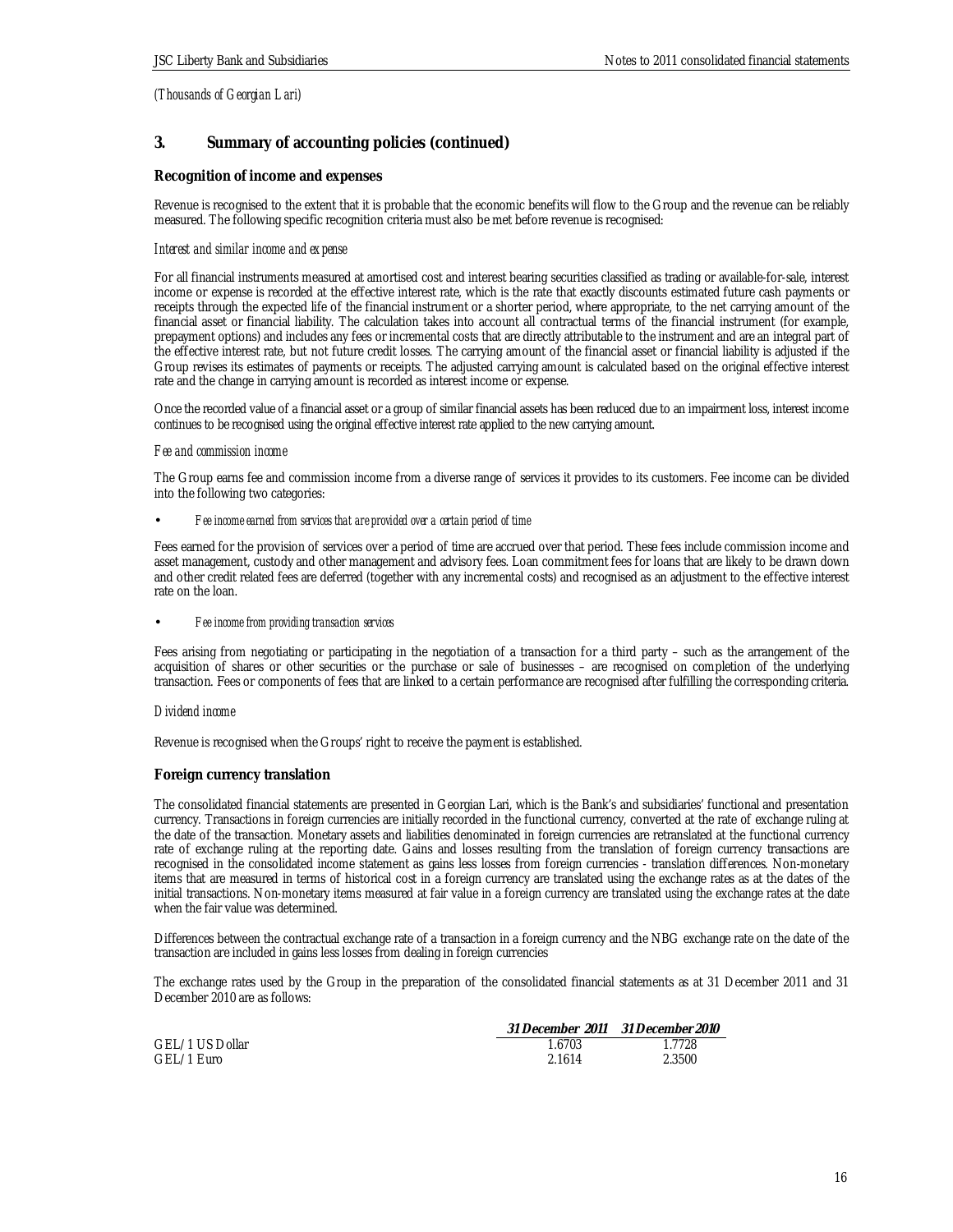# **3. Summary of accounting policies (continued)**

**Future changes in accounting policies** 

## *Standards and interpretations issued but not yet effective*

Up to the date of approval of the consolidated financial statements, certain new standards, interpretations and amendments to existing standards have been published that are not yet effective for the current reporting period and which the Group has not early adopted, as follows:

## *IFRS 9 "Financial Instruments"*

In November 2009 the IASB issued the first phase of IFRS 9 Financial instruments. This Standard will eventually replace IAS 39 Financial Instrument: Recognition and Measurement. IFRS 9 becomes effective for financial years beginning on or after 1 January 2015. The first phase of IFRS 9 introduces new requirements on classification and measurement of financial assets. In particular, for subsequent measurement all financial assets are to be classified at amortised cost or at fair value through profit or loss with the irrevocable option for equity instruments not held for trading to be measured at fair value through other comprehensive income. For financial liabilities designated at fair value through profit or loss using fair value option IFRS 9 requires the amount of change in fair value attributable to changes in credit risk to be presented in other comprehensive income. The Group now evaluates the impact of the adoption of new Standard and considers the initial application date.

#### *IFRS 10 "Consolidated Financial Statements"*

IFRS 10 Consolidated Financial Statements provides a single consolidation model that identifies control as the basis for consolidation for all types of entities. The standard sets out requirements for situations when control is difficult to assess, including cases involving potential voting rights, agency relationships, control of specified assets and circumstances in which voting rights are not the dominant factor in determining control. In addition IFRS 10 introduces specific application guidance for agency relationships. The standard also contains accounting requirements and consolidation procedures, which are carried over unchanged from IAS 27. IFRS 10 replaces the consolidation requirements in SIC-12 Consolidation—Special Purpose Entities and IAS 27 Consolidated and Separate Financial Statements and is effective for annual periods beginning on or after 1 January 2013. Earlier application is permitted. Currently the Group evaluates possible effect of the adoption of IFRS 10 on its financial position and performance.

#### *IFRS 11 "Joint Arrangements"*

IFRS 11 Joint Arrangements improves the accounting for joint arrangements by introducing a principle-based approach that requires a party to a joint arrangement to recognise its rights and obligations arising from the arrangement. The classification of a joint arrangement is determined by assessing the rights and obligations of the parties arising from that arrangement. There are only two types of arrangements provided in the standard - joint operation and joint venture. IFRS 11 also eliminates proportionate consolidation as a method to account for joint arrangements. IFRS 11 supersedes IAS 31 Interests in Joint Ventures and SIC-13 Jointly Controlled Entities—Non-monetary Contributions by Venturers and is effective for annual periods beginning on or after 1 January 2013. Earlier application is permitted. IFRS 11 will not have any impact on the Group's consolidated financial statements.

#### *IFRS 12 "Disclosure of Interests in Other Entities"*

IFRS 12 Disclosure of Interests in Other Entities issued in May 2011 is a new and comprehensive standard on disclosure requirements for all forms of interests in other entities, including subsidiaries, joint arrangements, associates and unconsolidated structured entities. IFRS 12 is effective for annual periods beginning on or after 1 January 2013. Earlier application is permitted. Adoption of the standard will require new disclosures to be made in the financial statements of the Group but will have no impact on its financial position or performance.

#### *IFRS 13 "Fair Value Measurement"*

IFRS 13 Fair Value Measurement defines fair value, sets out in a single IFRS a framework for measuring fair value and requires disclosures about fair value measurements. The standard applies when other IFRSs require or permit fair value measurements. It does not introduce any new requirements to measure an asset or a liability at fair value, change what is measured at fair value in IFRSs or address how to present changes in fair value. IFRS 13 is effective for annual periods beginning on or after 1 January 2013. Earlier application is permitted. Currently the Group evaluates possible effect of the adoption of IFRS 13 on its financial position and performance.

## *IAS 27 Separate Financial Statements (as revised in 2011)*

As a consequence of the new IFRS 10 and IFRS 12, what remains of IAS 27 is limited to accounting for subsidiaries, jointly controlled entities, and associates in separate financial statements. The amendment becomes effective for annual periods beginning on or after 1 January 2013.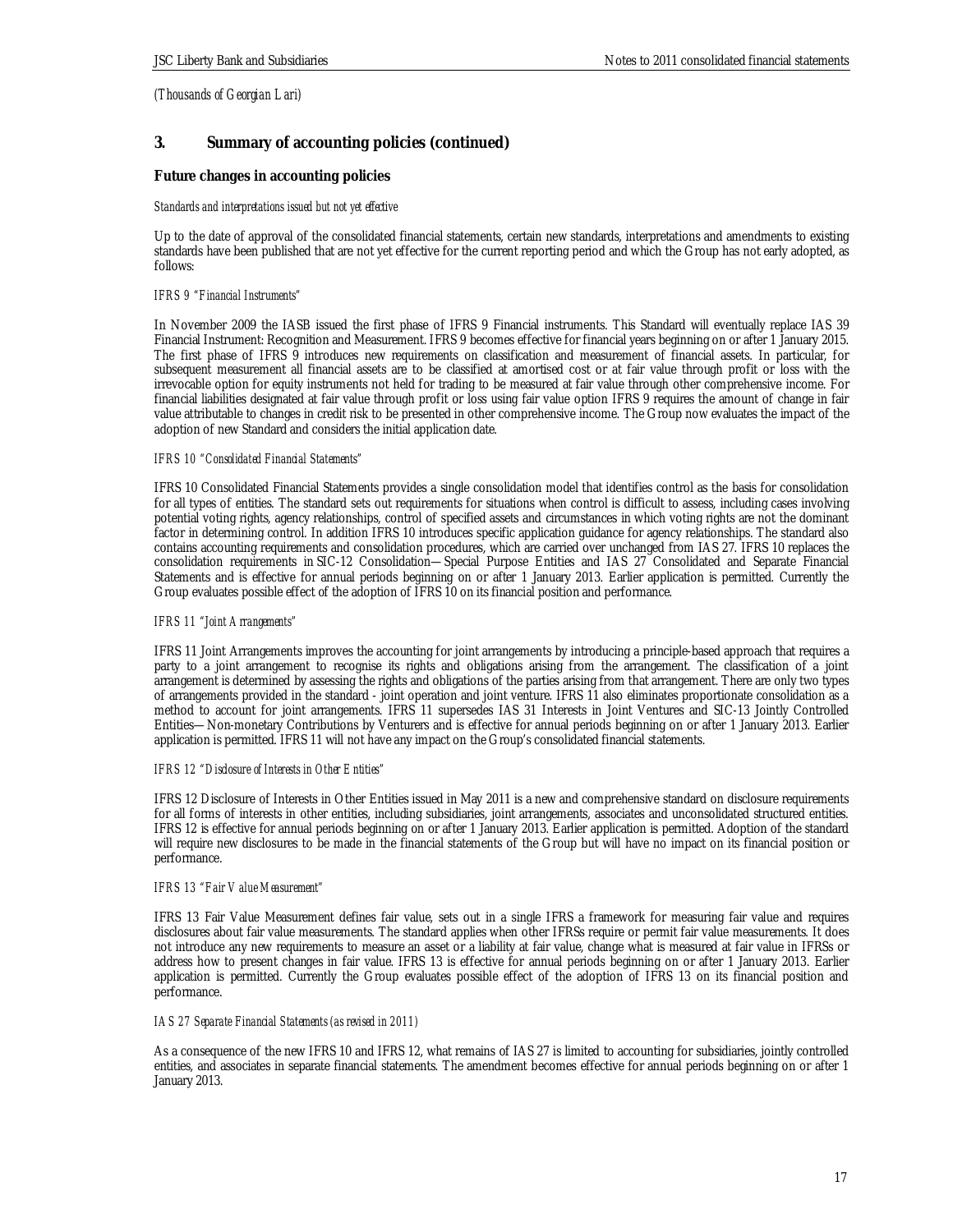# **3. Summary of accounting policies (continued)**

**Future changes in accounting policies (continued)** 

## *IAS 28 Investments in Associates and Joint Ventures (as revised in 2011)*

As a consequence of the new IFRS 11 and IFRS 12. IAS 28 has been renamed IAS 28 Investments in Associates and Joint Ventures, and describes the application of the equity method to investments in joint ventures in addition to associates. The amendment becomes effective for annual periods beginning on or after 1 January 2013.

## *Amendments to IFRS 7 "Financial Instruments: Disclosures"*

The Amendments were issued in October 2010 and are effective for annual periods beginning on or after 1 July 2011. The amendment requires additional disclosure about financial assets that have been transferred but not derecognised to enable the user of the Group's financial statements to understand the relationship with those assets that have not been derecognised and their associated liabilities. In addition, the amendment requires disclosures about continuing involvement in derecognised assets to enable the user to evaluate the nature of, and risks associated with, the entity's continuing involvement in those derecognised assets. The Group expects that these amendments will have no impact on the Group's financial position.

## *Amendments to IAS 12 "Income Taxes" – Deferred tax: Recovery of underlying assets*

In December 2010 the IASB issued amendments to IAS 12 effective for annual periods beginning on or after 1 January 2012. The amendment clarified the determination of deferred tax on investment property measured at fair value. The amendment introduces a rebuttable presumption that deferred tax on investment property measured using the fair value model in IAS 40 should be determined on the basis that its carrying amount will be recovered through sale. Furthermore, it introduces the requirement that deferred tax on non-depreciable assets that are measured using the revaluation model in IAS 16 always be measured on a sale basis of the asset. The Group expects that these amendments will have no impact on the Group's financial position.

## *Amendments to IAS 19 Employee Benefits*

The IASB has published amendments to IAS 19 Employee Benefits, effective for annual periods beginning on or after 1 January 2013, which proposes major changes to the accounting for employee benefits, including the removal of the option for deferred recognition of changes in pension plan assets and liabilities (known as the "corridor approach"). In addition, these amendments will limit the changes in the net pension asset (liability) recognised in profit or loss to net interest income (expense) and service costs. The Group expects that these amendments will have no impact on the Group's financial position.

## *Amendments to IAS 1 Changes to the Presentation of Other Comprehensive Income*

The amendments to IAS 1 Presentation of Financial Statements, effective for annual periods beginning on or after 1 July 2012, change the grouping of items presented in other comprehensive income. Items that could be reclassified (or 'recycled') to profit or loss at a future point in time (for example, upon derecognition or settlement) would be presented separately from items that will never be reclassified. The Group expects that these amendments will have no impact on the Group's financial position.

## *Amendment to IFRS 1 Severe Hyperinflation and Removal of Fixed Dates for First-time Adopters*

These amendments to IFRS 1, effective for annual periods beginning on or after 1 July 2011, introduce a new deemed cost exemption for entities that have been subject to severe hyperinflation. The Group expects that these amendments will have no impact on the Group's financial position.

## **4. Significant accounting judgments and estimates**

The preparation of the Group's consolidated financial statements requires management to make estimates and judgments that affect the reported amounts of assets and liabilities at the balance sheet date and the reported amount of income and expenses during the year ended. Management evaluates its estimates and judgments on an ongoing basis. Management bases its estimates and judgments on historical experience and on various other factors that are believed to be reasonable under the circumstances. Actual results may differ from these estimates under different assumptions or conditions. The following estimates and judgments are considered important to the Group's financial condition.

## *Allowance for impairment of loans*

The Group regularly reviews its loans to assess for impairment. The Group's loan impairment provisions are established to recognize incurred impairment losses in its portfolio of loans and receivables. The Group considers accounting estimates related to allowance for impairment of loans and receivables a key source of estimation uncertainty because (i) they are highly susceptible to change from period to period as the assumptions about future default rates and valuation of potential losses relating to impaired loans and receivables are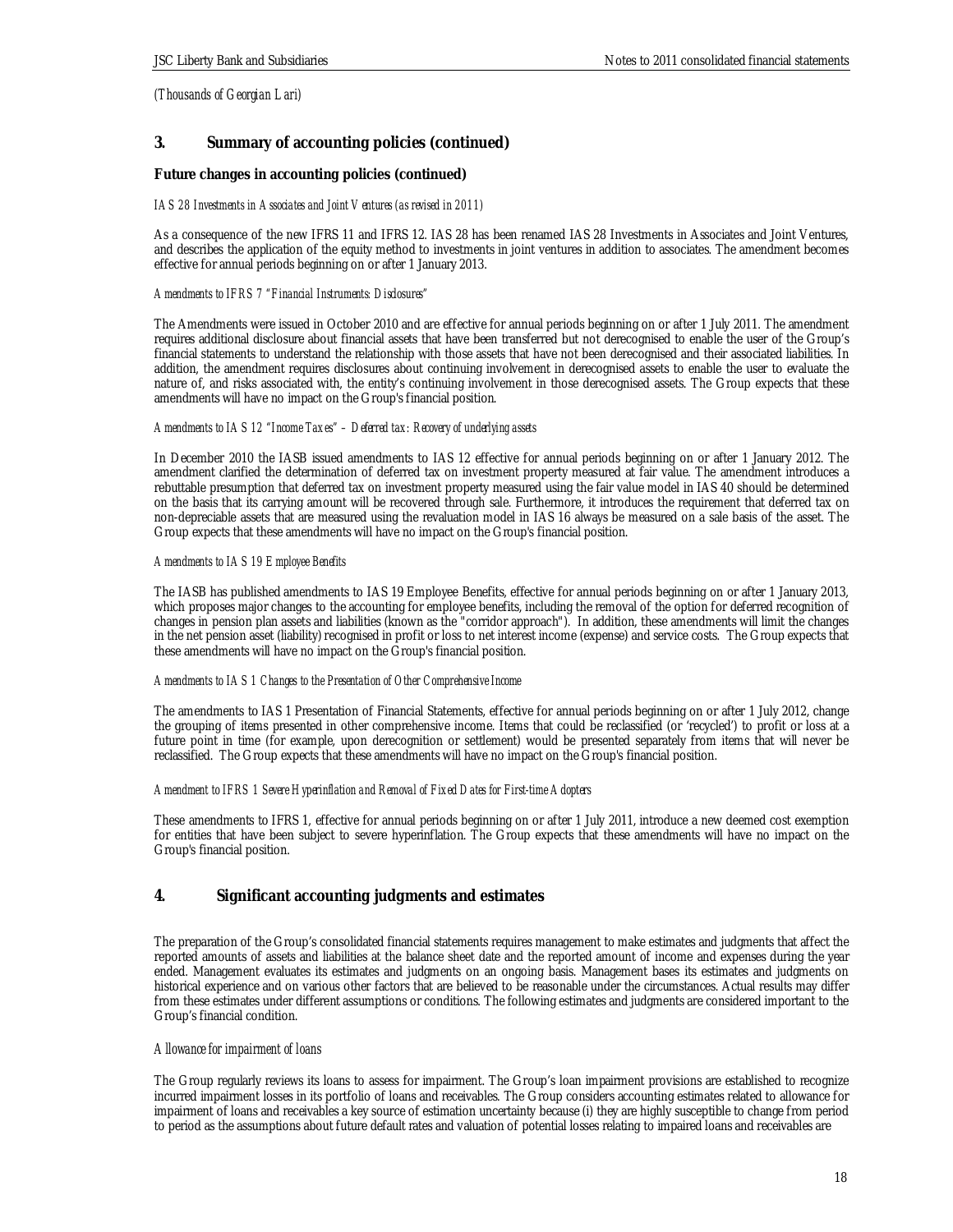# **4. Significant accounting judgments and estimates (continued)**

based on recent performance experience, and (ii) any significant difference between the Group's estimated losses and actual losses would require the Group to record provisions which could have a material impact on its consolidated financial statements in future periods.

The Group uses management's judgment to estimate the amount of any impairment loss in cases where a borrower has financial difficulties and there are few available sources of historical data relating to similar borrowers. Similarly, the Group estimates changes in future cash flows based on past performance, past customer behavior, observable data indicating an adverse change in the payment status of borrowers in a group, and national or local economic conditions that correlate with defaults on assets in the group. Management uses estimates based on historical loss experience for assets with credit risk characteristics and objective evidence of impairment similar to those in the group of loans. The Group uses management's judgment to adjust observable data for a group of loans to reflect current circumstances not reflected in historical data.

The allowances for impairment of financial assets in the consolidated financial statements have been determined on the basis of existing economic and political conditions. The Group is not in a position to predict what changes in conditions will take place in Georgia and what effect such changes might have on the adequacy of the allowances for impairment of financial assets in future periods.

## *Valuation of financial instruments*

Financial instruments that are classified as available-for-sale are stated at fair value. The fair value of such financial instruments is the estimated amount at which the instrument could be exchanged between willing parties, other than in a forced or liquidation sale. If a quoted market price is available for an instrument, the fair value is calculated based on the market price. When valuation parameters are not observable in the market or cannot be derived from observable market prices, the fair value is derived through analysis of other observable market data appropriate for each product and pricing models which use a mathematical methodology based on accepted financial theories. Pricing models take into account the contract terms of the securities as well as market-based valuation parameters, such as interest rates, volatility, exchange rates and the credit rating of the counterparty. Where market-based valuation parameters are missed, management will make a judgment as to its best estimate of that parameter in order to determine a reasonable reflection of how the market would be expected to price the instrument. In exercising this judgment, a variety of tools are used including proxy observable data, historical data, and extrapolation techniques. The best evidence of fair value of a financial instrument at initial recognition is the transaction price unless the instrument is evidenced by comparison with data from observable markets. Any difference between the transaction price and the value based on a valuation technique is not recognised in the consolidated statement of operations on initial recognition.

Subsequent gains or losses are only recognised to the extent that it arises from a change in a factor that market participants would consider in setting a price.

The Group considers that the accounting estimate related to valuation of financial instruments where quoted markets prices are not available is a key source of estimation uncertainty because: (i) it is highly susceptible to change from period to period because it requires management to make assumptions about interest rates, volatility, exchange rates, the credit rating of the counterparty, valuation adjustments and specific feature of the transactions and (ii) the impact that recognising a change in the valuations would have on the assets reported on its balance sheet as well as its profit/loss could be material. Had management used different assumptions regarding the interest rates, volatility, exchange rates, the credit rating of the counterparty and valuation adjustments, a larger or smaller change in the valuation of financial instruments where quoted market prices are not available would have resulted that could have had a material impact on the Group's reported net income.

## *Property and equipment*

Certain property (land and buildings) is measured at revalued amounts. The date of the latest appraisal was 31 December 2011. The next revaluation is preliminarily determined as at 31 December 2014. Other items of property, plant and equipment are stated at cost less accumulated depreciation and less any accumulated impairment losses. The estimation of the useful life of an item of property, plant and equipment is a matter of management judgment based upon experience with similar assets. In determining the useful life of an asset, management considers the expected usage, estimated technical obsolescence, physical wear and tear and the physical environment in which the asset is operated. Changes in any one of these conditions or estimates may result in adjustments to future depreciation rates.

## *Valuation of investment property*

Fair value of investment properties was determined by independent professionally qualified appraisers. Fair value was determined by applying income approach based on discounted cash flow method, supported by the terms of any existing lease and other contracts and, when available, by external evidence such as current market rents for similar properties in a comparable location and condition, and using discount rates that reflect current market assessments of the uncertainty in the amount and timing of the cash flows. The estimates of future cash flows include projections of cash outflows for rent or purchase of the land. The key assumptions used to determine the fair value of the investment properties, are further explained in Note 12.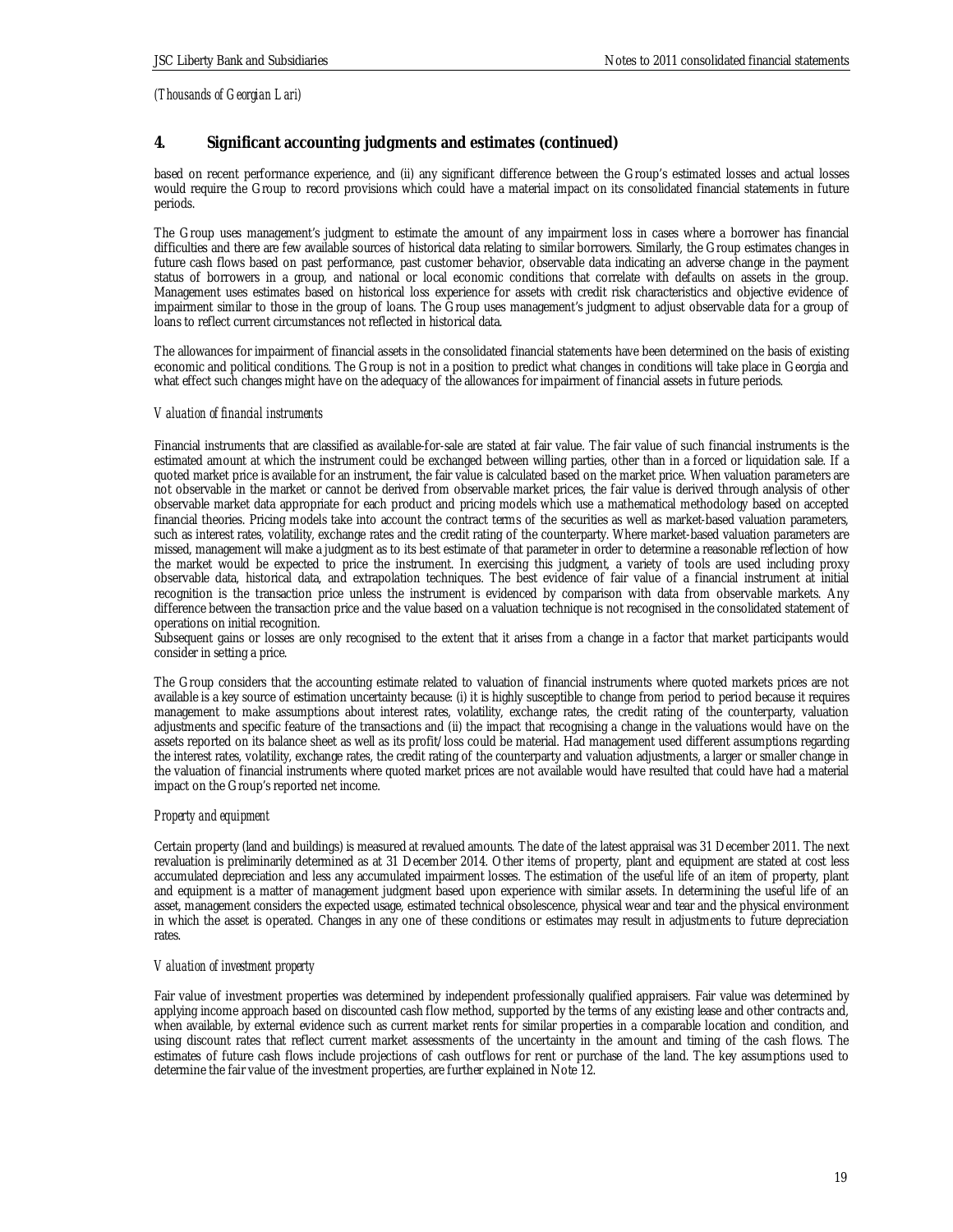## **4. Significant accounting judgments and estimates (continued)**

## *Determination of collateral value*

Management monitors market value of collateral on a regular basis. Management uses its experienced judgment or independent opinion to adjust the fair value of collateral to reflect current circumstances. The amount and type of collateral required depends on the assessment of the credit risks of the counterparty.

## *Taxation*

Tax legislation in Georgia is subject to varying interpretations, and changes can occur frequently. Management interpretation of such legislation and changes as applied to the transactions and activity of the Bank may be challenged by the relevant authorities. As such, additional taxes, penalties and interest may be assessed. Fiscal periods remain open to review by the authorities in respect of taxes for six years including the year of review. Management believes that as at 31 December 2011 its interpretation of the relevant legislation is appropriate and that the Bank's tax position will be sustained.

Management of the Bank believes that it is probable that sufficient taxable profits will be available to utilize the tax loss carry-forward before its expiration.

## *Share-based payment transactions*

The Group measures the cost of equity-settled transactions with employees by reference to the fair value of the equity instruments at the date at which they are granted. The Group estimates fair value of instruments with reference of share price quoted on market.

# **5. Segment information**

For management purposes, the Group is organised into the following operating segments based on products and service:

| Retail Banking                    | Principally handling individual customers' deposits, and providing consumer loans, overdrafts,<br>credit cards facilities and funds transfer facilities. |
|-----------------------------------|----------------------------------------------------------------------------------------------------------------------------------------------------------|
| Corporate and Merchant<br>Banking | Principally handling loans and other credit facilities and deposit and current accounts for<br>corporate and institutional customers.                    |
| Private Banking                   | Principally providing private banking and wealth management services to high net worth<br>individuals.                                                   |
| Corporate Centre                  | Principally providing treasury and back office services to all operating segments of the Bank.                                                           |
| Other                             | Segments not classified above                                                                                                                            |

Management monitors the operating results of its business units separately for the purpose of making decisions about resource allocation and performance assessment. Segment performance, as explained in the table below, is measured differently from profit or loss in the consolidated financial statements. Income taxes are managed on a group basis and are not allocated to operating segments.

The Group operates in one geographical market – Georgia. Since the Group's assets are located in single geographical area, the Group's external income, total assets and capital expenditure are allocated to single location.

Transfer prices between operating segments are on an arm's length basis in a manner similar to transactions with third parties.

Revenue from transactions with Social Service Agency amounted to GEL 17,199 (2010: GEL 17,015) representing 20.0% (2010: 26.8%) of the Group's total revenue in 2011.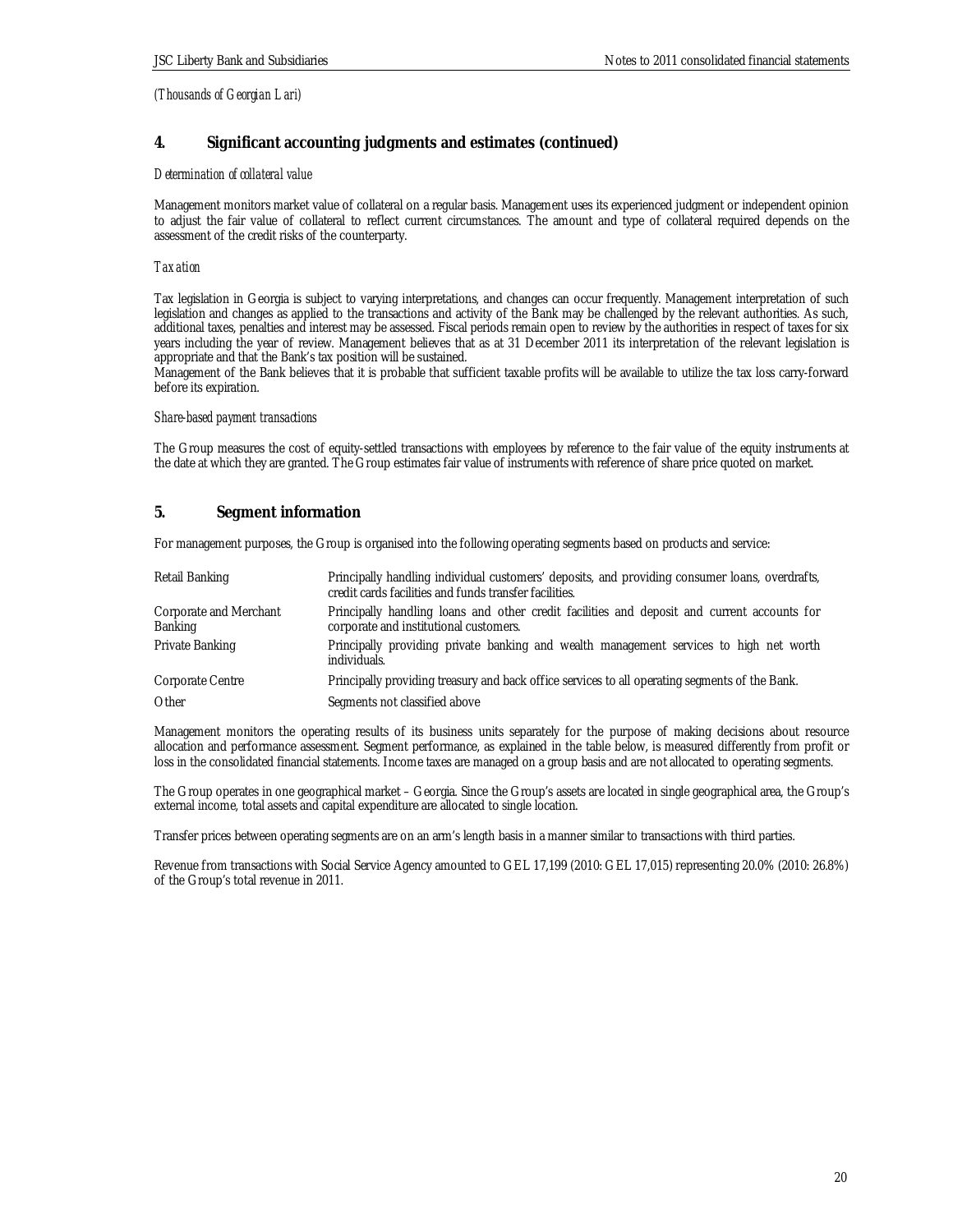# **5. Segment information (continued)**

|                                                          |           | Corporate & |                |           |          | Adjustments    |           |
|----------------------------------------------------------|-----------|-------------|----------------|-----------|----------|----------------|-----------|
|                                                          | Retail    | Merchant    | Private        | Corporate |          | &              |           |
| 2011                                                     | Banking   | Banking     | <b>Banking</b> | Centre    | Other    | Eliminations   | Total     |
| Revenue                                                  |           |             |                |           |          |                |           |
| External                                                 |           |             |                |           |          |                |           |
| Net interest income                                      | 30,034    | 4,301       | 634            | 6,850     |          | (2)            | 41,817    |
| Net fee and commission income                            | 20,649    | 9,203       | 85             | 4,436     | (44)     | (1)            | 34,328    |
| Net gains from foreign currencies                        | 906       | 678         | 90             | 2,852     | (1)      | $\overline{2}$ | 4,527     |
| Other income                                             | 436       | 3,990       | 51             | 625       | 376      | (432)          | 5,046     |
| Total revenue                                            | 52,025    | 18.172      | 860            | 14,763    | 331      | (433)          | 85,718    |
| Net impairment charge on interest-                       |           |             |                |           |          |                |           |
| bearing assets                                           | (3,699)   | (7,584)     | (75)           | (6, 411)  |          | 67             | (17, 702) |
| Personnel expenses                                       | (22, 376) | (4,735)     | (299)          | (2,823)   | (38)     | (471)          | (30, 742) |
| Depreciation, amortisation and                           |           |             |                |           |          |                |           |
| impairment                                               | (6,028)   | (1,390)     |                | (1, 854)  | (110)    |                | (9, 382)  |
| Other impairment and provisions                          | (65)      | (38)        | (3)            | (6)       | 1        | (72)           | (183)     |
| General and administrative and other                     |           |             |                |           |          |                |           |
| operating expenses                                       | (11,099)  | (3,622)     | (284)          | (3,665)   | (404)    | (122)          | (19, 196) |
| Segment results                                          | 8,758     | 803         | 199            | 4         | (220)    | (1,031)        | 8,513     |
|                                                          |           |             |                |           |          |                |           |
|                                                          |           |             |                |           |          |                | (875)     |
| Income tax expense                                       |           |             |                |           |          |                |           |
| Profit for the year                                      |           |             |                |           |          |                | 7,638     |
|                                                          |           |             |                |           |          |                |           |
| Segment assets                                           | 561,156   | 148,336     | 18,180         | 6,251     | 1,194    | (1,882)        | 733,235   |
| Segment liabilities                                      | 173,333   | 418,801     | 37,088         | 31,207    | 152      | (122)          | 660,459   |
|                                                          |           |             |                |           |          |                |           |
| Other segment information                                |           |             |                |           |          |                |           |
| Investments in associates                                |           |             |                | 70        |          |                | 70        |
| Share of income of associates                            |           |             |                | 23        |          |                | 23        |
|                                                          |           | Corporate & |                |           |          | Adjustments    |           |
|                                                          |           |             |                |           |          |                |           |
|                                                          | Retail    | Merchant    | Private        | Corporate |          | &              |           |
| 2010                                                     | Banking   | Banking     | Banking        | Centre    | Other    | Eliminations   | Total     |
|                                                          |           |             |                |           |          |                |           |
| Revenue                                                  |           |             |                |           |          |                |           |
| External                                                 |           |             |                |           |          |                |           |
| Net interest income                                      | 18,238    | (635)       | 309            | 3,246     | (158)    | (150)          | 21,150    |
| Net fee and commission income                            | 19,451    | 8,669       | 80             | 4,179     | (44)     | 3              | 32,338    |
| Net gains from investment securities                     |           |             |                |           |          |                |           |
| available-for-sale                                       |           |             |                |           | 105      |                | 105       |
| Net gains from foreign currencies                        | 781       | 585         | 117            | 2,420     | (5)      |                | 3,898     |
| Other income                                             | 268       | 2,469       | 130            | 268       | 3,398    | (719)          | 5,814     |
| Total revenue                                            | 38,738    | 11,088      | 636            | 10,113    | 3,296    | (566)          | 63,305    |
| Net impairment charge on interest-                       |           |             |                |           |          |                |           |
| bearing assets                                           | (1, 974)  | (4,047)     | (40)           | (3, 421)  | 1        |                | (9, 481)  |
| Personnel expenses                                       | (18, 325) | (3,878)     | (245)          | (2, 312)  | (1, 167) | 87             | (25, 840) |
| Depreciation, amortisation and                           |           |             |                |           |          |                |           |
| impairment                                               | (3,547)   | (886)       |                | (1, 477)  | (2,024)  | 1,948          | (5,986)   |
| Other impairment and provisions                          | (1, 449)  | (835)       | (58)           | (126)     | (119)    | 5              | (2, 582)  |
| General and administrative and other                     | (7,743)   | (2,190)     |                | (4,071)   | (1, 110) | 533            | (14,797)  |
| operating expenses                                       |           |             | (216)<br>77    |           |          |                | 4.619     |
| Segment results                                          | 5,700     | (748)       |                | (1, 294)  | (1, 123) | 2,007          |           |
|                                                          |           |             |                |           |          |                |           |
| Income tax benefit                                       |           |             |                |           |          |                | 110       |
| Profit for the year                                      |           |             |                |           |          |                | 4,729     |
|                                                          |           |             |                |           |          |                |           |
| Segment assets                                           | 324,561   | 168,575     | 11,637         | 25,523    | 3,159    | (2,670)        | 530,785   |
| Segment liabilities                                      | 158,927   | 280,115     | 36,338         | 20,877    | 812      | (894)          | 496,175   |
|                                                          |           |             |                |           |          |                |           |
| Other segment information                                |           |             |                |           |          |                |           |
| Investments in associates<br>Share of loss of associates |           |             |                |           |          |                |           |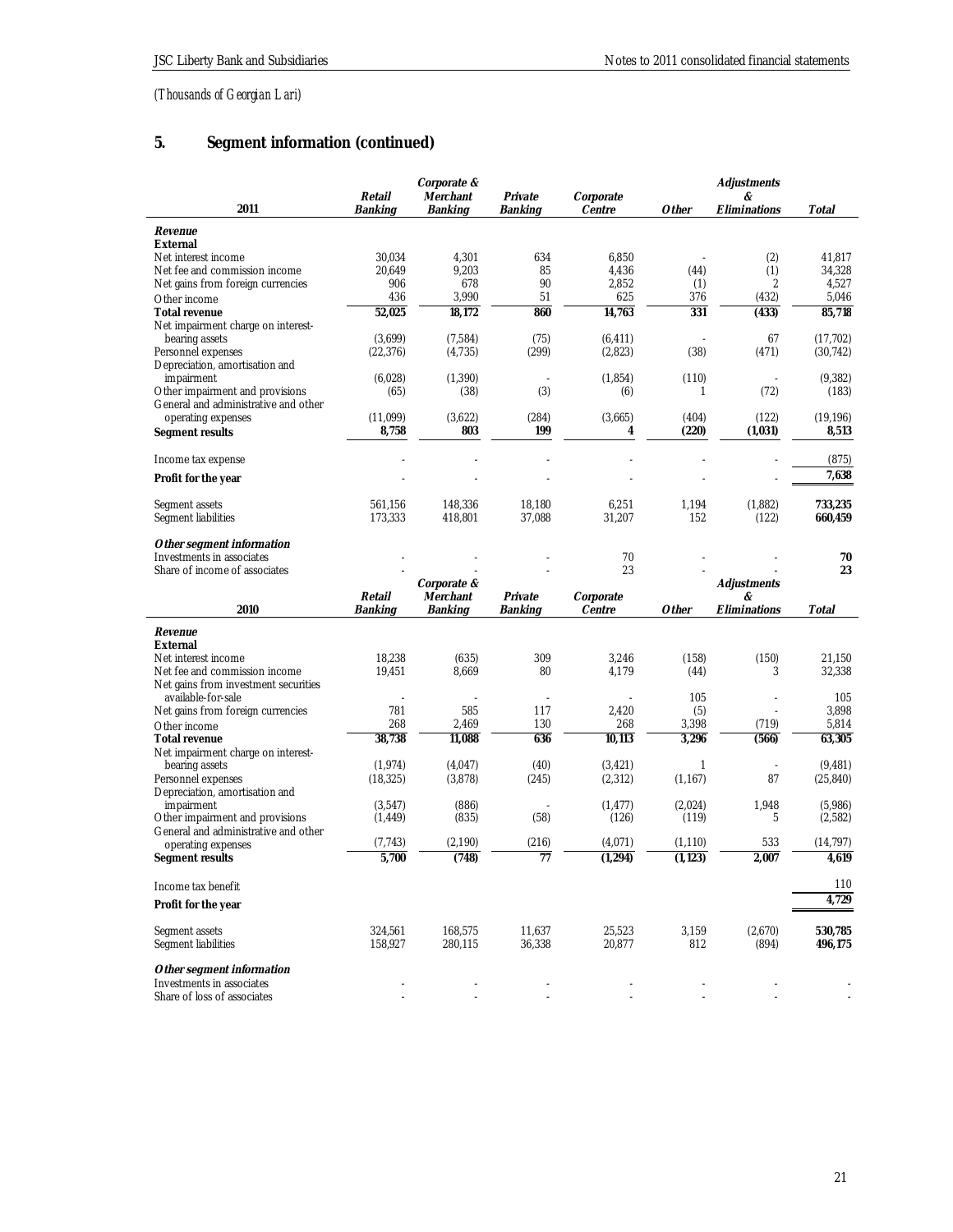## **6. Cash and cash equivalents**

Cash and cash equivalents comprise:

|                                                      | 2011    | <i>2010</i> |
|------------------------------------------------------|---------|-------------|
| Cash on hand                                         | 64.753  | 49.709      |
| Current accounts with the NBG                        | 42.442  | 13.662      |
| Current accounts with other credit institutions      | 21.020  | 59.354      |
| Time deposits with credit institutions up to 90 days | 8.500   | 16.546      |
| Cash and cash equivalents                            | 136,715 | 139.271     |

As of 31 December 2011, GEL 15,705 (2010: GEL 53,226) was placed on current and time deposit accounts with internationally recognised OECD banks that are the counterparties of the Group in performing international settlements. As of 31 December 2011, GEL 8,500 (2010: GEL 16,546) was placed on short-term time deposits with certain Georgian banks. The interest rates on time deposits with credit institutions up to 90 days range between 5% - 9% per annum.

# **7. Amounts due from credit institutions**

Amounts due from credit institutions comprise:

|                                                                                   | 201.            | 2010           |
|-----------------------------------------------------------------------------------|-----------------|----------------|
| Obligatory reserve with the NBG<br>Time deposits for more than 90 days or overdue | 19.287<br>4.176 | 5.636<br>1.872 |
|                                                                                   |                 |                |
| Amounts due from credit institutions                                              | 23.463          | 7.508          |

Credit institutions are required to maintain an interest earning cash deposit with the NBG, the amount of which depends on the level of funds attracted by the credit institution. The Group's ability to withdraw such deposit is significantly restricted by the statutory legislation.

As of 31 December 2011, GEL 4,176 (2010: GEL 1,872) was placed on current accounts and inter-bank deposits with number of internationally recognised OECD banks, who are the main counterparties of the Group in performing international settlements. The interest rate on such deposit amounts to 0.5% per annum.

# **8. Derivative financial instruments**

The table below shows the fair values of derivative financial instruments, recorded as assets or liabilities, together with their notional amounts. The notional amount, recorded gross, is the amount of a derivative's underlying asset, reference rate or index and is the basis upon which changes in the value of derivatives are measured. The notional amounts indicate the volume of transactions outstanding at the year end and are not indicative of the credit risk.

|                                                                    | 2011     |             | <i>2010</i> |                 |            |           |
|--------------------------------------------------------------------|----------|-------------|-------------|-----------------|------------|-----------|
|                                                                    | Notional | Fair values |             | <b>Notional</b> | Fair value |           |
|                                                                    | amount   | Asset       | Liabilitv   | amount          | Asset      | Liabilitv |
| Foreign exchange contracts<br>Forwards - with foreign counterparty | 6.681    |             | 144         | 7.091           |            | 102       |
| Total derivative assets/liabilities                                |          |             | 144         |                 |            | 102       |

Foreign and domestic in the table above stand for counterparties where foreign means non-Georgian entities and domestic means Georgian entities.

As of 31 December 2011, the Group has positions in the following type of derivative:

## **Forwards**

Forward contracts are contractual agreements to buy or sell a specified financial instrument at a specific price and date in the future. Forwards are customised contracts transacted in the over-the-counter market.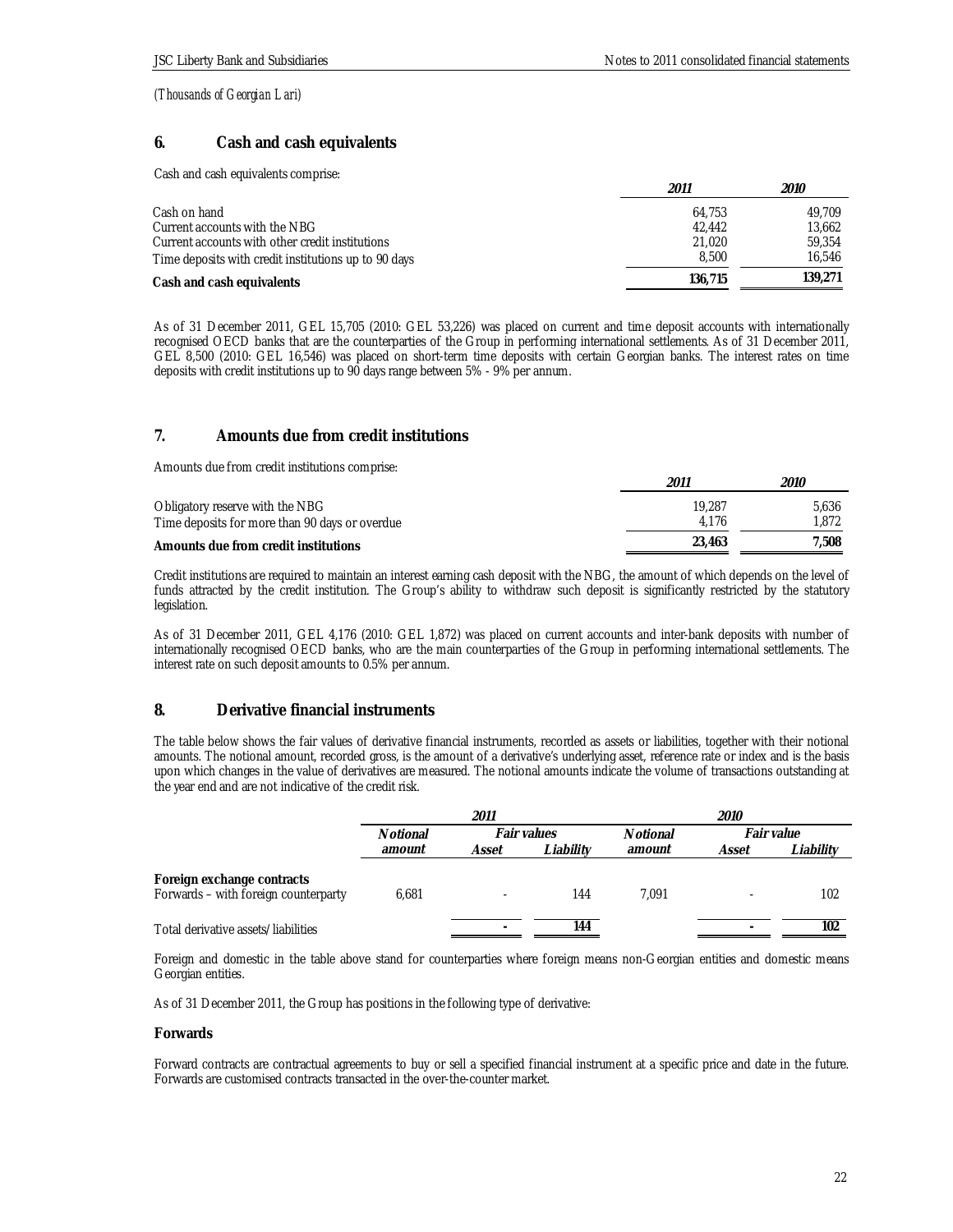## **9. Loans to customers**

Loans to customers comprise:

|                                 | 2011      | 2010      |
|---------------------------------|-----------|-----------|
| Payroll loans                   | 131.178   | 38,056    |
| Loans to legal entities         | 78.869    | 66,878    |
| Consumer Ioans                  | 66,472    | 28,745    |
| Pension advances                | 64.284    | 45,355    |
| Residential mortgage loans      | 14,540    | 4,911     |
| Gold pawn Ioans                 | 5,033     |           |
| Gross Ioans to customers        | 360,376   | 183,945   |
| Less – allowance for impairment | (36, 136) | (24, 779) |
| Loans to customers              | 324,240   | 159.166   |

## **Allowance for impairment of loans to customers**

A reconciliation of the allowance for impairment of loans to customers by class is as follows:

|                                                                                                                    | Payroll<br>Ioans 2011 | Loans to<br>legal entities<br>2011 | Consumer<br>loans 2011 | Pension<br>advances 2011 | Residential<br>mortgage<br>Ioans 2011 | Gold pawn<br>loans 2011 | Total<br>2011 |
|--------------------------------------------------------------------------------------------------------------------|-----------------------|------------------------------------|------------------------|--------------------------|---------------------------------------|-------------------------|---------------|
| At 1 January 2011                                                                                                  | 1,235                 | 16,294                             | 6,964                  | 286                      |                                       |                         | 24,779        |
| Charge for the year                                                                                                | 2,793                 | 4,668                              | 5,534                  | 4,423                    | 283                                   |                         | 17,702        |
| <b>Recoveries</b>                                                                                                  |                       |                                    | 91                     |                          |                                       |                         | 101           |
| Amounts written off<br>Interest accrued on impaired                                                                | (131)                 | (3,084)                            | (2,648)                | (471)                    |                                       |                         | (6, 334)      |
| loans                                                                                                              | (1)                   | (111)                              |                        |                          |                                       | (1)                     | (112)         |
| At 31 December 2011                                                                                                | 3,896                 | 17,774                             | 9,942                  | 4,241                    | 283                                   |                         | 36,136        |
| Individual impairment                                                                                              | 2,895                 | 17,566                             | 7,963                  | 3,839                    | 140                                   |                         | 32,403        |
| Collective impairment                                                                                              | 1,001                 | 208                                | 1,979                  | 402                      | 143                                   |                         | 3,733         |
|                                                                                                                    | 3,896                 | 17,774                             | 9,942                  | 4,241                    | 283                                   |                         | 36,136        |
| Gross amount of loans.<br>individually determined to be<br>impaired, before deducting any<br>individually assessed |                       |                                    |                        |                          |                                       |                         |               |
| impairment allowance                                                                                               | 2,895                 | 24,126                             | 8,089                  | 3,840                    | 228                                   |                         | 39,178        |

|                                                                                                                 |                              | Loans to                      |                        | Pension          | Residential            |               |
|-----------------------------------------------------------------------------------------------------------------|------------------------------|-------------------------------|------------------------|------------------|------------------------|---------------|
|                                                                                                                 | Payroll loans<br><i>2010</i> | legal entities<br><i>2010</i> | Consumer<br>loans 2010 | advances<br>2010 | mortgage<br>loans 2010 | Total<br>2010 |
| At 1 January 2010                                                                                               | 661                          | 16.946                        | 6.854                  | 329              |                        | 24,790        |
| Charge for the year                                                                                             | 620                          | 7.672                         | 958                    | 231              |                        | 9,481         |
| Recoveries                                                                                                      |                              | 747                           | 69                     |                  |                        | 819           |
| Amounts written off                                                                                             | (45)                         | (7,505)                       | (752)                  | (277)            |                        | (8, 579)      |
| Interest accrued on impaired loans                                                                              | (1)                          | (1,566)                       | (165)                  |                  |                        | (1, 732)      |
| At 31 December 2010                                                                                             | 1,235                        | 16,294                        | 6,964                  | 286              |                        | 24,779        |
| Individual impairment                                                                                           | 1.031                        | 16.059                        | 5.611                  | 252              |                        | 22,953        |
| Collective impairment                                                                                           | 204                          | 235                           | 1,353                  | 34               |                        | 1,826         |
|                                                                                                                 | 1,235                        | 16,294                        | 6,964                  | 286              |                        | 24,779        |
| Gross amount of loans, individually<br>determined to be impaired, before<br>deducting any individually assessed |                              |                               |                        |                  |                        |               |
| impairment allowance                                                                                            | 1,031                        | 28,701                        | 5,611                  | 252              |                        | 35,595        |

## **Individually impaired loans**

Interest income accrued on loans, for which individual impairment allowances have been recognised as at 31 December 2011 comprised GEL 8,727 (2010: GEL 4,911). Related allowance charges were recognised both in 2011 and 2010 and are recorded in consolidated income statement under net impairment charge on interest-bearing assets.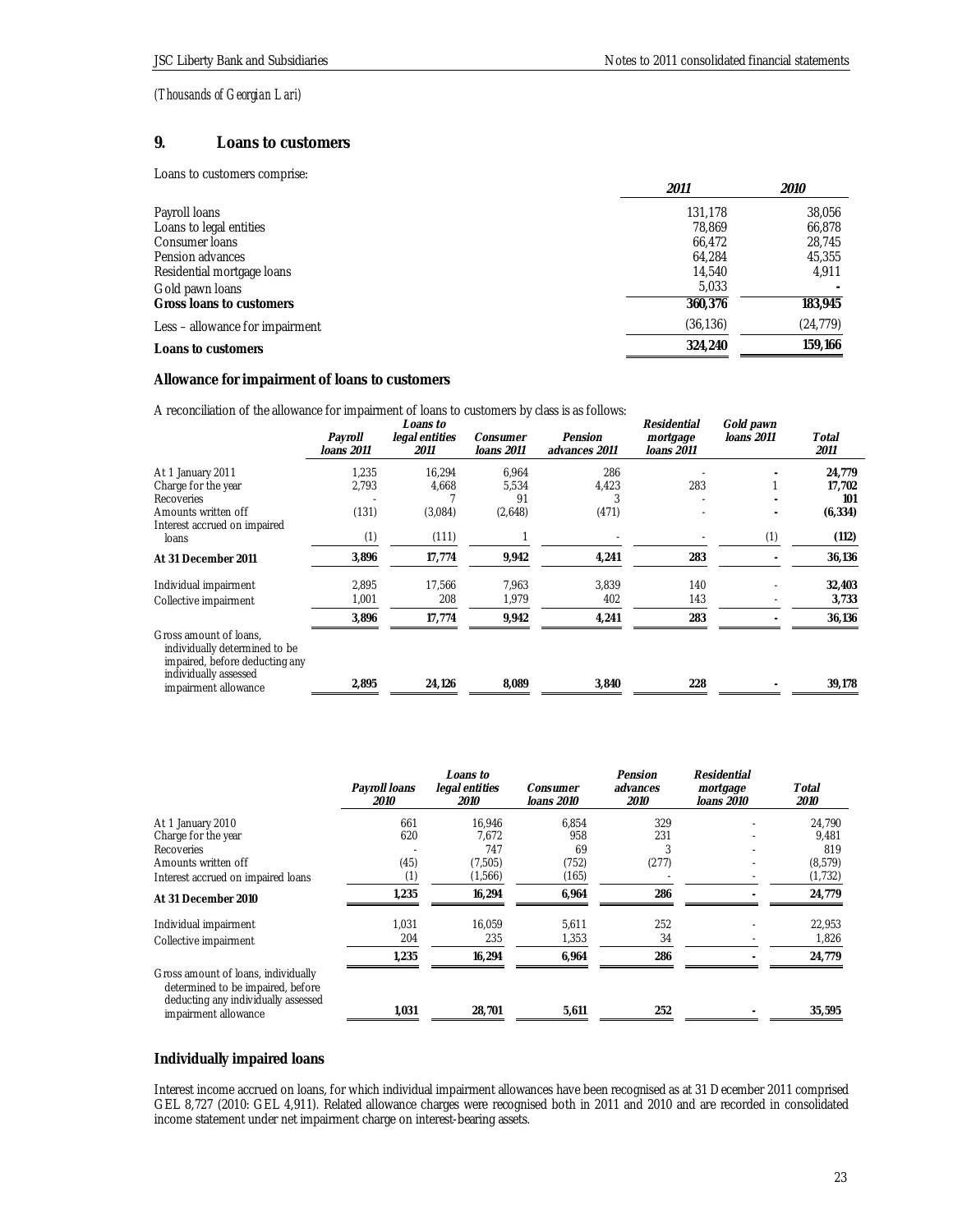# **9. Loans to customers (continued)**

## **Collateral and other credit enhancements**

The amount and type of collateral required depends on an assessment of the credit risk of the counterparty. Guidelines are implemented regarding the acceptability of types of collateral and valuation parameters.

The main types of collateral obtained are as follows:

- For lending to legal entities, charges over real estate properties, inventory and trade receivables,
- For retail lending, mortgages over residential properties.

Management monitors the market value of collateral, requests additional collateral in accordance with the underlying agreement, and monitors the market value of collateral obtained during its review of the adequacy of the allowance for loan impairment.

## **Concentration of loans to customers**

As of 31 December 2011, the concentration of loans granted by the Group to ten largest third party borrowers comprised GEL 43,482 accounting for 12.07% of the gross loan portfolio of the Group (2010: GEL 34,720 and 18.9%, respectively). An allowance of GEL 16,528 (2010: GEL 11,524) was established against these loans.

Loans have been extended to the following types of customers:

|                                      | 2011      | 2010      |
|--------------------------------------|-----------|-----------|
| <b>Individuals</b>                   | 283,379   | 121,304   |
| Private companies                    | 73.457    | 62.641    |
| State owned companies                | 3.540     |           |
| Loans to customers, gross            | 360.376   | 183,945   |
| Less - allowance for loan impairment | (36, 136) | (24, 779) |
| Loans to customers, net              | 324,240   | 159.166   |

Loans are made principally within Georgia in the following industry sectors:

|                                      | 2011      | <i>2010</i> |
|--------------------------------------|-----------|-------------|
| <b>Individuals</b>                   | 283,379   | 121,304     |
| Trade and service                    | 57,413    | 41,569      |
| Construction                         | 3,631     | 3,610       |
| Energy                               |           | 57          |
| Agriculture                          |           | 359         |
| Other                                | 15,953    | 17,046      |
| Loans to customers, gross            | 360,376   | 183,945     |
| Less - allowance for loan impairment | (36, 136) | (24, 779)   |
| Loans to customers, net              | 324,240   | 159,166     |

## **10. Investment securities**

|  | Available-for-sale securities comprise: |
|--|-----------------------------------------|
|--|-----------------------------------------|

|                               | 201                 | <i>2010</i> |
|-------------------------------|---------------------|-------------|
| Corporate shares              | $\mathbf{1}^{\tau}$ |             |
| Available-for-sale securities | $\Delta$ 11         |             |

Corporate shares as of 31 December 2011 are primarily comprised of investments in a Georgian casual dining restaurant chain of GEL 411 (2010: GEL 411).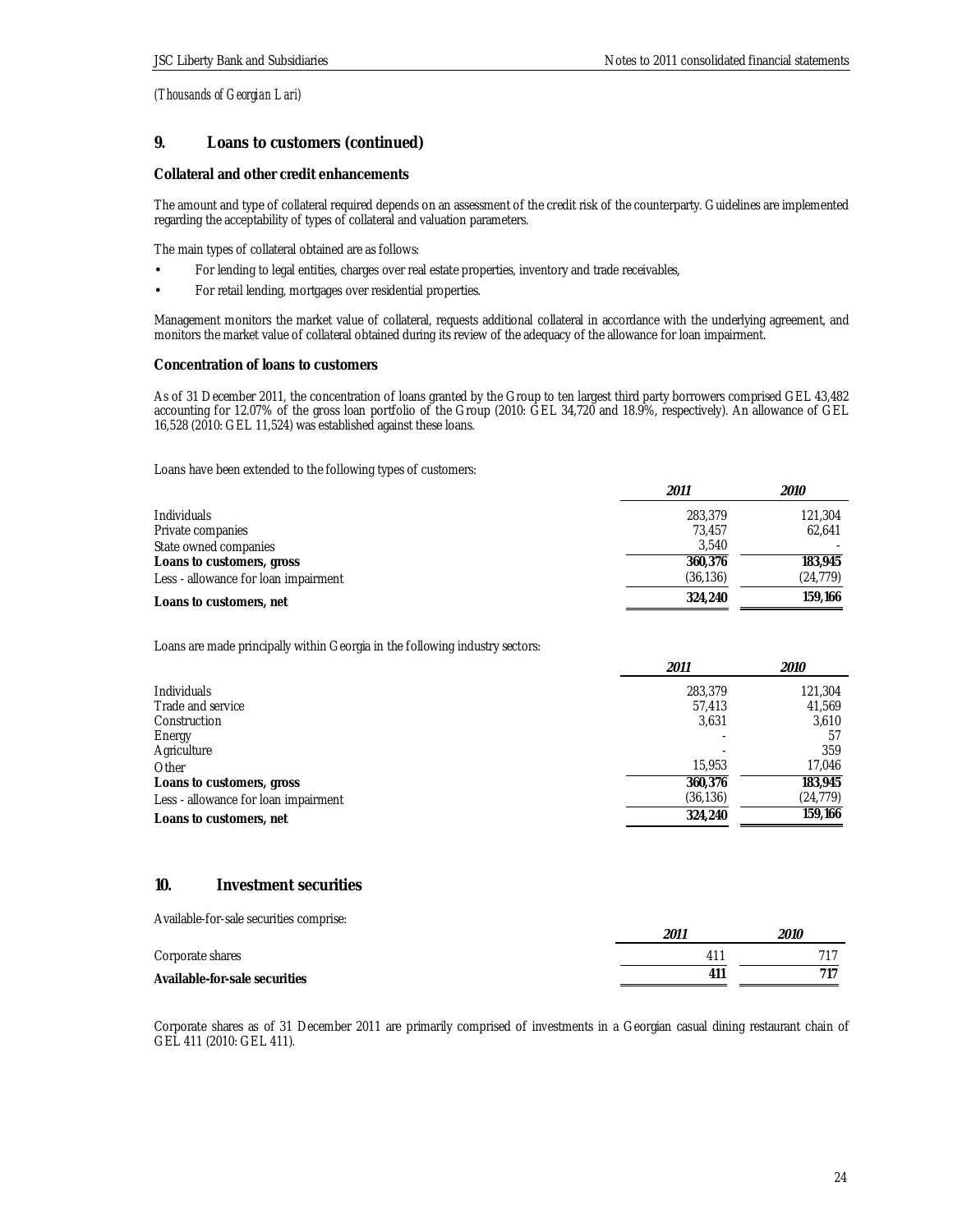## **10. Investment securities (continued)**

Held-to-maturity securities comprise:

|                                                      | 2011    | 2010   |
|------------------------------------------------------|---------|--------|
| Treasury bonds of the Ministry of Finance            | 69.198  | 51,520 |
| Treasury bills of the Ministry of Finance            | 29,000  | 16.254 |
| Corporate bonds of state owned Georgian Railway LLC* | 2.607   | 2.764  |
| Certificates of Deposit of the NBG                   |         | 12.793 |
| Promissory notes                                     |         | 529    |
|                                                      | 100,805 | 83,860 |
|                                                      |         |        |
| Held-to-maturity securities                          | 100,805 | 83,860 |
|                                                      |         |        |

## **11. Investment in associate**

The associate is accounted for under the equity method:

|                                          | 2011 | <i>2010</i> |
|------------------------------------------|------|-------------|
| Balance, beginning of the year           |      |             |
| Purchase cost                            |      |             |
| Share of profit of an associate          |      |             |
| Investment in associate, end of the year | 70   |             |

The following table sets out summarised financial information of the associate, Smartex LLC, where the Bank held 22.24% equity interest as of 31 December 2011:

| Aggregate assets and liabilities of associates: | 2011 | 2010        |
|-------------------------------------------------|------|-------------|
| Assets                                          | 360  |             |
| Liabilities                                     | 43   |             |
| Net assets                                      | 317  |             |
| Aggregate revenue and profit of associates:     | 2011 | <i>2010</i> |
| Revenue                                         | 702  |             |
| Profit                                          | 105  |             |

Smartex LLC was established in January 2009 and is primarily engaged in postal and courier delivery services.

## **12. Investment properties**

|                          | 2011   | 2010                     |
|--------------------------|--------|--------------------------|
| At 1 January             | 21,115 | 20,184                   |
| Additions                | 74     | 931                      |
| Transfer                 | 2.574  | $\overline{\phantom{a}}$ |
| Net change in fair value | 1.258  | $\overline{\phantom{a}}$ |
| At 31 December           | 25,021 | 21,115                   |

Investment properties primarily comprise class B office spaces at the Liberty Tower with a separate entrance and lobby area; warehouse building in an industrial area of Tbilisi with a storage space of 8,707 square meters; Class B office space located in downtown Zugdidi with total rental space of 1,848 square meters, as well as several other properties located outside of Tbilisi. The Liberty Tower is a 19 storey building in a prime residential and commercial downtown area of Tbilisi, which is wholly-owned by the Bank. The Bank's headquarters are located at the Liberty Tower. The total rental space comprises 5,622 square meters, of which 1,202 square meters was rented out during 2011 (2010: 1,897 square meters).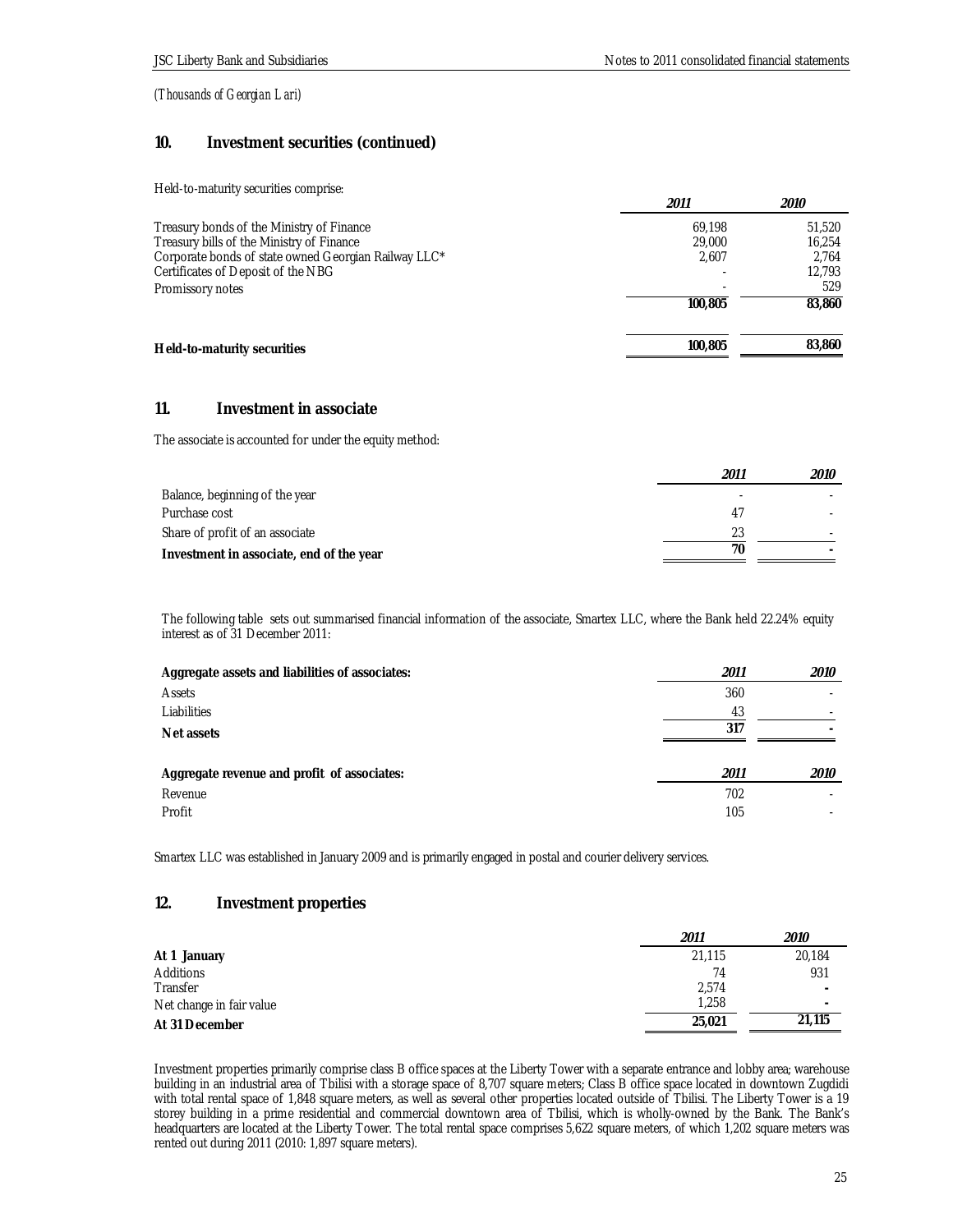# **12. Investment properties (continued)**

Investment properties are stated at fair value, which has been determined based on valuation performed by GREMIC, an accredited independent appraiser, as at 31 December 2011. GREMIC is an industry specialist in valuing these types of investment properties. The fair value represents the amount at which the asset could be exchanged between a knowledgeable, willing buyer and a knowledgeable, willing seller in an arm's length transaction at the date of valuation, in accordance with International Valuation Standards Committee standards. GREMIC used the income approach for the purposes of valuation of the investment properties.

The table below sets out the rental income and the direct operating expenses in respect of the investment properties:

|                                            | 2011 | <i>2010</i> |
|--------------------------------------------|------|-------------|
| Rental income<br>Direct operating expenses | 26   | 532         |

The entire amount of direct operating expenses participated in the generation of rental income during the respective periods.

## **13. Property and equipment**

The movements in property and equipment were as follows:

|                                          | Land and<br>buildings | Furniture<br>and<br>fixtures | Computers<br>and office<br>equipment | Motor<br>vehicles | Leasehold<br>improvements | Assets under<br>construction | Total           |
|------------------------------------------|-----------------------|------------------------------|--------------------------------------|-------------------|---------------------------|------------------------------|-----------------|
| Cost or revalued<br>amount               |                       |                              |                                      |                   |                           |                              |                 |
| 31 December 2010                         | 59,269                | 27,077                       | 9,623                                | 4,897             | 4,855                     | 3,284                        | 109,005         |
| Additions                                | 3,900                 | 4.670                        | 2,110                                | 4.557             | 987                       | 318                          | 16,542          |
| <b>Disposals</b>                         | (677)                 | (64)                         | (33)                                 | (33)              |                           |                              | (807)           |
| Write offs                               | (476)                 |                              | (11)                                 | (6)               |                           |                              | (493)           |
| <b>Transfers</b>                         | 821                   |                              |                                      |                   | 3                         | (824)                        |                 |
| <b>Reclassifications</b>                 | 2,031                 | (1, 342)                     | 13                                   | (46)              | (1, 110)                  | (1,038)                      | (1, 492)        |
| Effect of revaluation                    | (4, 489)              |                              |                                      |                   |                           |                              | (4, 489)        |
| 31 December, 2011                        | 60,379                | 30,341                       | 11,702                               | 9,369             | 4,735                     | 1,740                        | 118,266         |
| Accumulated<br>depreciation              |                       |                              |                                      |                   |                           |                              |                 |
| 31 December, 2010<br>Depreciation charge | 1,799<br>1,181        | 6,513<br>2,873               | 6.134<br>1,805                       | 2,024<br>1,360    | 370<br>83                 |                              | 16,840<br>7,302 |
| <b>Disposals</b>                         | (68)                  | (2)                          | (4)                                  |                   |                           |                              | (74)            |
| Write offs                               | (23)                  |                              |                                      | (6)               |                           |                              | (29)            |
| <b>Reclassifications</b>                 | 314                   | 312                          | (499)                                | $\overline{2}$    | (71)                      |                              | 58              |
| Effect of revaluation                    | (3,032)               |                              |                                      |                   |                           | $\overline{\phantom{a}}$     | (3,032)         |
| 31 December 2011                         | 171                   | 9,696                        | 7,436                                | 3,380             | 382                       | $\overline{\phantom{a}}$     | 21,065          |
| Net book value:                          |                       |                              |                                      |                   |                           |                              |                 |
| 31 December 2010                         | 57,470                | 20,564                       | 3,489                                | 2,873             | 4,485                     | 3,284                        | 92,165          |
| 31 December 2011                         | 60,208                | 20,645                       | 4,266                                | 5,989             | 4,353                     | 1,740                        | 97,201          |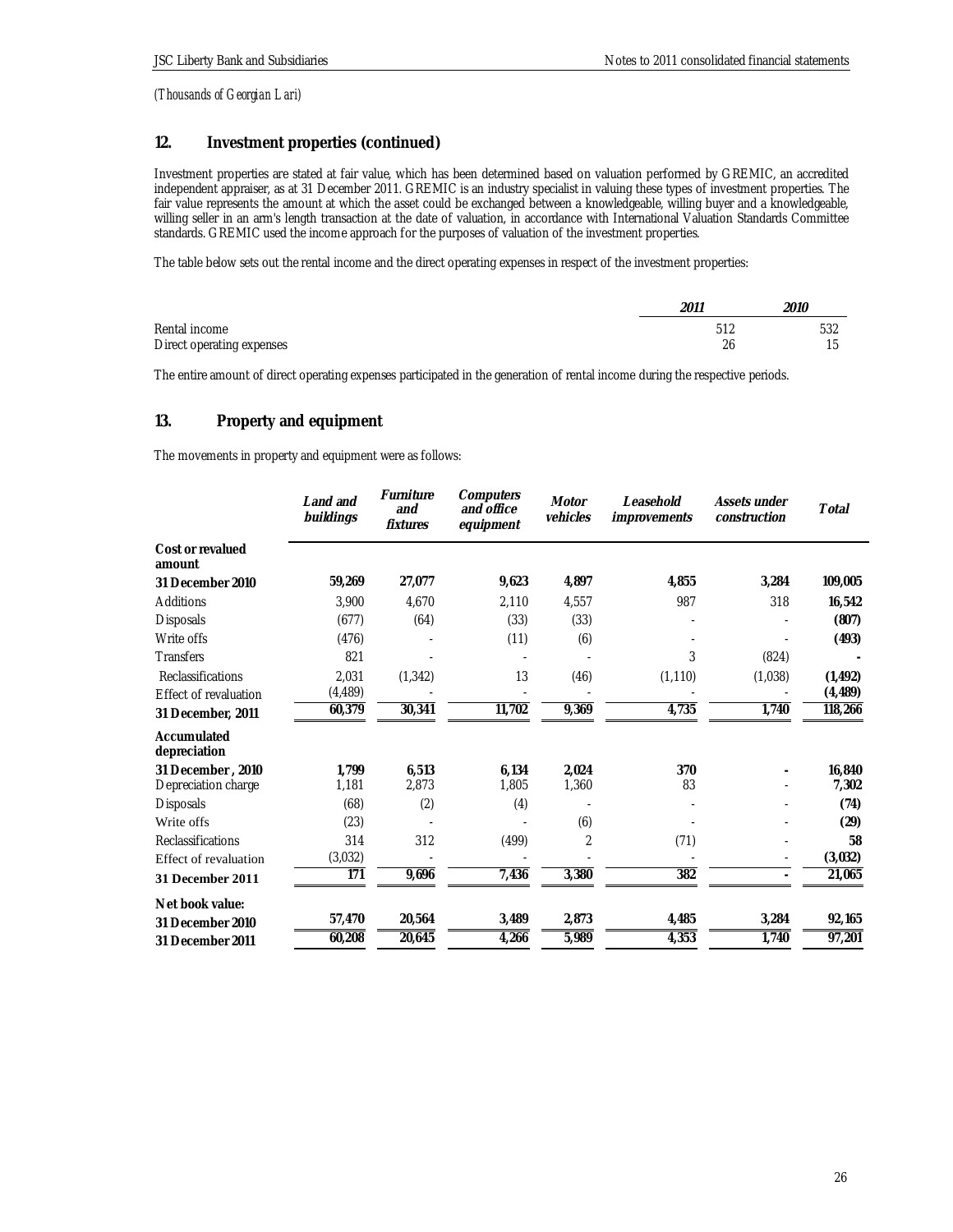# **13. Property and equipment (continued)**

|                             | Land and<br>buildings | Furniture<br>and<br>fixtures | Computers<br>and office<br>equipment | Motor<br>vehicles | Leasehold<br>improvements | Assets under<br>construction | Total   |
|-----------------------------|-----------------------|------------------------------|--------------------------------------|-------------------|---------------------------|------------------------------|---------|
| Cost or revalued amount     |                       |                              |                                      |                   |                           |                              |         |
| 31 December 2009            | 53,556                | 18,108                       | 8,144                                | 3,150             | 4,079                     | 4,588                        | 91,625  |
| Additions                   | 2,995                 | 8,969                        | 1,479                                | 1,747             | 776                       | 1.549                        | 17,515  |
| <b>Disposals</b>            | (135)                 |                              |                                      |                   |                           |                              | (135)   |
| <b>Transfers</b>            | 2,853                 |                              |                                      |                   |                           | (2,853)                      |         |
| 31 December 2010            | 59,269                | 27,077                       | 9,623                                | 4,897             | 4,855                     | 3,284                        | 109,005 |
| Accumulated<br>depreciation |                       |                              |                                      |                   |                           |                              |         |
| 31 December 2009            | 778                   | 4.431                        | 4.695                                | 1.329             | 247                       |                              | 11,480  |
| Depreciation charge         | 1,026                 | 2,082                        | 1,439                                | 695               | 123                       | ۰                            | 5,365   |
| <b>Disposals</b>            | (5)                   |                              |                                      |                   |                           |                              | (5)     |
| 31 December 2010            | 1.799                 | 6,513                        | 6,134                                | 2,024             | 370                       |                              | 16,840  |
| Net book value:             |                       |                              |                                      |                   |                           |                              |         |
| 31 December 2009            | 52,778                | 13,677                       | 3,449                                | 1,821             | 3,832                     | 4,588                        | 80,145  |
| 31 December 2010            | 57.470                | 20,564                       | 3,489                                | 2,873             | 4,485                     | 3,284                        | 92,165  |

If the buildings were measured using the cost model, the carrying amounts would be as follows:

|                                                 | 2011              | <i>2010</i>       |
|-------------------------------------------------|-------------------|-------------------|
| Cost<br>Accumulated depreciation and impairment | 35.942<br>(3.590) | 33,367<br>(2,871) |
| Net carrying amount                             | 32,352            | 30.496            |

# **14. Intangible assets**

The movements in intangible assets, which comprised computer software and licenses were as follows:

|                          | Computer software<br>and licenses |
|--------------------------|-----------------------------------|
| Cost                     |                                   |
| 31 December 2010         | 9,079                             |
| Additions                | 1,562                             |
| Disposals                | (1, 952)                          |
| 31 December 2011         | 8,689                             |
| Accumulated amortisation |                                   |
| 31 December 2010         | 3,722                             |
| Amortisation charge      | 762                               |
| Disposals                | (1,950)                           |
| 31 December 2011         | 2,534                             |
| Net book value:          |                                   |
| 31 December 2010         | 5,357                             |
| 31 December 2011         | 6,155                             |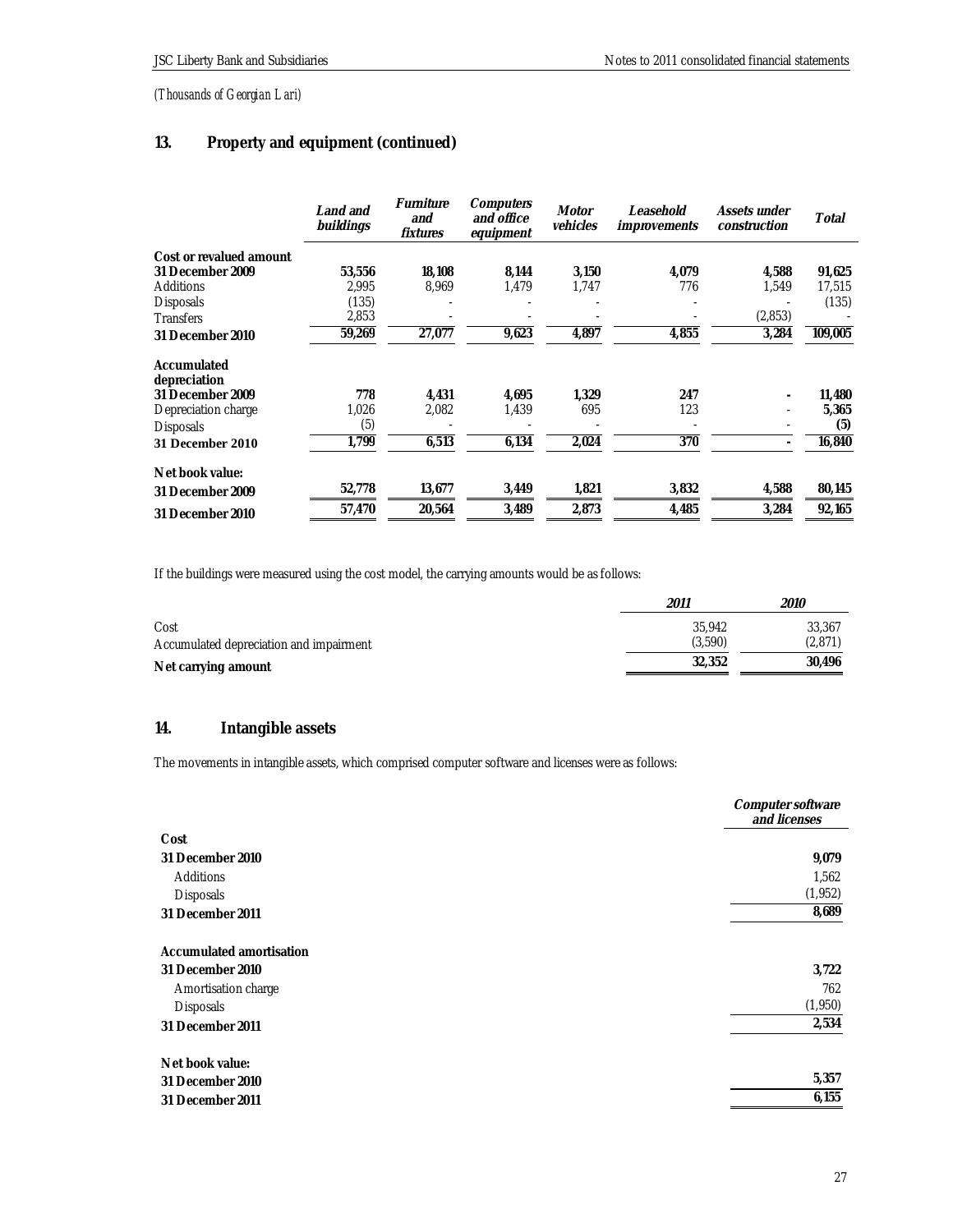# **14. Intangible assets (continued)**

| ັ                        | Computer<br>software and<br>licenses |
|--------------------------|--------------------------------------|
| Cost                     |                                      |
| 31 December 2009         | 7,663                                |
| Additions                | 1,428                                |
| Disposals                | (12)                                 |
| 31 December 2010         | 9,079                                |
| Accumulated amortisation |                                      |
| 31 December 2009         | 3,103                                |
| Amortisation charge      | 621                                  |
| Disposals                | (2)                                  |
| 31 December 2010         | 3,722                                |
| Net book value:          |                                      |
| 31 December 2009         | 4,560                                |
| 31 December 2010         | 5,357                                |

## **15. Taxation**

The corporate income tax expense comprised:

|                                                                         | 2011 | <i>2010</i> |
|-------------------------------------------------------------------------|------|-------------|
| Current tax charge                                                      |      | 180         |
| Deferred tax charge – origination and reversal of temporary differences | 875  | (290)       |
| Income tax expense/(benefit)                                            | 875  | (110)       |

Deferred tax related to items charged or credited to other comprehensive income during the year is as follows:

|                                                  | 2011  | 2010 |
|--------------------------------------------------|-------|------|
| Net losses in other comprehensive income         | (180) | (47) |
| Statutory tax rate                               | 15%   | 15%  |
| Income tax charged on other comprehensive income |       |      |

Georgian legal entities must file individual tax declarations. The tax rate for banks for profits other than on state securities was 15% for 2011 and 2010. The tax rate for interest income on state securities is 0%.

The effective income tax rate differs from the statutory income tax rates. A reconciliation of the income tax expense based on statutory rates with actual is as follows:

|                                                                | 2011    | <i>2010</i> |
|----------------------------------------------------------------|---------|-------------|
| Profit before income tax                                       | 8.513   | 4,619       |
| Statutory tax rate                                             | 15%     | 15%         |
| Theoretical income tax expense/(benefit) at the statutory rate | 1.277   | 692         |
| Change in unrecognised deferred tax asset                      | 1.309   | 269         |
| Income from state securities at 0%                             | (1,985) | (463)       |
| Non IFRS income related to sale of subsidiary                  | 128     |             |
| Other                                                          | 146     | (608)       |
| Income tax expense/(benefit)                                   | 875     | (110)       |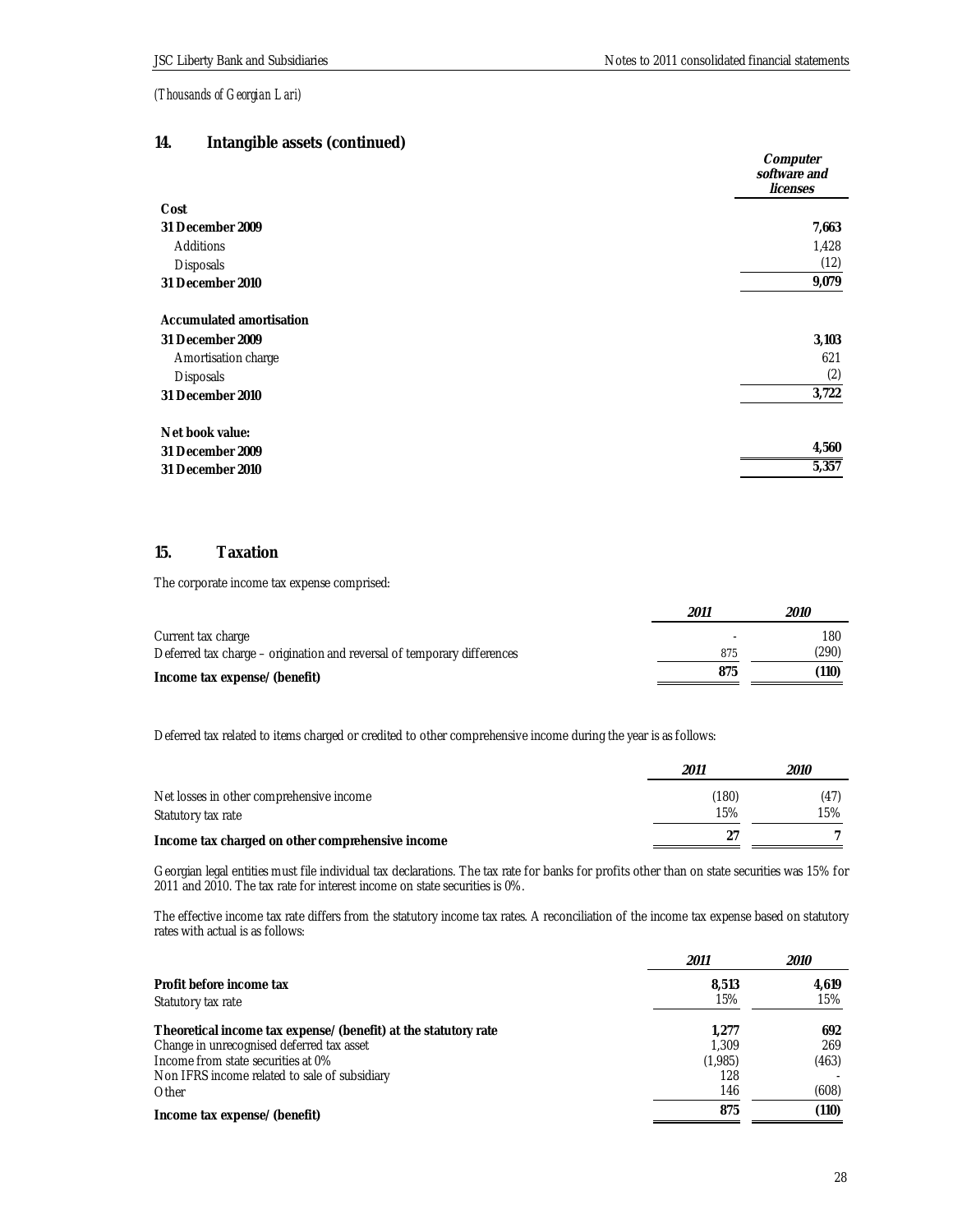## **15. Taxation (continued)**

As at 31 December tax assets and liabilities consist of the following:

|                                 | 2011 | 2010  |
|---------------------------------|------|-------|
| Current income tax assets       | 637  | 630   |
| Deferred income tax assets      | 762  | 1.610 |
| Income tax assets               | .399 | 2.240 |
| Current income tax liabilities  |      | 182   |
| Deferred income tax liabilities |      |       |
| Income tax liabilities          |      | 182   |

Deferred tax assets and liabilities as of 31 December and their movements for the respective years comprise:

|                                                                                       |          | Origination and reversal of<br>temporary differences |                                      | Origination and reversal of<br>temporary differences |                            |                                      |          |
|---------------------------------------------------------------------------------------|----------|------------------------------------------------------|--------------------------------------|------------------------------------------------------|----------------------------|--------------------------------------|----------|
|                                                                                       | 2009     | In the<br>income<br>statement                        | In other<br>comprehens<br>ive income | 2010                                                 | In the income<br>statement | In other<br>comprehensiv<br>e income | 2011     |
| Tax effect of deductible<br>temporary differences:                                    |          |                                                      |                                      |                                                      |                            |                                      |          |
| Impairment of goodwill                                                                |          |                                                      |                                      |                                                      |                            |                                      |          |
| Property and equipment                                                                |          | 269                                                  |                                      | 269                                                  |                            |                                      | 269      |
| Tax loss carry forward                                                                | 7,440    | 204                                                  | ٠                                    | 7,644                                                | (507)                      |                                      | 7,137    |
| Loans to customers                                                                    | 580      | 583                                                  | ٠                                    | 1.163                                                | 123                        |                                      | 1.286    |
| Other assets                                                                          | 587      | (329)                                                |                                      | 258                                                  | 179                        |                                      | 437      |
| Other liabilities                                                                     |          | (134)                                                |                                      | (134)                                                | 481                        |                                      | 347      |
| Equity investments                                                                    | 377      | 653                                                  | $\overline{a}$                       | 1,030                                                | (1)                        |                                      | 1,029    |
| Gross deferred tax assets                                                             | 8,984    | 1,246                                                | ٠                                    | 10,230                                               | 275                        |                                      | 10,505   |
| Unrecognised deferred tax asset                                                       |          | (269)                                                |                                      | (269)                                                | (1, 309)                   |                                      | (1, 578) |
| Deferred tax asset<br>Tax effect of taxable temporary<br>differences:<br>Property and | 8,984    | 977                                                  |                                      | 9,961                                                | (1,035)                    |                                      | 8,927    |
| equipment/intangible assets                                                           | (7, 555) | (687)                                                |                                      | (8, 242)                                             | 57                         | 20                                   | (8, 165) |
| Securities owned                                                                      | (116)    |                                                      | 7                                    | (109)                                                | 102                        | 7                                    |          |
| Deferred tax liabilities                                                              | (7,671)  | (687)                                                | 7                                    | (8, 351)                                             | 159                        | 27                                   | (8, 165) |
| Net deferred tax assets<br>(liabilities)                                              | 1,313    | 290                                                  | 7                                    | 1,610                                                | (875)                      | 27                                   | 762      |

The Group has available GEL 47,582 (2010: GEL 50,972) of tax losses carried forward which begin to expire in 2012, if not utilised. The Group has recognised a tax loss carry forward related net deferred tax asset of GEL 5,828 (Gross GEL 7,137 less allowance of GEL 1,309) and GEL 7,644 in 2011 and 2010, respectively. The schedule of available tax loss carried forward with respective expiration dates is presented below:

| Year of expiration                    | 2011     | <i>2010</i> |
|---------------------------------------|----------|-------------|
| 2011                                  |          | 1.254       |
| 2012                                  | 8.724    | 10,860      |
| 2013                                  | 30,226   | 30,226      |
| 2014                                  | 6.310    | 6,310       |
| 2015                                  | 2,322    | 2,322       |
| Tax loss carried forward, gross       | 47.582   | 50.972      |
| Unrecognised tax loss carried forward | (8, 724) |             |
| Tax loss carried forward, net         | 38,858   | 50,972      |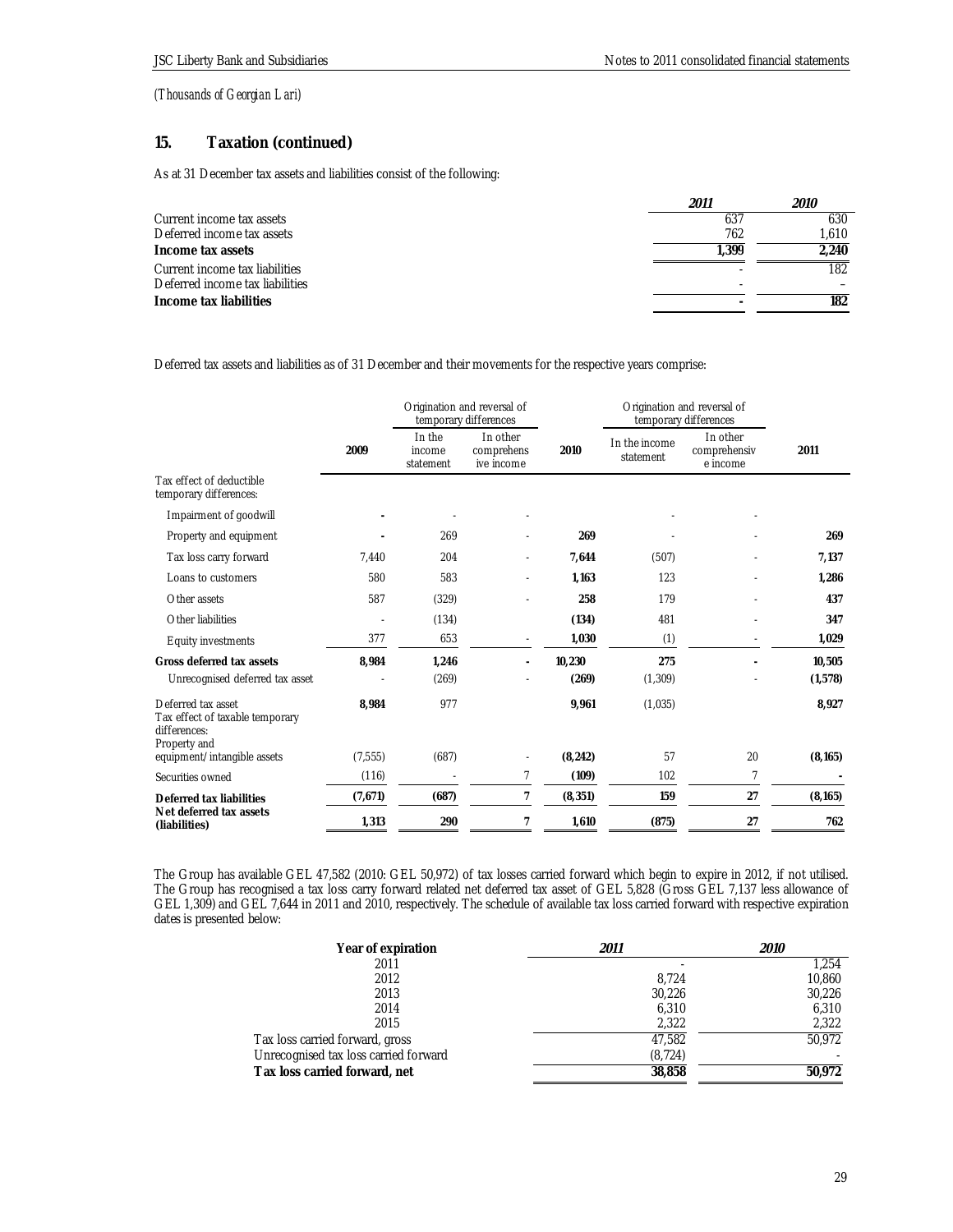## **16. Other assets, prepayments and other liabilities**

Other assets comprise:

|                                                 | 2011    | <i>2010</i> |
|-------------------------------------------------|---------|-------------|
| Receivables from remittances systems operators  | 5,517   | 2,062       |
| Guarantee deposits placed                       | 1.374   | 1,457       |
| Assets held-for-sale                            | 782     | 1,889       |
| Receivable from quarantees paid                 | 801     | 801         |
| Prepaid taxes other than income tax             | 542     | 552         |
| Receivable from documentary operations          | 133     | 202         |
| Receivable from the Social Service Agency       |         | 6,607       |
| Other                                           | 2,316   | 1,716       |
|                                                 | 11,465  | 15,286      |
| Less – allowance for impairment of other assets | (1,601) | (1,514)     |
| Other assets                                    | 9.864   | 13.772      |

Receivables from remittances in the amount of GEL 5,517 (2010: GEL 2,062) represent money transfers made in advance toward the retail clients at the year end that were subsequently settled by systems operators within few days in accordance with respective service contracts.

Guarantee deposits placed at 31 December 2011 primarily represents pledged funds at VISA Inc. and MasterCard Inc. in the amount of GEL 560 and GEL 763, respectively. (2010: Visa Inc for GEL 594, Master Card Inc GEL 810).

Assets held-for-sale represents assets repossessed from the borrowers of the Bank. These assets are not used for their intended purposes and are being held for short-term purposes with the intent of sale.

Prepayments comprise:

|                                                                           | 2011  | <i>2010</i> |
|---------------------------------------------------------------------------|-------|-------------|
| Prepayments for fixed and intangible assets                               | 5.485 | 3.776       |
| Interest paid in advance on time deposits and corporate customer accounts | 863   | 367         |
| Prepayments for professional services                                     | 453   | 429         |
| Prepayments for office supplies                                           | 252   | 455         |
| Prepaid insurance                                                         | 126   | 55          |
| Other                                                                     | 712   | 532         |
| <b>Total Prepayments</b>                                                  | 7.891 | 5.614       |

Other liabilities comprise:

|                             | 2011   | <i>2010</i> |
|-----------------------------|--------|-------------|
| Funds pending settlements   | 7.757  | 6,341       |
| Unclaimed funds             | 2,403  | 3,141       |
| Bonus accrual               | 1.785  | 1,069       |
| Share based payment accrual | 1,316  | 927         |
| Sundry creditors            | 1,437  | 1,163       |
| Operating taxes payable     | 345    | 253         |
| Other                       | 1.375  | 1,015       |
| Other liabilities           | 16,418 | 13.909      |
|                             |        |             |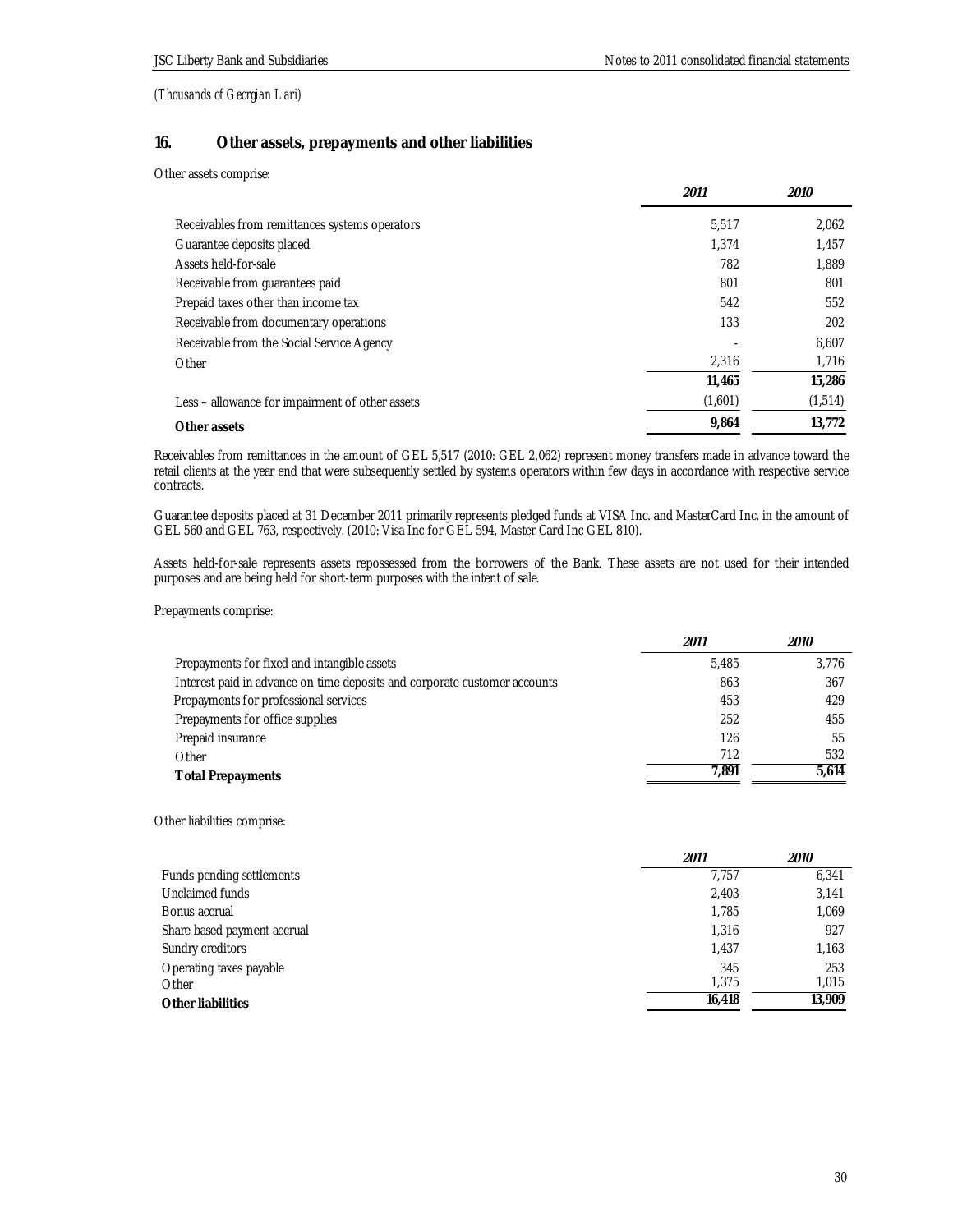# **16. Other assets, prepayments and other liabilities (continued)**

The movements in other impairment allowances and provisions were as follows:

|                   | Investment securities |              | Guarantees      |          |
|-------------------|-----------------------|--------------|-----------------|----------|
|                   | Available-for-sale    | Other assets | and commitments | Total    |
| 31 December 2009  | 3.410                 | 601          | 80              | 4.091    |
| Charge (reversal) | 1.593                 | 1.000        | (11)            | 2,582    |
| Write-offs        | (5,003)               | (113)        |                 | (5, 116) |
| Recoveries        |                       | 26           |                 | 26       |
| 31 December 2010  |                       | 1,514        | 69              | 1,583    |
| Charge            | 42                    | 111          | 30              | 183      |
| Write-offs        | (42)                  | (29)         |                 | (71)     |
| Recoveries        |                       | h            |                 | 5        |
| 31 December 2011  |                       | 1.601        | 99              | 1,700    |

Allowance for impairment of assets is deducted from the carrying amounts of the related assets. Provisions for claims, guarantees and commitments are recorded in liabilities.

# **17. Amounts due to credit institutions**

Amounts due to credit institutions comprise:

|                                    | 2011   | <i>2010</i> |
|------------------------------------|--------|-------------|
| Current accounts                   | 843    | 160         |
| Time deposits and loans            | 20.369 | 77.158      |
| Amounts due to credit institutions | 21.212 | 77.318      |

During 2011, the Group placed with and received short-term funds from Georgian and OECD banks in different currencies. As of 31 December 2011 the Group had an equivalent of GEL 20,237 (2010: GEL 16,549) received as deposits from Georgian banks.

| As of 31 December 2011   | Grant date | Contractual<br>maturity | Currency   | Interest rate<br>per annum | Facility<br>amount in<br>original<br>currency | Balance as of<br>31 December<br>2011 in GEL |
|--------------------------|------------|-------------------------|------------|----------------------------|-----------------------------------------------|---------------------------------------------|
| TBC Bank                 | 29-Dec-11  | $5 - Jan-12$            | GEL        | 6.25%                      | 5,000                                         | 5,002                                       |
| <b>KOR Standard Bank</b> | 30-Dec-11  | $3$ -Jan-12             | GEL        | 6.25%                      | 5.000                                         | 5,001                                       |
| <b>KOR Standard Bank</b> | 24-Nov-10  | 24-Nov-13               | <b>USD</b> | 0.50%                      | 100                                           | 167                                         |
| Bank Of Georgia          | 29-Dec-11  | $3$ -Jan-12             | GEL        | 6.30%                      | 5.000                                         | 5.001                                       |
| Bank Of Georgia          | 30-Dec-11  | $3$ -Jan-12             | <b>GEL</b> | 6.25%                      | 5.000                                         | 5.001                                       |
| Landes Bank Berlin A.G.  | 22-Aug-07  | 14-Aug-12               | <b>USD</b> | LIBOR+1.75%                | 117                                           | 197                                         |
| Total                    |            |                         |            |                            |                                               | 20.369                                      |

| As of 31 December 2010  | Grant date      | Contractual<br>maturity | Currency   | Interest rate<br>per annum | Facility<br>amount in<br>original<br>currency | Balance as of<br>31 December<br>2010 in GEL |
|-------------------------|-----------------|-------------------------|------------|----------------------------|-----------------------------------------------|---------------------------------------------|
| The NBG                 | $30 - Dec - 10$ | $6 - Jan - 11$          | <b>GEL</b> | 7.63%                      | 60,000                                        | 60,013                                      |
| <b>BTA Bank Georgia</b> | $31 - Dec - 10$ | $6$ -Jan-11             | GEL        | 7.75%                      | 2.000                                         | 2,000                                       |
| <b>BTA Bank Georgia</b> | $31 - Dec - 10$ | $3$ -Jan-11             | <b>GEL</b> | 7.60%                      | 1.000                                         | 1.000                                       |
| KOR Standard Bank       | $31 - Dec - 10$ | $6 - \text{lan} - 11$   | GEL        | 9.00%                      | 3,550                                         | 3,550                                       |
| KOR Standard Bank       | 24-Nov-10       | 24-Nov-13               | <b>USD</b> | 0.50%                      | 100                                           | 177                                         |
| Bank Of Georgia         | $31 - Dec - 10$ | $6$ -Jan-11             | <b>USD</b> | 1.50%                      | 5.640                                         | 9.999                                       |
| Landes Bank Berlin A.G. | 22-Aug-07       | 14-Aug-12               | <b>USD</b> | $LIBOR+1.75%$              | 234                                           | 419                                         |
| Total                   |                 |                         |            |                            |                                               | 77,158                                      |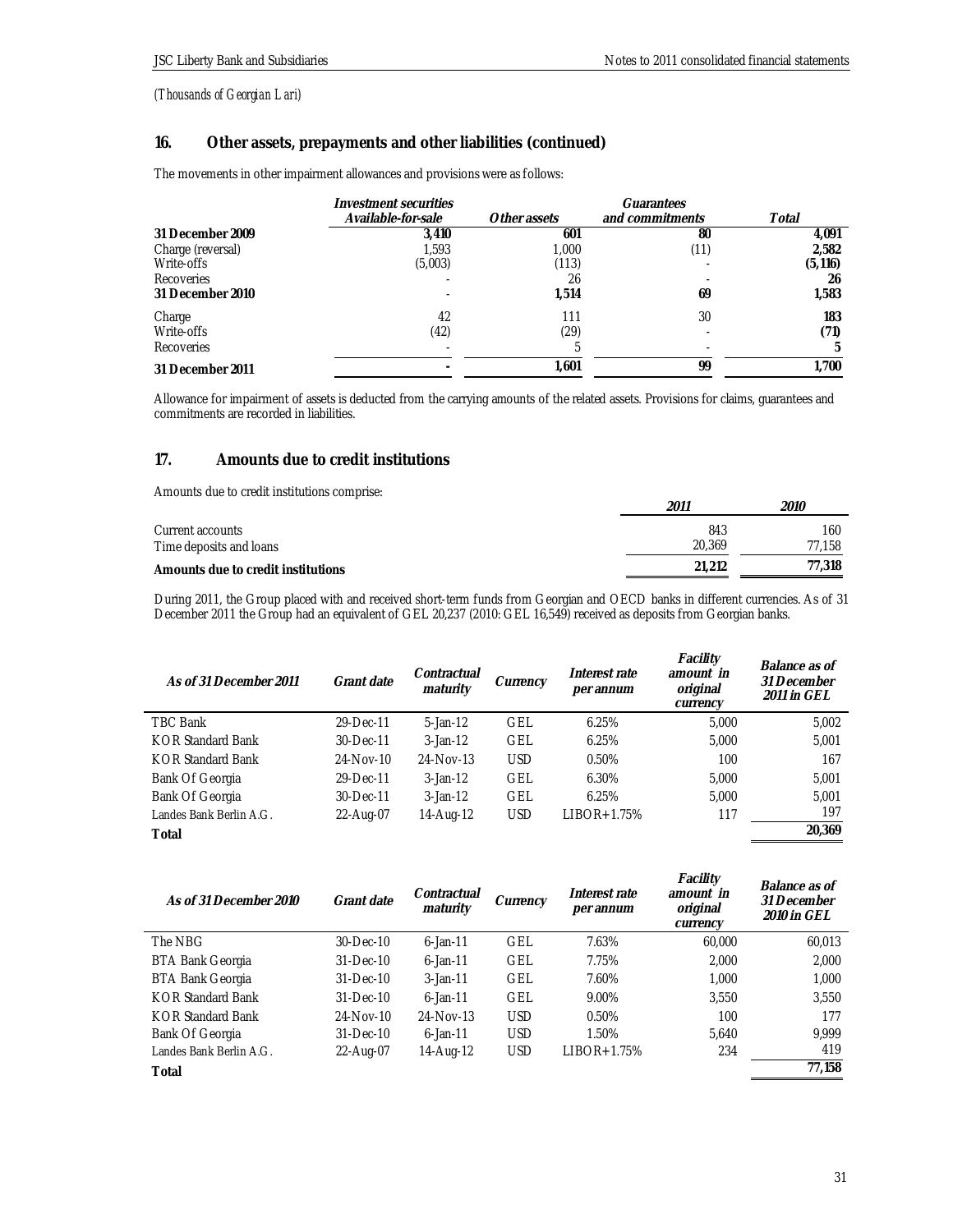## **18. Amounts due to customers**

The amounts due to customers include the following:

|                                            | 2011    | 2010    |
|--------------------------------------------|---------|---------|
| Current accounts                           | 471.468 | 268.256 |
| Time deposits                              | 131,968 | 117.189 |
| Amounts due to customers                   | 603,436 | 385,445 |
| Held as security against guarantees issued | 1.982   | 849     |

At 31 December 2011, amounts due to customers of GEL 214,870 (35.6%) were due to the ten largest customers (2010: GEL 139,445 (36.2%)).

Amounts due to customers include accounts with the following types of customers:

|                          | 2011    | 2010    |
|--------------------------|---------|---------|
| State & public sector    | 327.095 | 162.290 |
| Private enterprises      | 79.352  | 64.044  |
| <b>Individuals</b>       | 196.989 | 159.111 |
| Amounts due to customers | 603,436 | 385,445 |

An analysis of customer accounts by economic sector is as follows:

|                             | 2011    | <i>2010</i> |
|-----------------------------|---------|-------------|
| State & public sector       | 327,095 | 162,290     |
| <b>Individuals</b>          | 196.989 | 159,111     |
| Trade                       | 12.723  | 7,257       |
| Agriculture                 | 11,858  | 456         |
| Real estate constructions   | 3.927   | 5,380       |
| Transport and communication | 2,902   | 1.951       |
| Energy                      | 2.115   | 1.348       |
| Mining                      | 1.304   | 972         |
| Other                       | 44,523  | 46,680      |
| Amounts due to customers    | 603,436 | 385,445     |

# **19. Contingent Capital Participation Notes**

|                                        | 2011   | 2010   |
|----------------------------------------|--------|--------|
| Principal amount outstanding           | 18.615 | 18.615 |
| Accrued interest                       | 535    | 535    |
| Contingent Capital Participation Notes | 19,150 | 19.150 |

The Bank is regulated by the NBG. As such, the Bank submits to the NBG monthly reports of its financial position and operation (the "Monthly Supervision Report"), which, *inter alia*, contains the Bank's Tier I and Total Capital Adequacy Ratios, calculated in accordance with the methodology required by the NBG. The capital adequacy calculation methodology adopted by the NBG differs in certain material respects from the BIS (Basel I) framework, but has historically been more stringent, due, *inter alia*, to the higher market-risk weighing of the assets.

The minimum Tier I and the Total Capital Adequacy Ratios required by the NBG are 8% and 12%, respectively, of the risk weighted assets.

The Bank's Tier I and Total Capital Adequacy Ratios are below the minimum requirements as of 31 December 2011 and 2010 (Note 29). However, the Bank operates under the waiver (the "Waiver") granted by the NBG in September 2009 and expiring in September 2012, whereby the prudential requirements (including, without limitation, the capital adequacy ratios) are calculated as though the Bank's actual Tier I Capital were increased by GEL 108,000. (Note 29)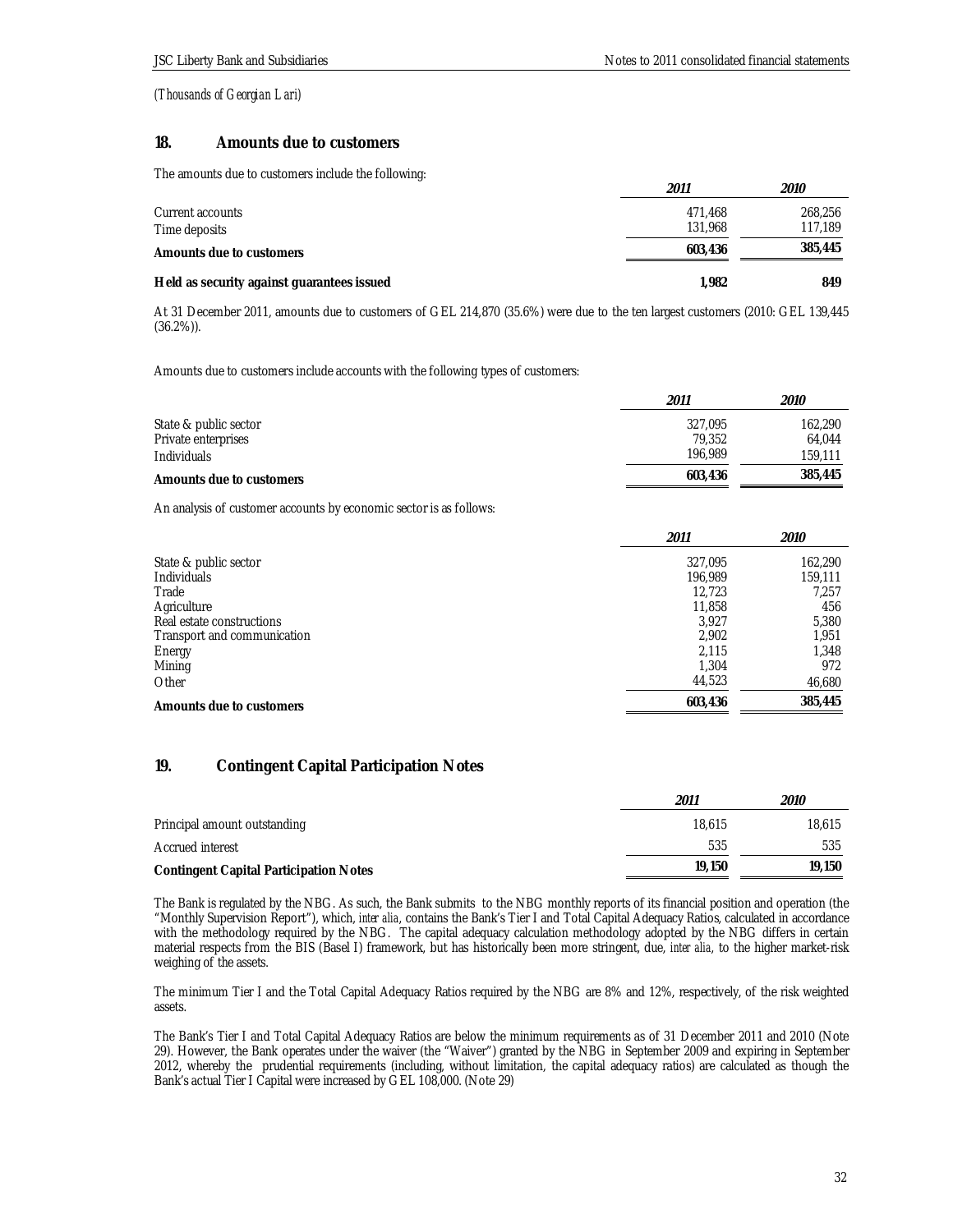# **19. Contingent Capital Participation Notes (continued)**

The Bank issued two-year GEL-denominated contingent capital participation notes (the "CCPN") on 22 October 2010 with initial maturity of 23 October 2012 (the "Initial Maturity Date"). The annual interest rate of the CCPN (the "Initial Interest Rate") is 15 % per annum. Redemption of the CCPN depends on the following conditions:

**Condition A (Tier I Capital Shortage as of 30 September 2012)** 

In the event that the Bank's Tier I Capital, as reported in the Monthly Supervision Report in respect of September 2012 and calculated in accordance with the NBG's methodology then in effect, is less than 8% of the Bank's risk weighted assets ("**RWA**") as of 30 September 2012 (as reported in such Monthly Supervision Report), the CCPN shall be automatically converted, on the Initial Maturity Date, into newly issued ordinary shares of the Bank at a specified price. Any fraction of such newly issued ordinary shares shall be rounded down. The newly issued ordinary shares received by the CCPN holders in the event of such automatic conversion shall rank *pari passu* to all other ordinary shares then outstanding and other rights in accordance with the Bank's Charter then in effect.

## **Condition B (Total Capital Shortage as of 30 September 2012)**

In the event that the Bank's Tier I Capital, as reported in the Monthly Supervision Report in respect of September 2012 and calculated in accordance with the NBG's methodology then in effect, is equal to or higher than8% of the Bank's RWA as of 30September 2012 (as reported in such Monthly Supervision Report), but the Bank's Total Capital, as reported in the Monthly Supervision Report in respect of September 2012 and calculated in accordance with the NBG's methodology then in effect, is less than12% of the Bank's RWA as of 30 September 2012 (as reported in such Monthly Supervision Report), the CCPN shall become subordinated to other unsubordinated indebtedness and monetary obligations of the Bank, the maturity of the CCPN shall be automatically extended for five years from the Initial Maturity Date, ending on 22 October 2017 and the interest rate shall be reset and equal the Initial Interest Rate plus 200 basis points.

#### **Change of Control/Condition C**

In the event that, at any time prior to the Initial Maturity Date, a change of control of the Bank occurs, whereby a person or a group of persons acting in concert acquires more than 50% of the ordinary shares of the Bank then outstanding, then:

- The Bank shall have an option to call, within 60 calendar days from the date of such change of control, all (but not less than all) the CCPN at the price equal to 100% of their face value, plus any accrued but unpaid interest and the amount of interest that would have accrued until the Initial Maturity Date if the CCPN had not been called by the Bank; and
- ii) Each CCPN holder shall have an option to put to the Bank, within 60 calendar days from the date of such change of control, the CCPN to the Bank at the price equal to 100% of their face value, plus any accrued but unpaid interest.

In all other cases the CCPN shall be redeemed at their face value.

Liberty Capital subscribed to and held on 31 December 2011 and 2010, 95.7% of the CCPN, with the remainder held by certain minority shareholders.

## **20. Equity**

## *Share capital*

As of 31 December 2011, authorised share capital comprised 6,000,000,000 ordinary shares of which 4,468,637,039 are issued and 4,270,769,547 shares were fully paid (2010: 3,114,913,609 common shares, of which 2,663,952,989 were issued and fully paid). Each share has nominal value of GEL 0.01 in full amount.

Shares issued and outstanding, net of treasury shares, and movements are described below:

|                                             | Number of shares<br>(thousand shares) | Nominal amount |
|---------------------------------------------|---------------------------------------|----------------|
|                                             | Ordinary                              | Ordinary       |
| 31 December 2009                            | 1,537,444                             | 15,374         |
| Increase in share capital                   | 1,313,658                             | 13,137         |
| Purchase of treasury shares                 | (222, 715)                            | (2,227)        |
| Sale of treasury shares                     | 35,565                                | 356            |
| 31 December 2010                            | 2,663,952                             | 26,640         |
| Increase in share capital                   | 1,384,152                             | 13,842         |
| Sale of treasury shares                     | 221,815                               | 2.218          |
| Increase in share capital arising from ESOP | 850                                   |                |
| 31 December 2011                            | 4,270,769                             | 42.708         |

The share capital of the Bank was contributed by the shareholders in GEL and they are entitled to dividends and any capital distribution in GEL.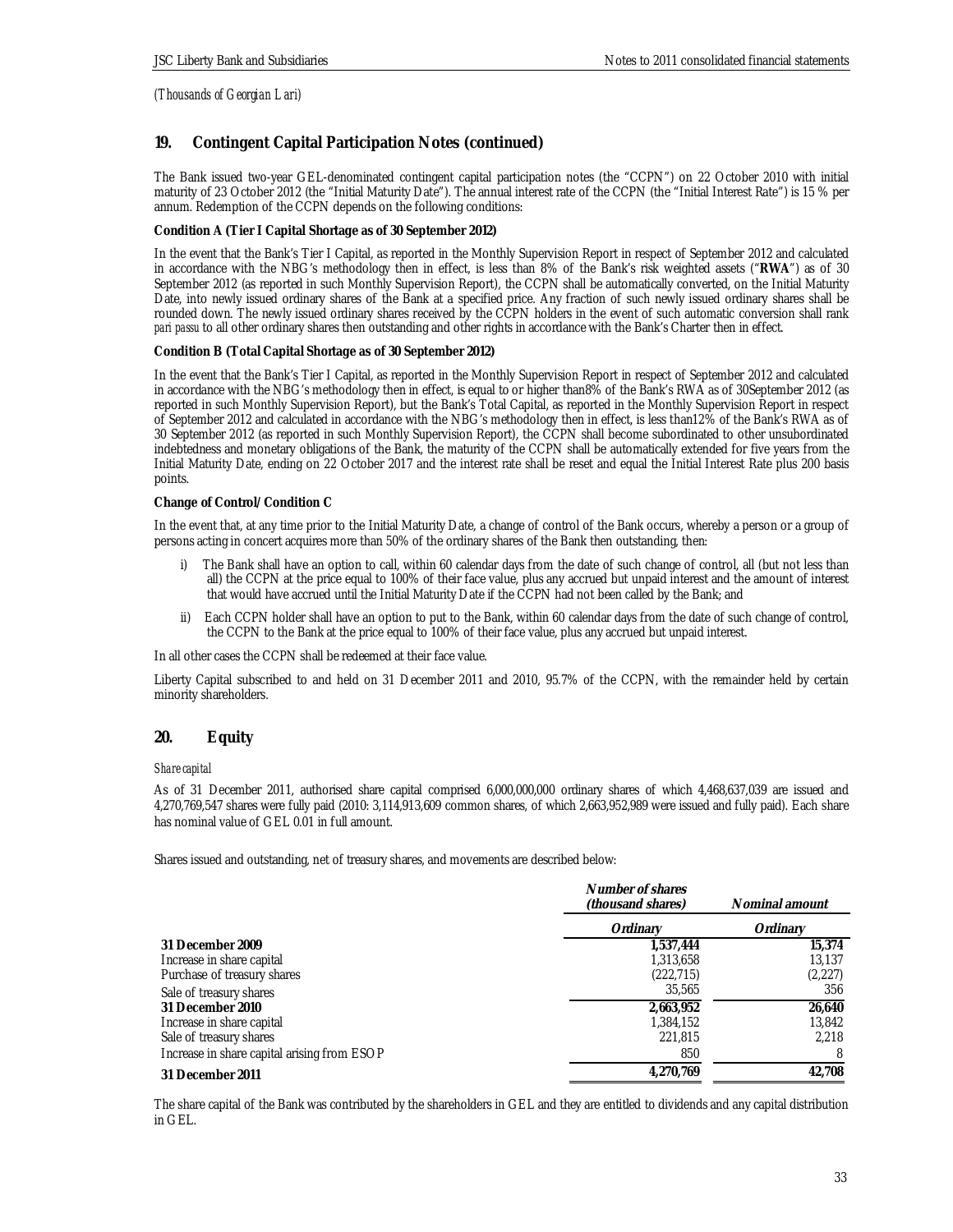## **20. Equity (continued)**

On 4 February 2010 and 18 September 2010 the authorised share capital of the Bank was increased by GEL 10,000 and GEL 20,000, respectively, from GEL 30,000 as of 31 December 2009 to GEL 60,000 by September 2010 comprising of 6,000,000,000 shares. The increase is in anticipation of the future increase in the share capital by way of selling newly issued shares to investors.

During the year ended 31 December 2011, the Bank's capital was increased by contributions made by Liberty Capital and third party investors. In 2011, Liberty Capital purchased 1,007,621,951 ordinary shares resulting in an increase of GEL 16,525 in the Bank's total shareholder's equity (including an increase of the nominal capital by GEL 10,076 and additional paid-in capital by GEL 6,449) and the Bank sold ordinary shares of 598,345,248 to third parties resulting in an increase of GEL 14,376 in the Bank's total shareholders' equity (including an increase of the nominal capital by GEL 5,983 and additional paid-in capital by GEL 8,393).

For the year ended 31 December 2010, the principal contribution to the Bank's shareholders' equity was made by Liberty Capital. In February 2010 Liberty Capital purchased 975,000,000 ordinary shares resulting in an increase of GEL 17,160 in the Bank's shareholders' equity (including an increase of the nominal capital by GEL 9,750 and additional paid-in capital by GEL 7,410). Other increase of capital during 2010 was contributed by the third party investors.

## *Basic/diluted income per share*

The 2011 net income attributable to ordinary shareholders of the Group comprise GEL 7,638 (2010: GEL 4,729). At 31 December 2011 the weighted average number of ordinary shares outstanding during the year was 3,220,107,186 (2010: 2,677,708,434), resulting in income per share of GEL 0.0024 (full amount) for 2011 (2010: GEL 0.0018). Net Income for the year ended 31 December 2011 attributable to ordinary shareholders (after adjusting for interest on the CCPN) of the Group comprise GEL 10,011 (2010: GEL 5,264). At 31 December 2011the diluted number of shares was 4,277,762,470 (2010: 3,735,363,718), resulting in diluted income per share of GEL 0.0023 (full amount) for 2011 (2010: GEL 0.0014). The 2011 dilution includes the effect of dilution by the issuance of 1,057,655,284 ordinary shares as a result of the possible conversion of the CCPN (Note 19) into ordinary shares at GEL 0.0176 per share.

## *ESOP Programme*

The Bank has established a share based management compensation package (the "ESOP") entitling beneficiaries to purchase allocated ordinary shares of the Bank at the nominal value of GEL 0.01 per share subject to vesting conditions. The effective date of such award is 1 January 2010 with a vesting period of three years, with one third of the respective share allocations vesting on each of 1 January 2011, 2012 and 2013, subject to the recipient being employed by the Bank on such vesting dates. The shares designated for the ESOP programme (174,678,856 newly issued shares) have been sold in 2010, on a deferred payment basis, to Stichting Liberty ESOP, a foundation incorporated under the laws of the Netherlands. Of those shares, 168,128,732 shares were granted to 48 eligible employees of the Bank as of 31 December 2011 (31 December 2010: 158,948,953). As of 31 December 2011 8,559,263 (31 December 2010: 7,511,191) shares have been forfeited. As of 31 December 2011 52,982,984 (31 December 2010: 0) shares have vested and 849,357 (31 December 2010: 0) shares have been exercised.

In connection with the ESOP programme, the Bank has recognised an expense in the amount of GEL 515 for the year ended 31 December 2011 (31 December 2010: GEL 927). This expense is based on the weighted average price of GEL 0.0197 per share, determined on the basis of the quoted market prices at the respective actual dates such awards have been granted during the year.

## *Treasury shares*

No treasury shares remained as of 31 December 2011 (31 December 2010: GEL 3,371) All treasury shares of the Bank have been sold to third party investors by the Bank during 2011.

## *Dividends*

No dividends were declared and paid by the Bank in respect of 2011 and 2010.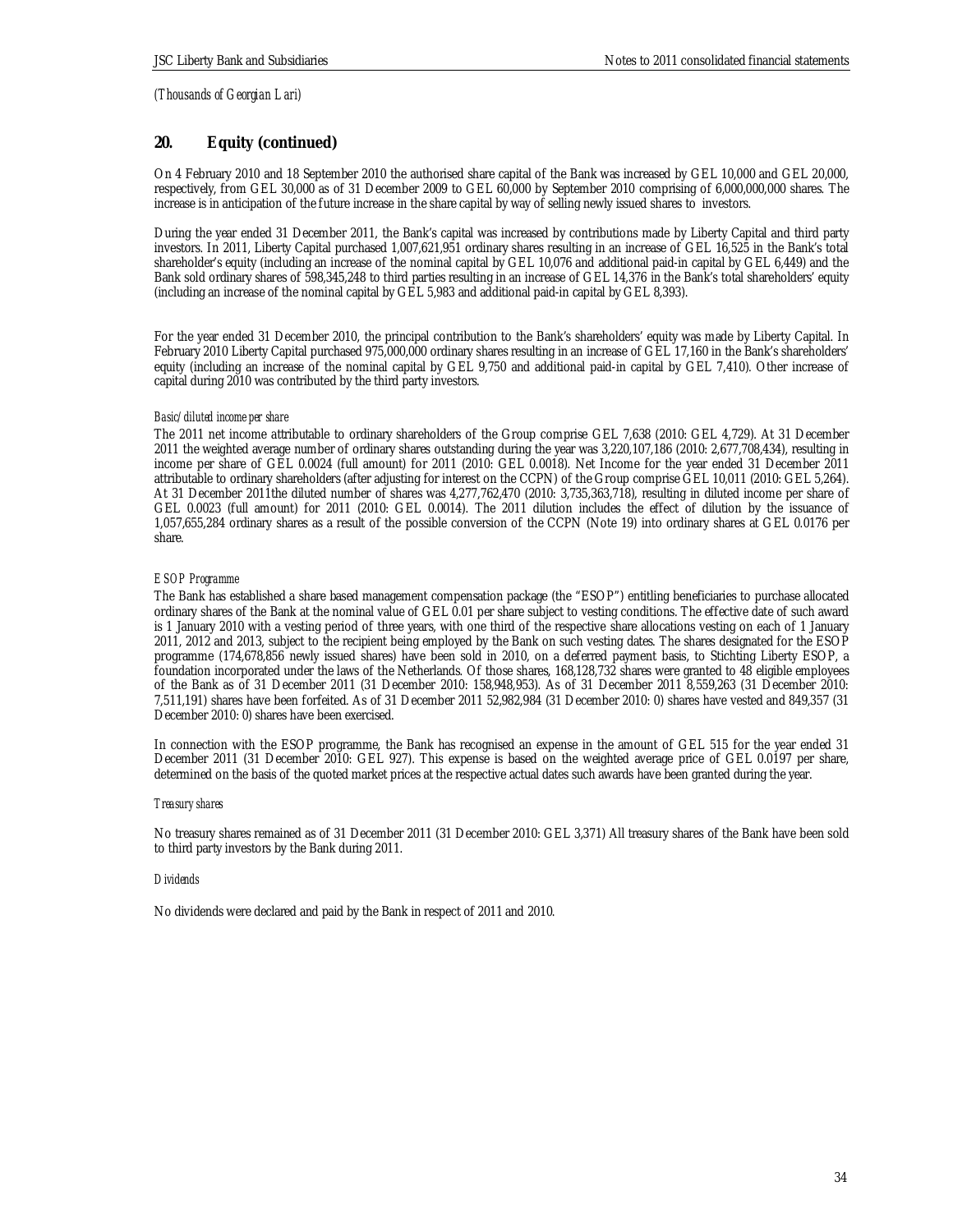# **20. Equity (continued)**

## *Other reserves*

Movements in other reserves were as follows:

|                                                                                                                                                                                                                                               | Revaluation<br>reserve for<br>property<br>and equipment | Unrealised<br>gains/(losses) on<br>investment<br>securities available-<br>for-sale | Total                            |
|-----------------------------------------------------------------------------------------------------------------------------------------------------------------------------------------------------------------------------------------------|---------------------------------------------------------|------------------------------------------------------------------------------------|----------------------------------|
| At 31 December 2009<br>Depreciation of revaluation reserve<br>Reversal of revaluation reserve of sold asset<br>Net unrealised losses on available-for-sale investments<br>Tax effect of net gains on investment securities available-for-sale | 23,086<br>(483)<br>(132)                                | 271<br>(47)                                                                        | 23,357<br>(483)<br>(132)<br>(47) |
| At 31 December 2010                                                                                                                                                                                                                           | 22,471                                                  | 231                                                                                | 22,702                           |
| Depreciation of revaluation reserve                                                                                                                                                                                                           | (483)                                                   |                                                                                    | (483)                            |
| Reversal of revaluation reserve of sold asset                                                                                                                                                                                                 | (107)                                                   |                                                                                    | (107)                            |
| Net unrealised losses on available-for-sale investments                                                                                                                                                                                       |                                                         | (238)                                                                              | (231)                            |
| Revaluation of buildings                                                                                                                                                                                                                      | (138)                                                   |                                                                                    | (118)                            |
| Tax effect of property revaluation and securities available-for-sale                                                                                                                                                                          | 20                                                      |                                                                                    |                                  |
| At 31 December 2011                                                                                                                                                                                                                           | 21,763                                                  |                                                                                    | 21.763                           |
|                                                                                                                                                                                                                                               |                                                         |                                                                                    |                                  |

## **Nature and purpose of other reserves**

*Revaluation reserve for property and equipment* 

The revaluation reserve for property and equipment is used to record increases in the fair value of the buildings and decreases to the extent that such decrease relates to an increase on the same asset previously recognised in equity.

*Unrealised gains/(losses) on investment securities available-for-sale* 

This reserve records fair value changes on available-for-sale investments.

## **21. Commitments and contingencies**

## **Operating environment**

Georgia continues economic reforms and development of its legal, tax and regulatory frameworks, with its transformation into an open market economy largely accomplished. The future stability of the Georgian economy is largely dependent upon these reforms and developments and the effectiveness of economic, financial and monetary measures undertaken by the Georgian Government and the NBG.

The Georgian economy is vulnerable to market downturns and economic slowdowns elsewhere in the world. The global financial crisis has resulted in a decline in the gross domestic product, capital markets instability, significant deterioration of liquidity in the banking sector, and tighter credit conditions within Georgia. While the Georgian Government has introduced a range of stabilisation measures aimed at providing liquidity to Georgian banks and companies, there continues to be uncertainty regarding the access to capital and cost of capital for the Group and its subsidiaries, which could affect the Group's financial position, results of operations and business prospects.

Also, factors including increased unemployment in Georgia, reduced corporate liquidity and profitability, and increased corporate and personal insolvencies in 2008 and 2009, have affected and continue to affect the Group's borrowers' ability to repay the amounts due to the Group. In addition, changes in economic conditions have resulted in deterioration in the value of collateral held against loans and other obligations. To the extent that information is available, the Group has reflected revised estimates of expected future cash flows in its impairment assessment.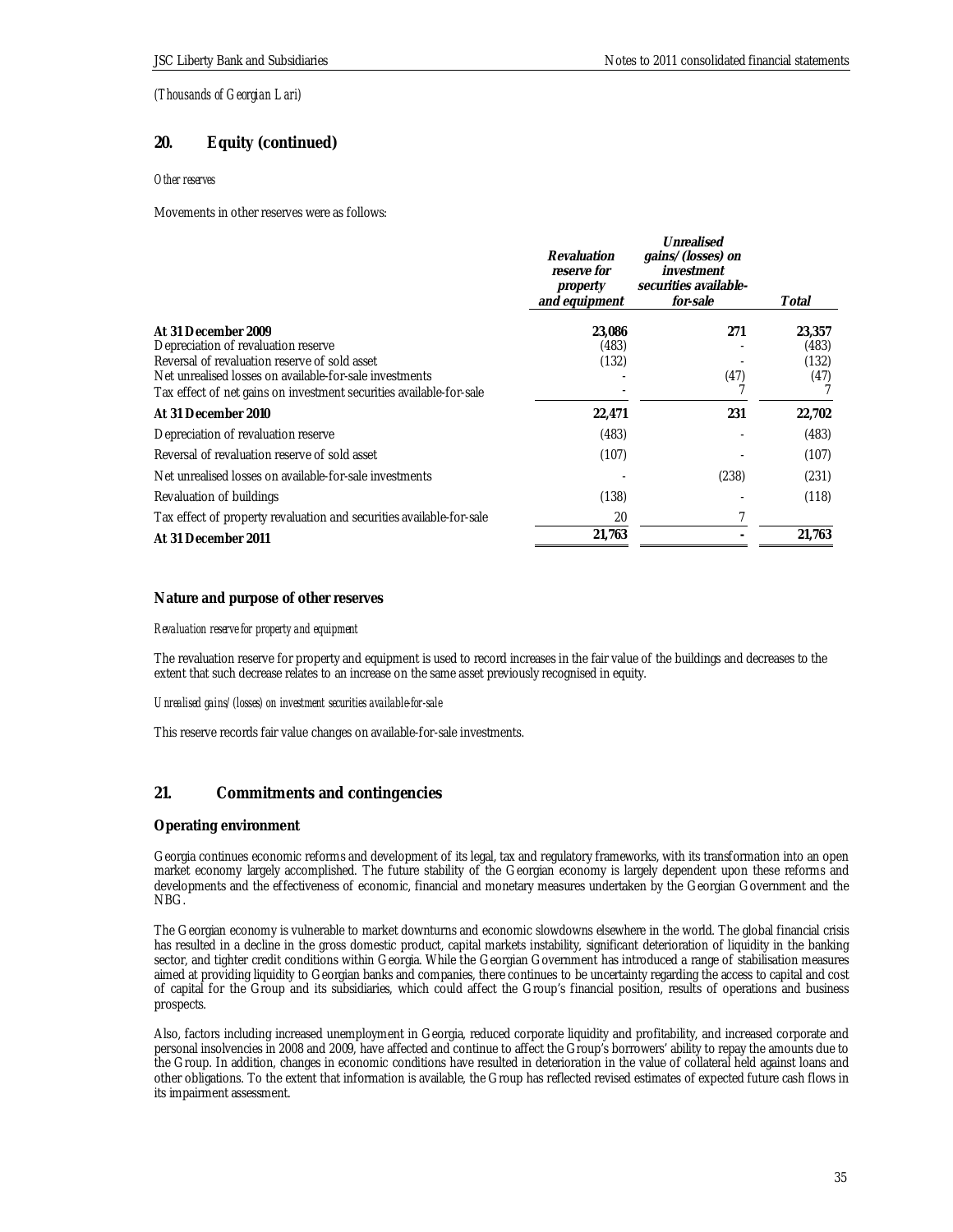# **21. Commitments and contingencies (continued)**

While the Group's management believes it is taking appropriate measures to support the sustainability of the Group's business in the current circumstances, unexpected further deterioration in the areas described above could negatively affect the Group's results and financial position in a manner not currently determinable.

As at 31 December 2011, the Group has accumulated losses of GEL 24,504 (2010: accumulated losses of GEL 32,692), net income of GEL 7,638 for the year ended 31 December 2011 (2010: GEL 4,729) and has negative liquidity gap through one year of GEL 188,130 (2010: GEL 151,508) in total as disclosed in Note 27. 2011 has been the second year of the turnaround for the Group after it has been acquired in 2009 and has generated net income of GEL 7,638 during 2011. The Group has a standby facility from the NBG in the amount of GEL 45,000 to be drawn down until 28 July 2012 and maturing in equal monthly installments on 28 July 2013. In 2011, Fitch Ratings assigned the Bank a Long-Term Foreign Currency Issuer Default Rating (IDR) of 'B', Short-term IDR of 'B', Individual Rating of 'D/E', Support Rating of '4' and Support Rating Floor of 'B'. The Outlook for the Long-term IDR is Stable. (In 2010 Fitch Ratings assigned the Bank a Long-Term Foreign Currency Issuer Default Rating (IDR) of 'B', Short-term IDR of 'B', Individual Rating of 'D/E', Support Rating of '4' and Support Rating Floor of 'B'. The Outlook for the Long-term IDR is Stable). The Group's management believes that these conditions do not indicate the existence of material uncertainty which may cast significant doubt about the Group's ability to continue as a going concern. Based on its assessment, the Group's management believes that it has adequate resources, is able to improve liquidity, and is taking appropriate measures, to continue as a going concern, and that the preparation of the consolidated financial statements on going concern basis is appropriate.

## **Legal**

In the ordinary course of business, the Group is subject to legal actions and complaints. Management believes that the ultimate liability, if any, arising from such actions or complaints will not have a material adverse effect on the financial condition or the results of future operations of the Group.

## **Commitments and contingencies**

As of 31 December the Group's commitments and contingencies comprised the following:

|                                                                  | 2011    | 2010   |
|------------------------------------------------------------------|---------|--------|
| Credit related commitments                                       |         |        |
| Guarantees                                                       | 28.012  | 18.704 |
| Letters of credit                                                | 1.559   | 1.123  |
| Undrawn Ioan commitments                                         | 20,999  | 2,893  |
|                                                                  | 50,570  | 22,720 |
| Operating lease commitments                                      |         |        |
| Not later than 1 year                                            | 2.812   | 1.895  |
| Later than 1 year but not later than 5 years                     | 6,867   | 5.700  |
| Later than 5 years                                               | 3,999   | 2,705  |
|                                                                  | 13,678  | 10,300 |
| Capital expenditure commitments                                  | 1.045   | 4,632  |
| Less – provisions (Note 16)                                      | (99)    | (69)   |
| Commitments and contingencies (before deducting collateral)      | 65.194  | 37,583 |
| Less – cash held as security against guarantees issued (Note 18) | (1,982) | (849)  |
| Commitments and contingencies                                    | 63.212  | 36,734 |

#### **Insurance**

As of 31 December 2011 and 31 December 2010, the Bank had Bankers Blanket Bond insurance, Directors and Officers liability insurance and Property insurance coverage.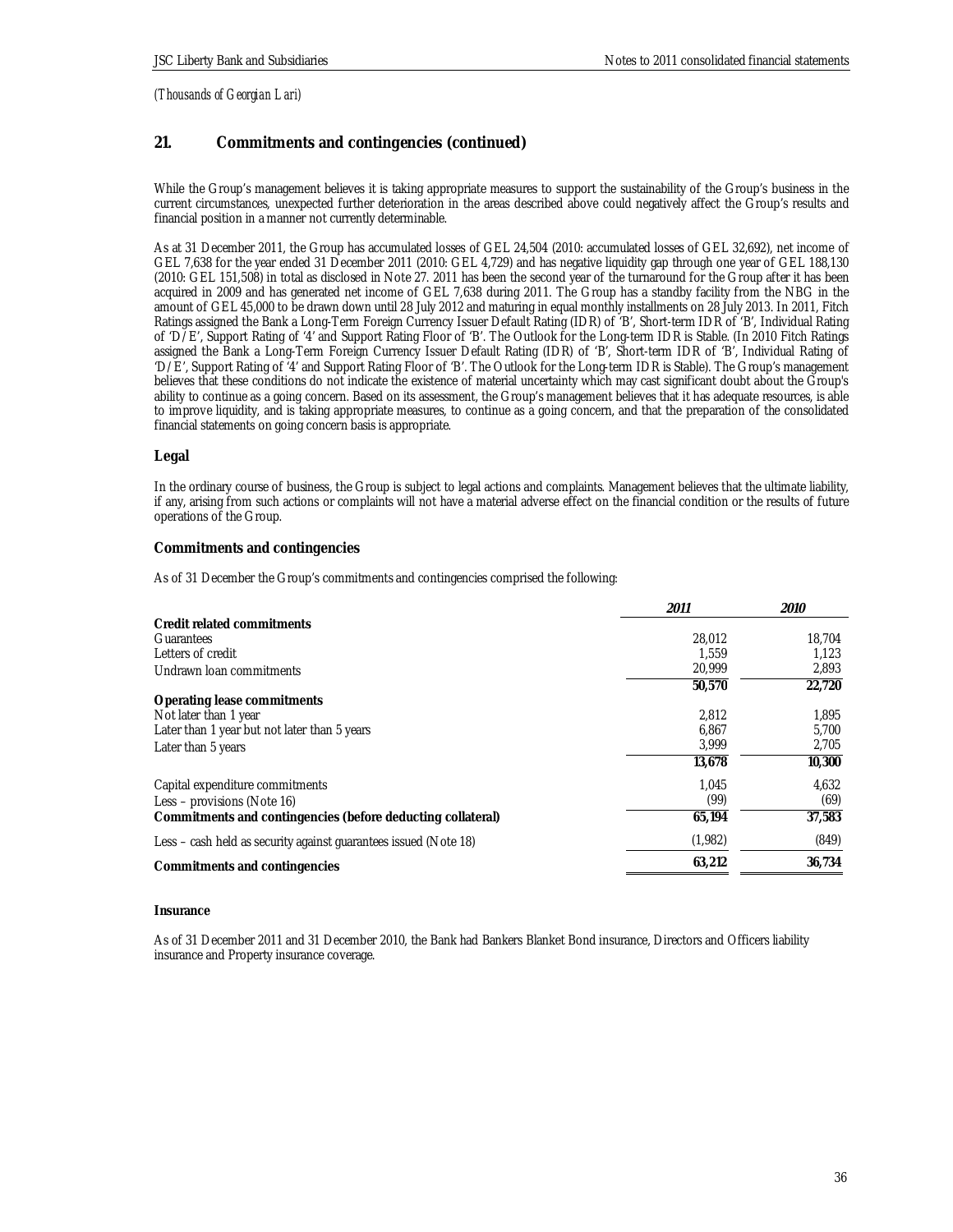# **22. Net fee and commission income**

Net fee and commission income comprised:

|                                                                             | 2011    | <i>2010</i> |
|-----------------------------------------------------------------------------|---------|-------------|
| Fee income received from the Social Service Agency and other State entities | 17.237  | 17,199      |
| Remittances                                                                 | 7.298   | 6,775       |
| Plastic card operations                                                     | 5.980   | 3.799       |
| Settlements operations                                                      | 5,020   | 3,732       |
| Fee income received from utility payments                                   | 1.279   | 1.292       |
| Cash operations                                                             | 1.142   | 1,577       |
| Guarantees and letters of credit                                            | 614     | 549         |
| Other                                                                       | 376     | 98          |
| Fee and commission income                                                   | 38,946  | 35,021      |
| Plastic card operations                                                     | (2,786) | (1,730)     |
| Settlements operations                                                      | (1,651) | (861)       |
| Guarantees and letters of credit                                            | (176)   | (90)        |
| Cash operations                                                             | (5)     | (2)         |
| Fee and commission expense                                                  | (4,618) | (2,683)     |
| Net fee and commission income                                               | 34,328  | 32,338      |

On 7 July 2009, the Bank renewed an exclusive agreement for the pension distribution service with the Social Service Agency for 41 months (expiring on 31 December 2012) with the total flat commission fee of GEL 49,000 payable in equal monthly installments over the contract period. In 2011 fee income from pension distribution comprised GEL 14,000 (2010: GEL 14,000). The remaining income to be received up to 31 December 2012 is GEL 13,999.

On 10 March 2010 the Bank renewed an exclusive agreement for the social welfare payment distribution service with the Social Service Agency for 34 months (expiring on 31 December 2012) with the total flat commission fee of GEL 8,496 payable in equal monthly installments over the contract period. In 2011 fee income comprised GEL 2,999 (2010: GEL 2,499). The remaining income to be received up to 31 December 2012 is GEL 2,999.

During the year there were other one-off agreements with the Social Service Agency and local municipalities on social welfare distributions which are included in the fee income received from the State.

## **23. Other income**

|                                                                   | 2011  | 2010  |
|-------------------------------------------------------------------|-------|-------|
| Income from penalty on late payments on customer loans & advances | 1.485 | 1.727 |
| Gain from revaluation of investment properties                    | 1.258 |       |
| Income from rent                                                  | 549   | 984   |
| Income from postal and courier services                           | 515   | 294   |
| Income from architectural works                                   | 97    | 810   |
| Income from advertising                                           | 91    |       |
| Income from brokerage operations                                  | 60    | 1.090 |
| Gain from sale of assets                                          | 43    |       |
| Other                                                             | 464   | 896   |
| Total other income                                                | 4.562 | 5.814 |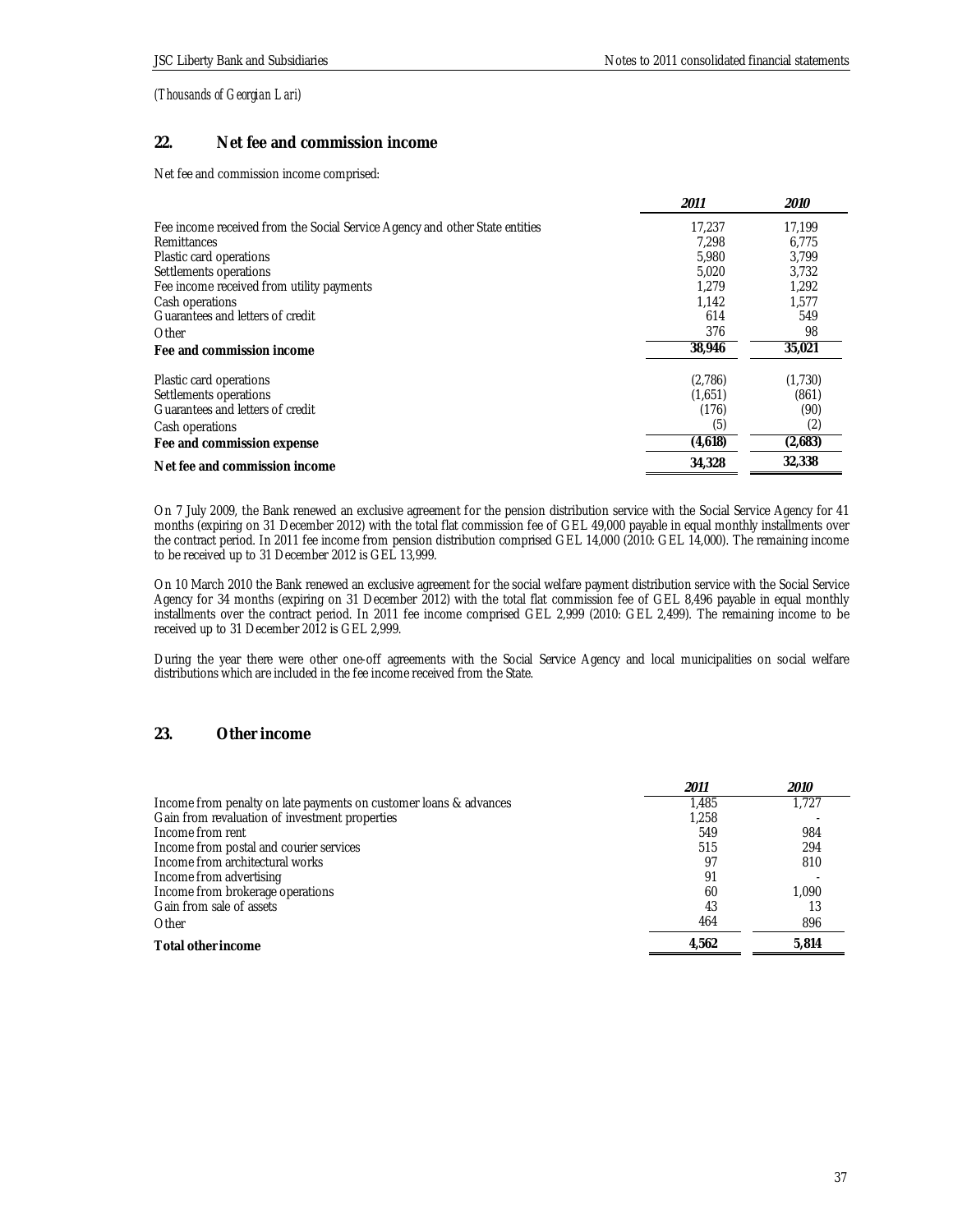# **24. Personnel and other operating expenses**

Personnel and other operating expenses comprise:

|                                            | 2011   | 2010   |
|--------------------------------------------|--------|--------|
|                                            |        |        |
| <b>Salaries</b>                            | 27,336 | 22,980 |
| Variable bonuses                           | 1,105  | 1,033  |
| Performance based discretionary bonus pool | 1,785  | 900    |
| Share based payment compensation           | 516    | 927    |
| Personnel expenses                         | 30,742 | 25,840 |
| Occupancy and rent                         | 4,010  | 3,803  |
| Marketing and advertising                  | 2,042  | 1,292  |
| Utility expense                            | 1,535  | 1,097  |
| Operating taxes other than income tax      | 1,367  | 1,207  |
| Security                                   | 1,356  | 977    |
| Office supplies                            | 1,318  | 1,052  |
| Legal and other professional services      | 1,202  | 738    |
| Communications                             | 918    | 930    |
| Corporate hospitality and entertainment    | 682    | 526    |
| Travel expenses                            | 672    | 441    |
| <b>Banking services</b>                    | 396    | 436    |
| Insurance                                  | 382    | 331    |
| Repair and maintenance                     | 189    | 126    |
| Personnel training and recruitment         | 100    | 44     |
| Other                                      | 1,543  | 1,126  |
| General and administrative expenses        | 17,712 | 14,126 |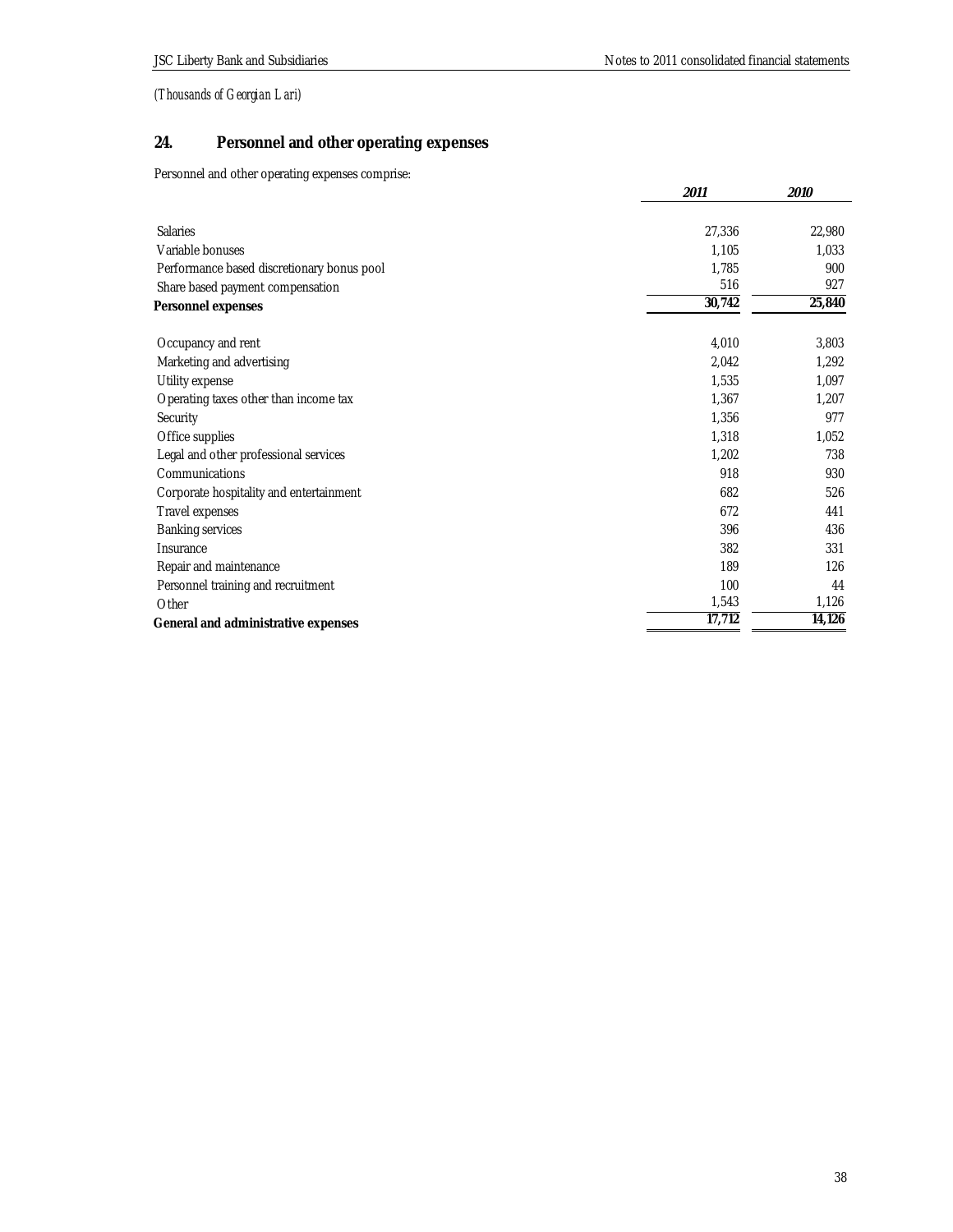## **25. Risk management**

## **Introduction**

Risk is inherent in the Group's activities but it is managed through a process of ongoing identification, measurement and monitoring, subject to risk limits and other controls. This process of risk management is critical to the Group's continuing profitability and each individual within the Group is accountable for the risk exposures relating to his or her responsibilities. The Group is exposed to credit risk, liquidity risk and market risk. It is also subject to operating risks.

The independent risk control process does not include business risks such as changes in the environment, technology and industry. They are monitored through the Group's strategic planning process.

#### *Risk Management Structure*

The Supervisory Board is ultimately responsible for identifying and controlling risks; however, there are separate independent bodies responsible for managing and monitoring risks.

#### *Supervisory Board*

The Supervisory Board is responsible for the overall risk management approach and for approving the risk strategies and principles.

#### *Management Board*

The Management Board has the responsibility to monitor the overall risk process within the Group.

#### *Audit Committee*

The Audit Committee has the overall responsibility for the development of the risk strategy and implementing principles, frameworks, policies and limits. It is responsible for the fundamental risk issues and manages and monitors relevant risk decisions.

#### *Risk Management*

The Risk Management Unit is responsible for implementing and maintaining risk related procedures to ensure an independent control process.

#### *Risk Controlling*

The Risk Controlling Unit is responsible for monitoring compliance with risk principles, policies and limits, across the Group. Each business group has a decentralised unit which is responsible for the independent control of risks, including monitoring the risk of exposures against limits and the assessment of risks of new products and structured transactions. This unit also ensures the complete capture of the risks in risk measurement and reporting systems.

#### *Group Treasury*

Group Treasury is responsible for managing the Group's assets and liabilities and the overall financial structure. It is also primarily responsible for the funding and liquidity risks of the Group.

#### *Internal Audit*

Risk management processes throughout the Group are audited annually by the internal audit function, which examines both the adequacy of the procedures and the Group's compliance with the procedures. Internal Audit discusses the results of all assessments with management, and reports its findings and recommendations to the Audit Committee.

#### *Risk Measurement and Reporting Systems*

The Group's risks are measured using a method which reflects both the expected loss likely to arise in normal circumstances and unexpected losses, which are an estimate of the ultimate actual loss based on statistical models. The models make use of probabilities derived from historical experience, adjusted to reflect the economic environment. The Group also runs worst case scenarios that would arise in the event that extreme events which are unlikely to occur do, in fact, occur.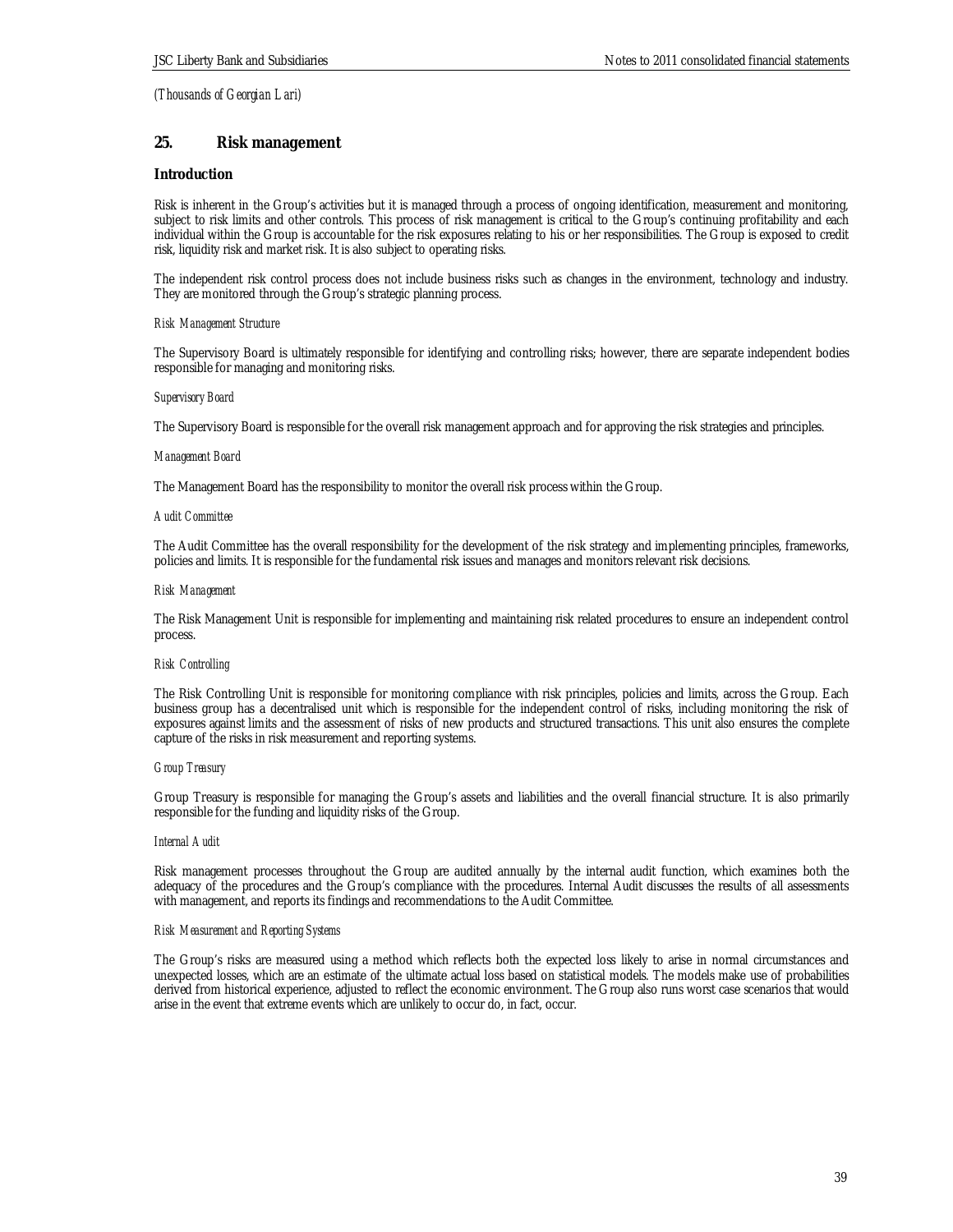## **25. Risk management (continued)**

## **Introduction (continued)**

Monitoring and controlling risks is primarily performed based on limits established by the Group. These limits reflect the business strategy and market environment of the Group as well as the level of risk that the Group is willing to accept, with additional emphasis on selected industries. In addition the Group monitors and measures the overall risk bearing capacity in relation to the aggregate risk exposure across all risks types and activities.

Information compiled from all the businesses is examined and processed in order to analyse, control and identify early risks. This information is presented and explained to the Management Board, the Risk Committee, and the head of each business division. The report includes aggregate credit exposure, hold limit exceptions, liquidity ratios and risk profile changes. On a monthly basis detailed reporting of industry, customer and geographic risks takes place. Senior management assesses the appropriateness of the allowance for credit losses on a quarterly basis. The Board of Directors receives a comprehensive risk report once a quarter which is designed to provide all the necessary information to assess and conclude on the risks of the Group.

For all levels throughout the Group, specifically tailored risk reports are prepared and distributed in order to ensure that all business divisions have access to extensive, necessary and up-to-date information.

A daily briefing is given to the Management Board and all other relevant employees of the Group on the utilisation of market limits, proprietary investments and liquidity, plus any other risk developments.

The Group actively uses collateral to reduce its credit risks (see below for more details).

#### *Excessive risk concentration*

Concentrations arise when a number of counterparties are engaged in similar business activities, or activities in the same geographic region, or have similar economic features that would cause their ability to meet contractual obligations to be similarly affected by changes in economic, political or other conditions. Concentrations indicate the relative sensitivity of the Group's performance to developments affecting a particular industry or geographical location.

In order to avoid excessive concentrations of risks, the Group's policies and procedures include specific guidelines to focus on maintaining a diversified portfolio. Identified concentrations of credit risks are controlled and managed accordingly.

#### **Credit risk**

Credit risk is the risk that the Group will incur a loss because its customers, clients or counterparties failed to discharge their contractual obligations. The Group manages and controls credit risk by setting limits on the amount of risk it is willing to accept for individual counterparties and for geographical and industry concentrations, and by monitoring exposures in relation to such limits.

The Group has established a credit quality review process to provide early identification of possible changes in the creditworthiness of counterparties, including regular collateral revisions. Counterparty limits are established by the use of a credit risk classification system, which assigns each counterparty a risk rating. Risk ratings are subject to regular revision. The credit quality review process allows the Group to assess the potential loss as a result of the risks to which it is exposed and take corrective action.

Limits on the level of credit risk by borrower are reviewed and approved by the Supervisory Board twice a year. Actual exposure per borrower against limits is monitored on new loans granted. The Credit Committee may initiate a change in the limits; however this must be approved by the Supervisory Board.

Where appropriate, and in the case of most loans, the Group obtains collateral and corporate guarantees. The credit risks are monitored on a continuous basis and are subject to annual or more frequent reviews, especially where no such security can be obtained.

#### *Credit-related commitments risks*

The Group makes available to its customers guarantees which may require that the Group make payments on their behalf. Such payments are collected from customers based on the terms of the letter of credit. They expose the Group to similar risks to loans and these are mitigated by the same control processes and policies.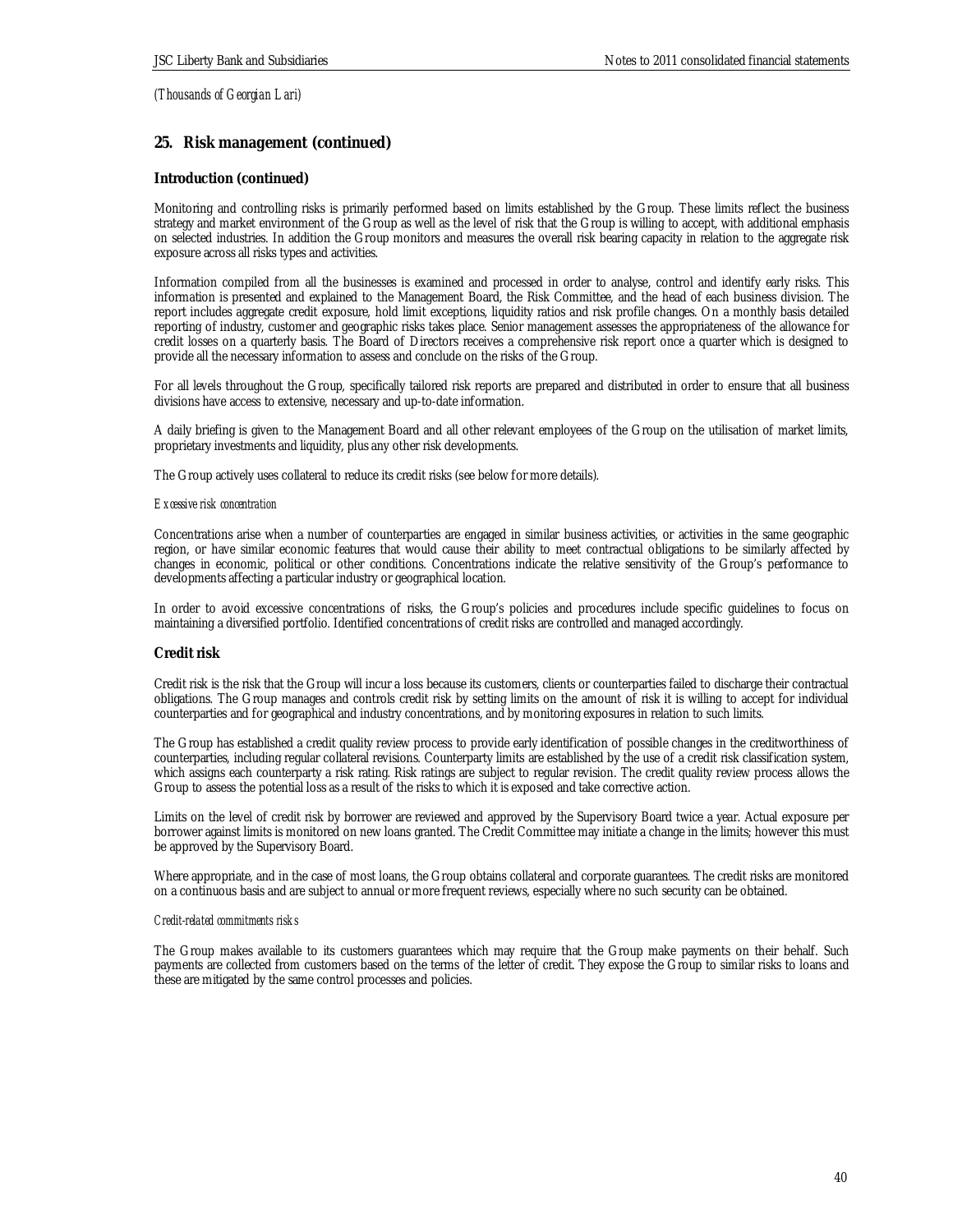## **25. Risk management (continued)**

## **Credit risk (continued)**

The maximum exposure to credit risk for the components of the consolidated statement of financial position, including derivatives, before the effect of mitigation through the use of master netting and collateral agreements, best represented by their carrying amount. Where financial instruments are recorded at fair value, carrying value represents the current credit risk exposure but not the maximum risk exposure that could arise in the future as a result of changes in values.

For more detail on the maximum exposure to credit risk for each class of financial instrument, references shall be made to the specific notes. The effect of collateral and other risk mitigation techniques is shown in Note 9.

## *Credit quality per class of financial assets*

The credit quality of financial assets is managed by the Group internal credit ratings. The table below shows the credit quality by class of asset for loan-related lines in the statement of financial position, based on the categories specified in the tables.

| As at 31 December 2011                  | <b>Notes</b> | Neither past due<br>nor impaired<br>2011 | Past due but<br>not impaired<br>2011 | Individually<br>impaired 2011 | Total<br>2011 |
|-----------------------------------------|--------------|------------------------------------------|--------------------------------------|-------------------------------|---------------|
| Amounts due from credit<br>institutions | 7            | 23.463                                   |                                      |                               | 23,463        |
| Loans to customers:                     | 9            |                                          |                                      |                               |               |
| Payroll Ioans                           |              | 125,644                                  | 2,639                                | 2,895                         | 131,178       |
| Loans to legal entities                 |              | 53,169                                   | 1,574                                | 24,126                        | 78,869        |
| Consumer Ioans                          |              | 56,169                                   | 2,214                                | 8,089                         | 66,472        |
| Pension advances                        |              | 60,444                                   |                                      | 3,840                         | 64,284        |
| Residential mortgage loans              |              | 14.189                                   | 123                                  | 228                           | 14,540        |
| Gold pawn loans                         |              | 4,959                                    | 74                                   |                               | 5,033         |
|                                         |              | 314,574                                  | 6,624                                | 39,178                        | 360,376       |
| Investment securities                   | 10           |                                          |                                      |                               |               |
| Held-to-maturity                        |              | 100,805                                  |                                      |                               | 100,805       |
|                                         |              | 100,805                                  |                                      |                               | 100,805       |
| Total                                   |              | 415,375                                  | 6,624                                | 39,178                        | 461,181       |

|                                         |       | Neither past due<br>nor impaired | Past due but<br>not impaired | Individually  | Total   |
|-----------------------------------------|-------|----------------------------------|------------------------------|---------------|---------|
| As at 31 December 2010                  | Notes | 2010                             | <i>2010</i>                  | impaired 2010 | 2010    |
| Amounts due from credit<br>institutions |       | 7.508                            |                              |               | 7,508   |
| Loans to customers:                     | 9     |                                  |                              |               |         |
| Loans to legal entities                 |       | 35,859                           | 2,318                        | 28,701        | 66,878  |
| Pension advances                        |       | 45,103                           |                              | 252           | 45,355  |
| Payroll loans                           |       | 36,225                           | 800                          | 1,031         | 38,056  |
| Consumer Joans                          |       | 21,318                           | 1,816                        | 5,611         | 28,745  |
| Residential mortgage loans              |       | 4,755                            | 156                          |               | 4,911   |
|                                         |       | 143,260                          | 5,090                        | 35,595        | 183,945 |
| Investment securities                   | 10    |                                  |                              |               |         |
| Held-to-maturity                        |       | 83,860                           |                              |               | 83,860  |
|                                         |       | 83,860                           |                              |               | 83,860  |
| Total                                   |       | 234,628                          | 5,090                        | 35,595        | 275,313 |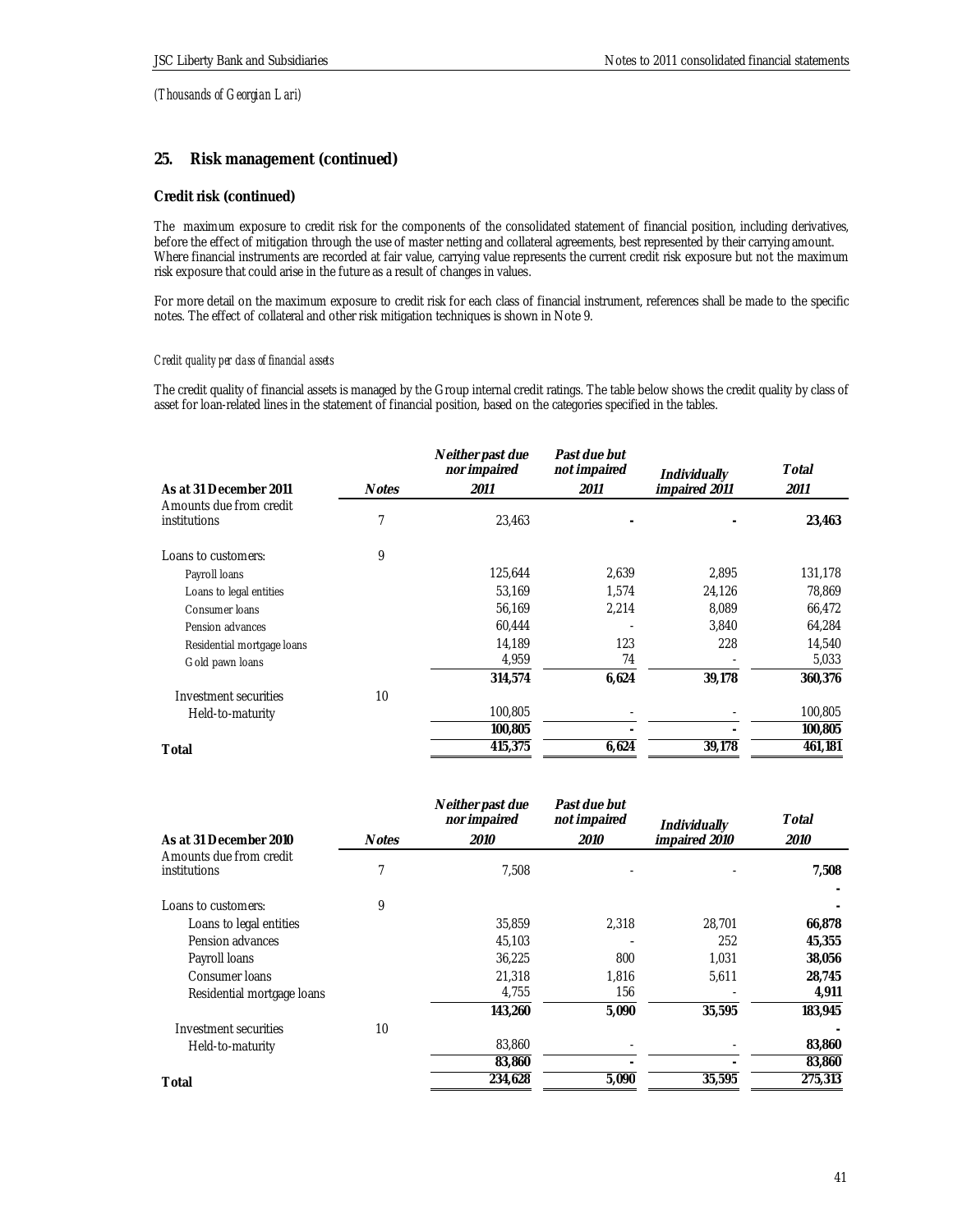## **25. Risk management (continued)**

## **Credit risk (continued)**

Past due loans to customers include those that are only past due by a few days. An analysis of past due loans, by age, is provided below. The majority of the past due loans are not considered to be impaired.

It is the Group's policy to maintain accurate and consistent risk ratings across the credit portfolio. This facilitates focused management of the applicable risks and the comparison of credit exposures across all lines of business, geographic regions and products. The rating system is supported by a variety of financial analytics, combined with processed market information to provide the main inputs for the measurement of counterparty risk. All internal risk ratings are tailored to the various categories and are derived in accordance with the Group's rating policy. The attributable risk ratings are assessed and updated regularly.

#### *Aging analysis of past due but not impaired loans per class of financial assets*

|                            |              | Less than<br>30 days | 31 to 60<br>days | $61$ to $90$<br>days | More than<br>90 days | Total<br>2011 |
|----------------------------|--------------|----------------------|------------------|----------------------|----------------------|---------------|
| As at 31 December 2011     | <b>Notes</b> | 2011                 | 2011             | 2011                 | 2011                 |               |
| Loans to customers:        | 9            |                      |                  |                      |                      |               |
| Payroll loans              |              | 2,046                | 381              | 212                  |                      | 2,639         |
| Loans to legal entities    |              | 606                  | 274              |                      | 694                  | 1,574         |
| Consumer Ioans             |              | 1.229                | 557              | 428                  |                      | 2,214         |
| Residential mortgage loans |              | 99                   | 24               |                      |                      | 123           |
| Gold pawn Ioan             |              | 72                   |                  |                      |                      | 74            |
| Total                      |              | 4,052                | 1.237            | 641                  | 694                  | 6,624         |

|                            |              | Less than<br>30 days | $31$ to 60<br>days | $61$ to $90$<br>days | More than<br>90 days | Total<br>2010 |
|----------------------------|--------------|----------------------|--------------------|----------------------|----------------------|---------------|
| As at 31 December 2010     | <b>Notes</b> | 2010                 | 2010               | 2010                 | 2010                 |               |
| Loans to customers:        | 9            |                      |                    |                      |                      |               |
| Loans to legal entities    |              | 240                  | 287                | 519                  | 1.272                | 2,318         |
| Consumer Ioans             |              | 980                  | 562                | 274                  | ٠                    | 1,816         |
| Residential mortgage loans |              | 156                  |                    |                      |                      | 156           |
| Payroll loans              |              | 652                  | 65                 | 83                   |                      | 800           |
| Total                      |              | 2.028                | 914                | 876                  | 1.272                | 5.090         |

See Note 9 for more detailed information with respect to the allowance for impairment of loans to customers.

## *Carrying amount per class of financial assets whose terms have been renegotiated*

The table below shows the carrying amount for renegotiated financial assets, by class.

|                            | 2011   | 2010   |  |
|----------------------------|--------|--------|--|
| Loans to customers:        |        |        |  |
| Loans to legal entities    | 23,818 | 23,612 |  |
| Consumer Ioans             | 4,050  | 4,786  |  |
| Payroll Ioans              | 252    | 421    |  |
| Residential mortgage loans | 180    | 156    |  |
| Total                      | 28,300 | 28.975 |  |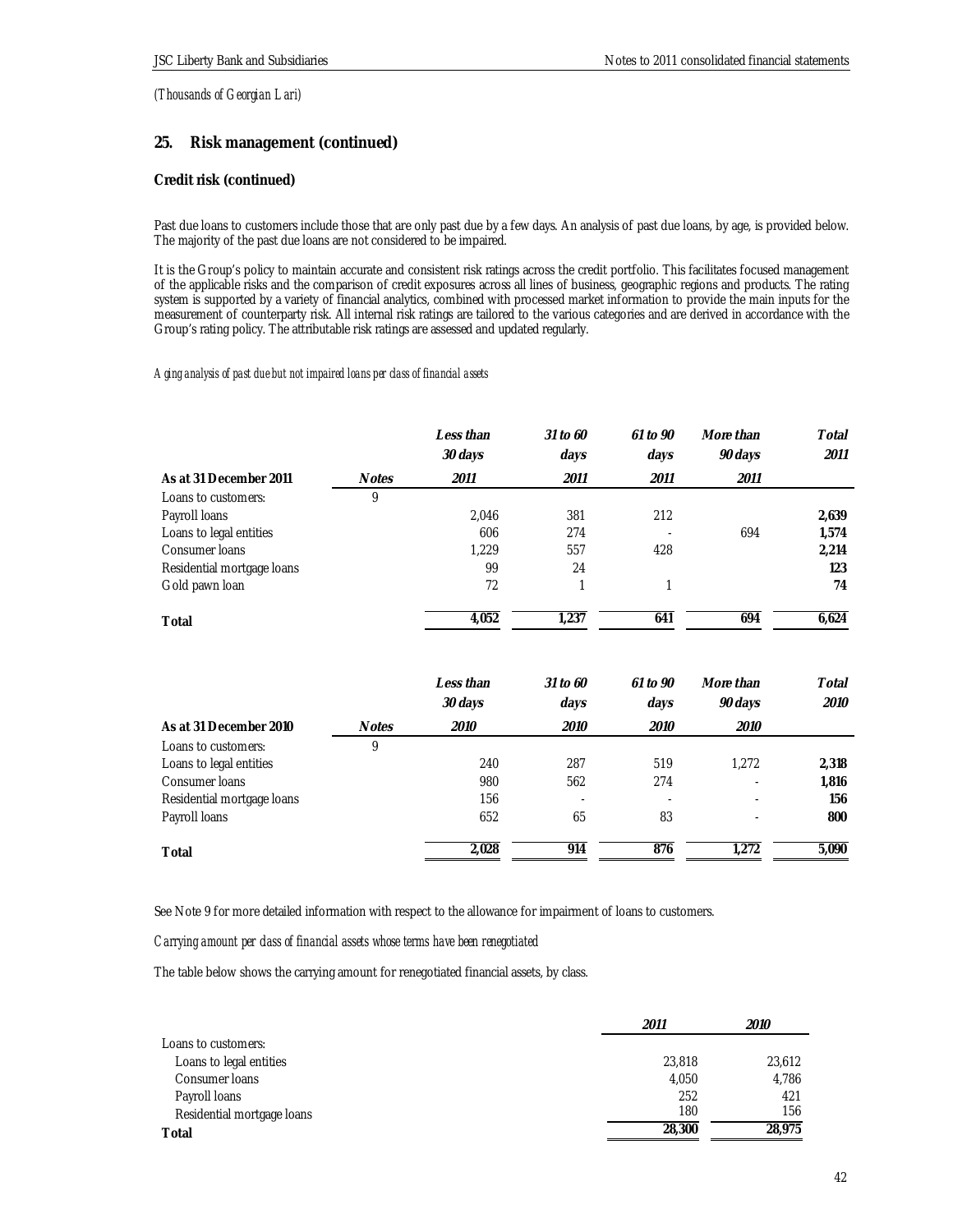## **25. Risk management (continued)**

## *Impairment assessment*

The main considerations for the loan impairment assessment include whether any payments of principal or interest are overdue by more than 90 days or there are any known difficulties in the cash flows of counterparties, credit rating downgrades, or infringement of the original terms of the contract. The Group addresses impairment assessment in two areas: individually assessed allowances and collectively assessed allowances.

#### *Individually assessed allowances*

The Group determines the allowances appropriate for each individually significant loan on an individual basis. Items considered when determining allowance amounts include the sustainability of the counterparty's business plan, its ability to improve performance once a financial difficulty has arisen, projected receipts and the expected dividend payout should bankruptcy ensue, the availability of other financial support and the realisable value of collateral, and the timing of the expected cash flows. The impairment losses are evaluated at each reporting date, unless unforeseen circumstances require more careful attention.

#### *Collectively assessed allowances*

Allowances are assessed collectively for losses on loans to customers that are not individually significant (including credit cards, residential mortgages and unsecured consumer lending) and for individually significant loans where there is not yet objective evidence of individual impairment. Allowances are evaluated on each reporting date with each portfolio receiving a separate review.

The collective assessment takes account of impairment that is likely to be present in the portfolio even though there is no yet objective evidence of the impairment in an individual assessment. Impairment losses are estimated by taking into consideration of the following information: historical losses on the portfolio, current economic conditions, the appropriate delay between the time a loss is likely to have been incurred and the time it will be identified as requiring an individually assessed impairment allowance, and expected receipts and recoveries once impaired. Local management is responsible for deciding the length of this period which can extend for as long as one year. The impairment allowance is then reviewed by credit management to ensure alignment with the Group's overall policy.

Financial guarantees and letters of credit are assessed and provisions are made in a similar manner as for loans.

The geographical concentration of the group's assets and liabilities is put out below:

|                                                              | 2011    |             |                              |         |                          | 2010        |           |         |  |
|--------------------------------------------------------------|---------|-------------|------------------------------|---------|--------------------------|-------------|-----------|---------|--|
|                                                              |         |             | CIS and other<br>foreign     |         | CIS and other<br>foreign |             |           |         |  |
|                                                              | Georgia | <b>OECD</b> | countries                    | Total   | Georgia                  | <b>OECD</b> | countries | Total   |  |
| Assets:                                                      |         |             |                              |         |                          |             |           |         |  |
| Cash and cash equivalents<br>Amounts due from credit         | 116,566 | 15,705      | 4,444                        | 136,715 | 80,636                   | 54,349      | 4,286     | 139,271 |  |
| institutions                                                 | 19,287  | 4,176       |                              | 23,463  | 7,459                    | 49          | ٠         | 7,508   |  |
| Loans to customers                                           | 324,240 |             | $\overline{\phantom{a}}$     | 324,240 | 159,166                  |             | ٠         | 159,166 |  |
| Investment securities:                                       |         |             |                              |         |                          |             |           |         |  |
| - available-for-sale                                         | 411     |             |                              | 411     | 446                      | 271         | ä,        | 717     |  |
| - held-to-maturity                                           | 100,805 |             | $\overline{\phantom{a}}$     | 100,805 | 83,860                   |             |           | 83,860  |  |
| All other assets                                             | 146,277 | 1,324       | $\qquad \qquad \blacksquare$ | 147,601 | 136,265                  | 3,399       | 599       | 140,263 |  |
|                                                              | 707,586 | 21,205      | 4,444                        | 733,235 | 467,832                  | 58,068      | 4,885     | 530,785 |  |
| Liabilities:                                                 |         |             |                              |         |                          |             |           |         |  |
| Amounts due to credit<br>institutions                        | 21,018  | 194         |                              | 21,212  | 76,902                   | 416         |           | 77,318  |  |
| Derivative financial liabilities                             |         | 144         |                              | 144     |                          | 102         |           | 102     |  |
| Amounts due to customers<br>Contingent capital participation | 590,763 | 3,758       | 8,915                        | 603,436 | 357,075                  | 25,407      | 2,963     | 385,445 |  |
| notes                                                        | 19,150  |             |                              | 19,150  | 19,150                   |             |           | 19,150  |  |
| All other liabilities                                        | 16,517  |             |                              | 16,517  | 14,160                   |             |           | 14,160  |  |
|                                                              | 647,448 | 4,096       | 8,915                        | 660,459 | 467,287                  | 25,925      | 2,963     | 496,175 |  |
| Net Assets / (Liabilities)                                   | 60,138  | 17,109      | (4, 471)                     | 72,776  | 545                      | 32,143      | 1,922     | 34,610  |  |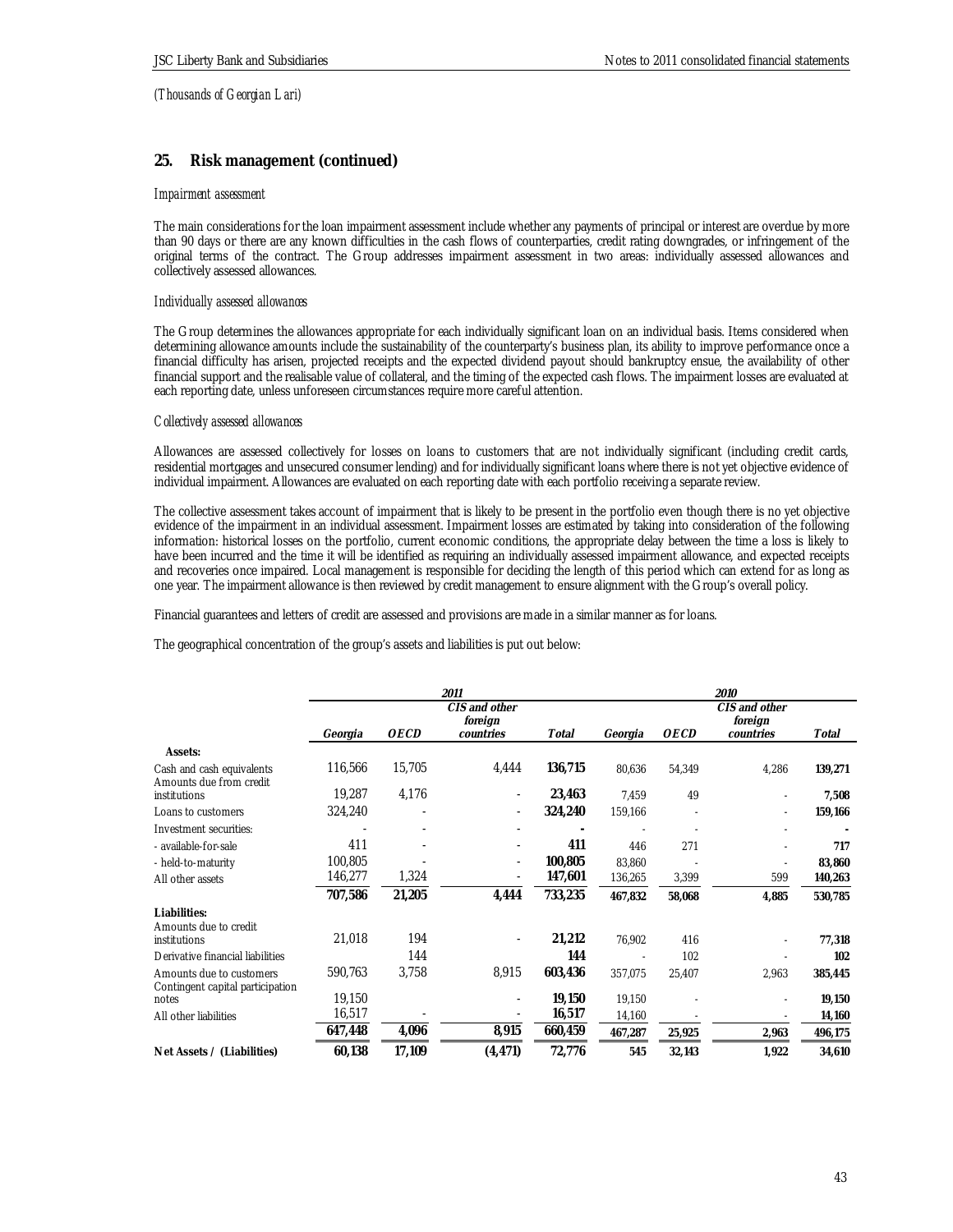## **25. Risk management (continued)**

## **Liquidity risk and funding management**

Liquidity risk is the risk that the Bank will be unable to meet its payment obligations when they fall due under normal and stress circumstances. To limit this risk, management has arranged diversified funding sources in addition to its core deposit base, manages assets with liquidity in mind, and monitors future cash flows and liquidity on a daily basis. This incorporates an assessment of expected cash flows and the availability of high grade collateral which could be used to secure additional funding if required.

The Bank maintains a portfolio of highly marketable and diverse assets that can be easily liquidated in the event of an unforeseen interruption of cash flow. In addition, the Bank maintains a cash deposit (obligatory reserve) with the NBG, the amount of which depends on the level of customer funds attracted.

The liquidity position is assessed and managed by the Bank primarily on a standalone basis, based on certain liquidity ratios established by the NBG.

#### *Analysis of financial liabilities by remaining contractual maturities*

The tables below summarise the maturity profile of the Bank's financial liabilities at 31 December based on contractual undiscounted repayment obligations. Repayments which are subject to notice are treated as if notice were to be given immediately. However, the Bank expects that many customers will not request repayment on the earliest date the Bank could be required to pay and the table does not reflect the expected cash flows indicated by the Bank's deposit retention history.

As of 31 December 2011 total time deposits of individuals stood at GEL 119,510 (2010: GEL 84,950), of which GEL 28,783 (2010: 23,830) were due to mature within the next three months and GEL 81,465 (2010: GEL 54,160) were due to mature within three to twelve months. Given that based on the historical data, the average time deposit renewal ratio stands at 51.93% (2010: 43.49%), GEL 57,252 can be considered to fall within one to five years maturity range rather than the Less than three months and three to twelve month ranges respectively.

As at 31 December 2011, balances on the accounts of individuals (excluding time deposits) amounted to GEL 77,479 (2010: GEL 74,926). Since January 2009, these balances have not fallen below GEL 42,374, and their largest decrease amounted to GEL 20,715 and occurred during an approximately five month period in 2009. Even if the Bank were to experience a similar decrease in balances on the accounts of individuals, GEL 54,211 (balances on the accounts of individuals at 31 December 2011 less the largest decrease in balances since January 2009) in Amounts due to customers may be considered to be in the one to five years maturity range. GEL 60,013 included in Amounts due to credit institutions represent the NBG source of funding collateralised by instruments issued by the government of Georgia and the NBG, drawn down for a seven-day period. It is the NBG's explicitly stated policy to guarantee the disbursement of such funds and the on-demand refinancing thereof to banks subject to the availability of such collateral. Therefore, Amounts due to credit institutions may be considered to fall within the one to five years maturity range. As of 31 December 2011, the Bank had sufficient liquid collateral to additionally draw down GEL 16,169 from the NBG at immediate notice. Additionally, as of 31 December 2011, the Bank had and continues to have an outstanding untapped credit line of GEL 45,000 with the NBG available to be drawn down until 28 July 2012 and maturing in equal monthly installments on 28 July 2013.

| <b>Financial liabilities</b>             | Less than | 3 to 12 | 1 to 5 | Over                     |         |
|------------------------------------------|-----------|---------|--------|--------------------------|---------|
| As at 31 December 2011                   | 3 months  | months  | years  | 5 years                  | Total   |
| Amounts due to credit institutions       | 20.973    | 100     | 168    |                          | 21.241  |
| Amounts due to customers                 | 501.533   | 98.760  | 10.603 | 645                      | 611.541 |
| Other financial liabilities              | 704       | 20.718  |        | $\overline{\phantom{a}}$ | 21,422  |
| Total undiscounted financial liabilities | 523,210   | 119,578 | 10,771 | 645                      | 654,204 |
|                                          |           |         |        |                          |         |
| <b>Financial liabilities</b>             | Less than | 3 to 12 | 1 to 5 | Over                     |         |
| As at 31 December 2010                   | 3 months  | months  | years  | 5 years                  | Total   |
| Amounts due to credit institutions       | 76.916    | 107     | 391    |                          | 77.414  |
| Amounts due to customers                 | 317.131   | 64.421  | 9.496  | 418                      | 391,466 |
| Other financial liabilities              | 704       | 3.488   | 20,022 | $\blacksquare$           | 24,214  |
| Total undiscounted financial liabilities | 394.751   | 68.016  | 29.909 | 418                      | 493.094 |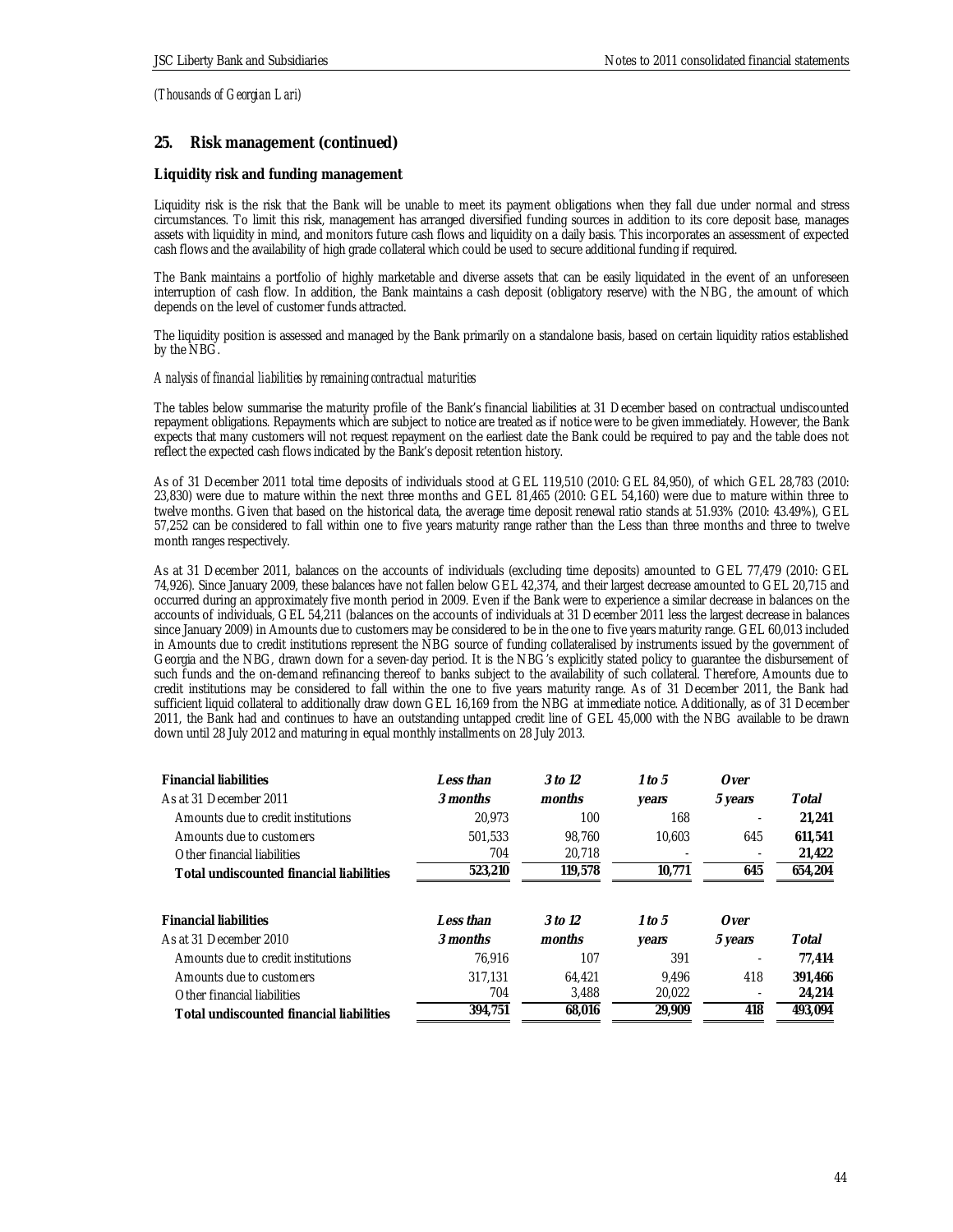# **25. Risk management (continued)**

## **Liquidity risk and funding management (continued)**

The table below shows the contractual expiry by maturity of the Group's financial commitments and contingencies. Each undrawn loan commitment is included in the time band containing the earliest date it can be drawn down. For issued financial guarantee contracts, the maximum amount of the guarantee is allocated to the earliest period in which the guarantee could be called.

|      | ∟ess than<br>3 months | 3 to 12<br>months | $^{\prime}$ to 5<br>vears | Over<br>vears | Total  |
|------|-----------------------|-------------------|---------------------------|---------------|--------|
| 2011 | 35,584                | 11.467            | 13,362                    | 4.880         | 65.293 |
| 2010 | 14.926                | 9.418             | 9.723                     | 3.585         | 37,652 |

The Group expects that not all of the contingent liabilities or commitments will be drawn before expiry of the commitments.

The maturity analysis does not reflect the historical stability of current accounts. Their liquidation has historically taken place over a longer period than indicated in the tables above. These balances are included in amounts due in less than three months in the tables above.

#### **Market risk**

Market risk is the risk that the fair value or future cash flows of financial instruments will fluctuate due to changes in market variables such as interest rates, foreign exchanges, and equity prices. The Group classifies exposures to market risk into either trading or nontrading portfolios. Trading and Non-trading positions are managed and monitored using other sensitivity analysis. Except for the concentrations within foreign currency, the Group has no significant concentration of market risk.

## *Interest rate risk*

Interest rate risk arises from the possibility that changes in interest rates will affect future cash flows or the fair values of financial instruments. The following table demonstrates the sensitivity to a reasonable possible change in interest rates, with all other variables held constant, of the Group's income statement.

The sensitivity of the income statement is the effect of the assumed changes in interest rates on the net interest income for one year, based on the floating rate non-trading financial assets and financial liabilities held at 31 December. The sensitivity of equity is calculated by revaluing fixed rate available-for-sale financial assets at 31 December for the effects of the assumed changes in interest rates based on the assumption that there are parallel shifts in the yield curve.

| Currency   | Increase in basis<br>points<br>2011 | Sensitivity of net<br>interest income<br>2011 | Sensitivity of<br>equity<br>2011 |
|------------|-------------------------------------|-----------------------------------------------|----------------------------------|
| <b>USD</b> | 100                                 | (2)                                           |                                  |
| Currency   | Decrease in basis<br>points<br>2011 | Sensitivity of net<br>interest income<br>2011 | Sensitivity of<br>equity<br>2011 |
| <b>USD</b> | $-100$                              | $\overline{2}$                                |                                  |
| Currency   | Increase in basis<br>points<br>2010 | Sensitivity of net<br>interest income<br>2010 | Sensitivity of equity<br>2010    |
| <b>USD</b> | 100                                 | (4)                                           |                                  |
|            | Decrease in basis<br>points         | Sensitivity of net<br>interest income         | Sensitivity of equity            |
| Currency   | 2010                                | 2010                                          | <i>2010</i>                      |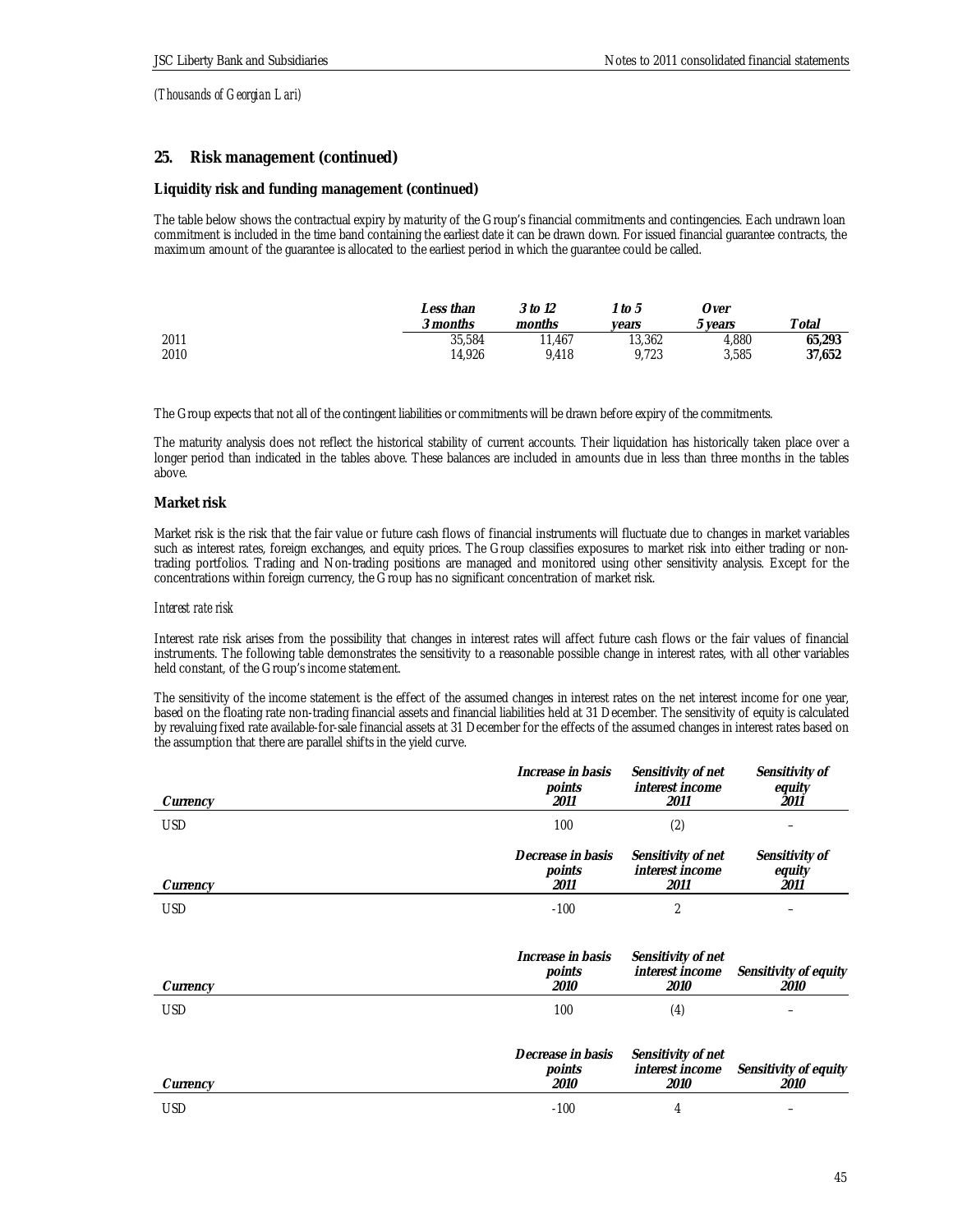## **25. Risk management (continued)**

## **Market risk (continued)**

## *Currency risk*

Currency risk is the risk that the value of a financial instrument will fluctuate due to changes in foreign exchange rates. The Management Board has set limits on positions by currency based on the NBG regulations. Positions are monitored on a daily basis.

The tables below indicate the currencies to which the Group had significant exposure at 31 December on its non-trading monetary assets and liabilities and its forecast cash flows. The analysis calculates the effect of a reasonably possible movement of the currency rate against the GEL, with all other variables held constant on the income statement (due to the fair value of currency sensitive non-trading monetary assets and liabilities). The effect on equity does not differ from the effect on the income statement. A negative amount in the table reflects a potential net reduction in income statement or equity, while a positive amount reflects a net potential increase.

|            | Appreciation/(depreciation)<br>of the exchange rate of GEL |            | Appreciation/(depreciation) of                                     |             |
|------------|------------------------------------------------------------|------------|--------------------------------------------------------------------|-------------|
|            | against the respective                                     |            | Effect on profit the exchange rate of GEL against Effect on profit |             |
|            | currency in %                                              | before tax | the respective currency in %                                       | before tax  |
| Currency   | 2011                                                       | 2011       | <i>2010</i>                                                        | <i>2010</i> |
| USD.       | 5.78%                                                      | (680)      | (5.16%)                                                            | 449         |
| <b>EUR</b> | 8.03%                                                      |            | 2.87%                                                              |             |
| <b>GBP</b> | 5.90%                                                      |            | $(2.46\%)$                                                         |             |
| <b>RUR</b> | 10.81%                                                     | (113)      | $(4.36\%)$                                                         | 12          |
| <b>UAH</b> | 6.14%                                                      |            | (5.28%)                                                            |             |

## **Operational risk**

Operational risk is the risk of loss arising from systems failure, human error, fraud or external events. When controls fail to perform, operational risks can cause damage to reputation, have legal or regulatory implications, or lead to financial loss. The Group cannot expect to eliminate all operational risks, but a control framework and monitoring and responding to potential risks could be effective tools to manage the risks. Controls should include effective segregation of duties, access, authorisation and reconciliation procedures, staff education and assessment processes, including the use of internal audit.

## **26. Fair values of financial instruments**

The Group uses the following hierarchy for determining and disclosing the fair value of financial instruments by valuation technique:

- Level 1: quoted (unadjusted) prices in active markets for identical assets or liabilities;
- Level 2: techniques for which all inputs which have a significant effect on the recorded fair value are observable, either directly or indirectly; and
- Level 3: techniques which use inputs which have a significant effect on the recorded fair value that are not based on observable market data.

The following table shows an analysis of financial instruments recorded at fair value by level of the fair value hierarchy:

| At 31 December 2011                        | Level 1 | Level 2 | Level 3 | Total |
|--------------------------------------------|---------|---------|---------|-------|
| <b>Financial assets</b>                    |         |         |         |       |
| Investment securities – available-for-sale |         | 411     |         | 411   |
|                                            |         | 411     |         | 411   |
| <b>Financial liabilities</b>               |         |         |         |       |
| Derivative financial instruments           |         | 144     |         | 144   |
|                                            |         | 144     |         | 144   |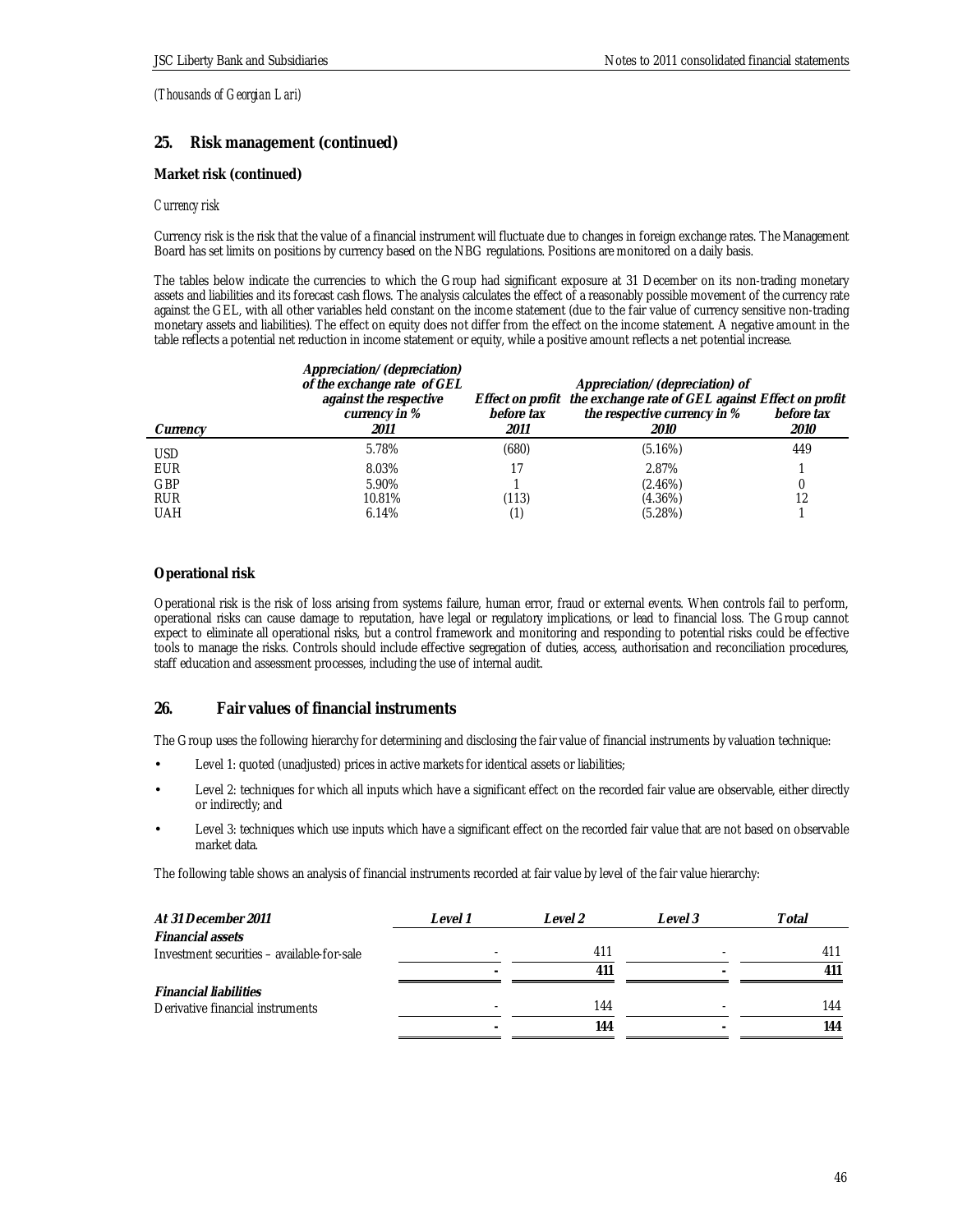# **26. Fair Value of financial instruments (continued)**

| At 31 December 2010                        | Level 1 | Level 2 | Level 3 | Total |
|--------------------------------------------|---------|---------|---------|-------|
| <b>Financial assets</b>                    |         |         |         |       |
| Investment securities – available-for-sale | 271     | 446     |         |       |
|                                            | 271     | 446     |         |       |
| <b>Financial liabilities</b>               |         |         |         |       |
| Derivative financial instruments           |         | 102     |         | 102   |
|                                            |         | 102     |         | 102   |

## *Financial instruments recorded at fair value*

The following is a description of the determination of fair value for financial instruments which are recorded at fair value using valuation techniques. These incorporate the Group's estimate of assumptions that a market participant would make when valuing the instruments.

## *Investment securities available-for-sale*

Investment securities available-for-sale valued using a valuation technique or pricing models primarily consist of unquoted equity and debt securities. These securities are valued using models which sometimes only incorporate data observable in the market and at other times use both observable and non-observable data. The non-observable inputs to the models include assumptions regarding the future financial performance of the investee, its risk profile, and economic assumptions regarding the industry and geographical jurisdiction in which the investee operates.

## *Fair value of financial assets and liabilities not carried at fair value*

Set out below is a comparison by class of the carrying amounts and fair values of the Group's financial instruments that are not carried at fair value in the consolidated statement of financial position. The table does not include the fair values of non-financial assets and non-financial liabilities.

|                                                       | Carrying<br>value<br>2011 | Fair value<br>2011 | Unrecognised<br>$qain/$ (loss)<br>2011 | Carrying<br>value<br>2010 | Fair value<br>2010 | Unrecognised<br>gain/(loss)<br>2010 |
|-------------------------------------------------------|---------------------------|--------------------|----------------------------------------|---------------------------|--------------------|-------------------------------------|
| <b>Financial assets</b>                               |                           |                    |                                        |                           |                    |                                     |
| Cash and cash equivalents                             | 136.715                   | 136.715            |                                        | 139,271                   | 139.271            |                                     |
| Amounts due from credit institutions                  | 23.463                    | 23.463             |                                        | 7.508                     | 7.508              |                                     |
| Loans to customers                                    | 324,240                   | 324,240            |                                        | 159.166                   | 159.166            |                                     |
| Investment securities:                                |                           |                    |                                        |                           |                    |                                     |
| - held-to-maturity                                    | 100.805                   | 103.946            | 3.141                                  | 83.860                    | 84.496             | 636                                 |
| <b>Financial liabilities</b>                          |                           |                    |                                        |                           |                    |                                     |
| Amounts due to credit institutions                    | 21,212                    | 21.212             |                                        | 77.318                    | 77.318             |                                     |
| Amounts due to customers                              | 603.436                   | 603.436            |                                        | 385,445                   | 385,445            |                                     |
| Contingent capital participation notes                | 19.150                    | 19.150             |                                        | 19.150                    | 19.150             |                                     |
| Total unrecognised change in<br>unrealised fair value |                           |                    | 3,141                                  |                           |                    | 636                                 |

The following describes the methodologies and assumptions used to determine fair values for those financial instruments which are not already recorded at fair value in the financial statements.

## *Assets for which fair value approximates carrying value*

For financial assets and financial liabilities that are liquid or having a short term maturity (less than three months) it is assumed that the carrying amounts approximate to their fair value. This assumption is also applied to demand deposits and savings accounts without a specific maturity.

## *Fixed and variable rate financial instruments*

For quoted debt instruments the fair values are determined based on quoted market prices. The fair values of unquoted debt instruments are estimated by discounting future cash flows using rates currently available for debt on similar terms, credit risk and remaining maturities.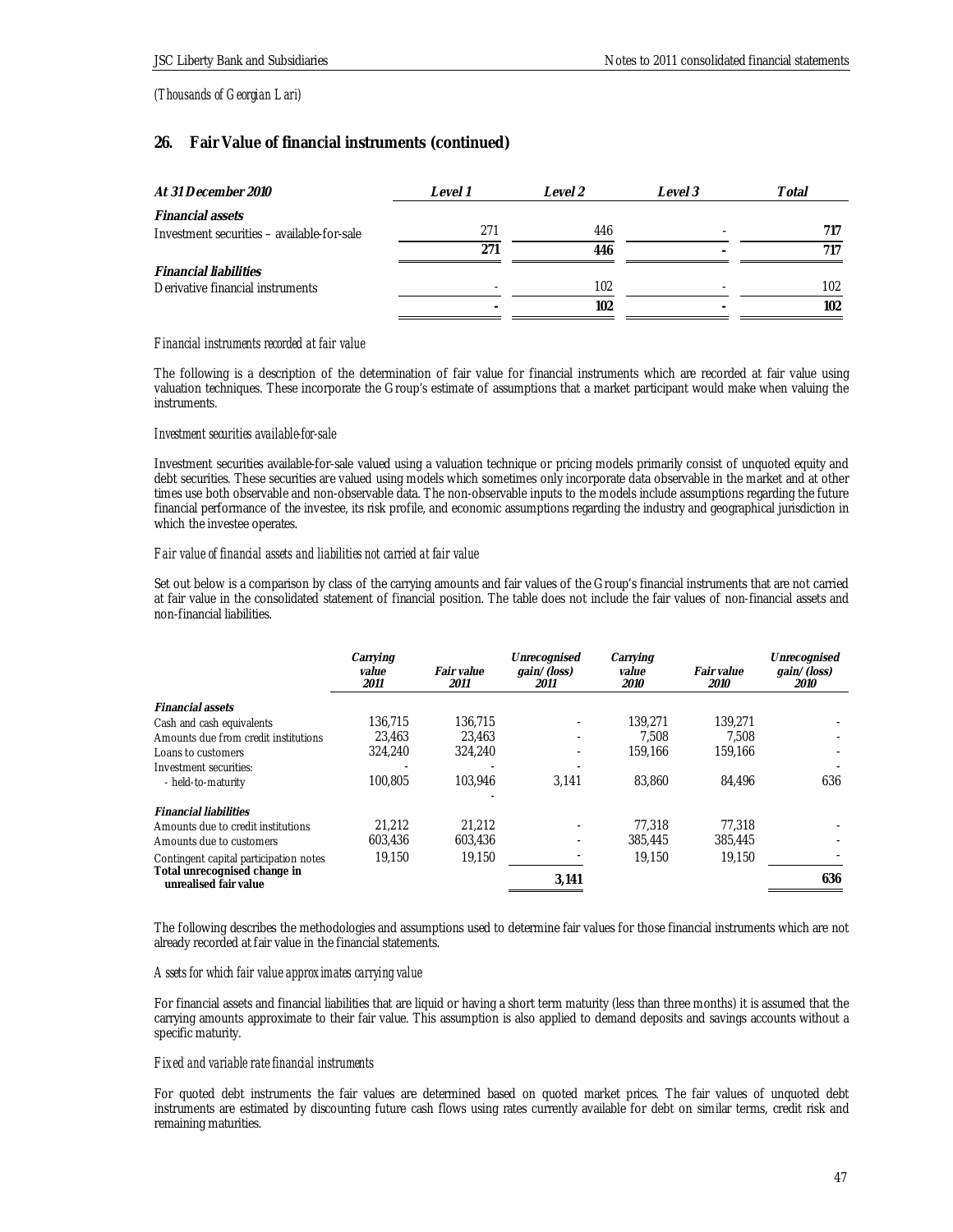# **27. Maturity analysis of assets and liabilities**

The table below shows an analysis of monetary assets and liabilities according to when they are expected to be recovered or settled.

|                                                      |                    | 2011                  |           |                    | 2010                  |          |
|------------------------------------------------------|--------------------|-----------------------|-----------|--------------------|-----------------------|----------|
|                                                      | Within one<br>year | More than<br>one year | Total     | Within one<br>year | More than<br>one year | Total    |
| Cash and cash equivalents<br>Amounts due from credit | 136,715            |                       | 136,715   | 139,271            |                       | 139,271  |
| institutions                                         | 23.463             |                       | 23.463    | 7.508              |                       | 7.508    |
| Loans to customers                                   | 205,025            | 119,215               | 324,240   | 116,677            | 42,489                | 159,166  |
| Investment securities:                               |                    |                       |           |                    |                       |          |
| - available-for-sale                                 |                    | 411                   | 411       |                    | 717                   | 717      |
| - held-to-maturity                                   | 81,036             | 19,769                | 100,805   | 32,340             | 51,520                | 83,860   |
| Total                                                | 446,239            | 139,395               | 585,634   | 295,796            | 94,726                | 390,522  |
| Amounts due to credit institutions                   | 21.045             | 167                   | 21,212    | 76.933             | 385                   | 77,318   |
| Derivative financial liabilities                     | 144                |                       | 144       | 102                |                       | 102      |
| Amounts due to customers                             | 594,010            | 9,426                 | 603,436   | 370,175            | 15,270                | 385,445  |
| Contingent capital participation                     |                    |                       |           |                    |                       |          |
| notes                                                | 19,150             |                       | 19.150    |                    | 19,150                | 19,150   |
| Other liabilities                                    | 20                 |                       | 20        | 94                 |                       | 94       |
| Total                                                | 634,369            | 9,593                 | 643,962   | 447,304            | 34,805                | 482,109  |
| <b>Net</b>                                           | (188,130)          | 129,802               | (58, 328) | (151,508)          | 59,921                | (91,587) |

See Note 21 "Commitments and contingencies" and Note 25 "Risk management" for the Group's contractual undiscounted repayment obligations and management's discussion on managing liquidity risk and resolving negative liquidity gaps.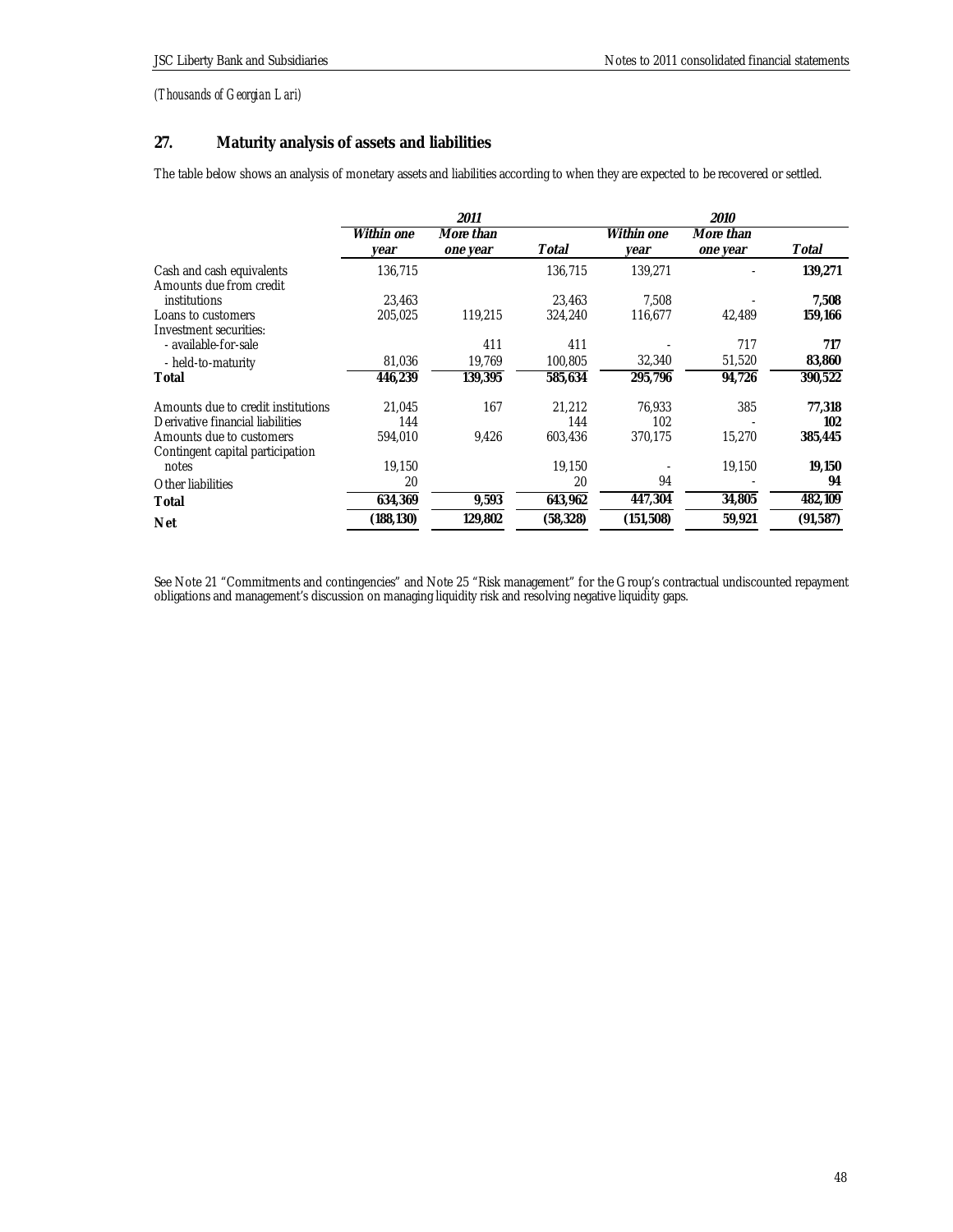# **28. Related party disclosures**

In accordance with IAS 24 "Related Party Disclosures", parties are considered to be related if one party has the ability to control the other party or exercise significant influence over the other party in making financial or operational decisions. In considering each possible related party relationship, attention is directed to the substance of the relationship, not merely the legal form.

Related parties may enter into transactions which unrelated parties might not, and transactions between related parties may not be effected on the same terms, conditions and amounts as transactions between unrelated parties.

The volumes of related party transactions, outstanding balances at the year end, and related expense and income for the year are as follows:

|                                                                   | 2011   |                                                                       |                                        |                                |        | <i>2010</i>                                                           |                                        |                                |  |
|-------------------------------------------------------------------|--------|-----------------------------------------------------------------------|----------------------------------------|--------------------------------|--------|-----------------------------------------------------------------------|----------------------------------------|--------------------------------|--|
|                                                                   | Parent | <b>Entities with</b><br>significant<br>influence<br>over the<br>Group | Entities<br>under<br>common<br>control | Key<br>management<br>personnel | Parent | <b>Entities with</b><br>significant<br>influence<br>over the<br>Group | Entities<br>under<br>common<br>control | Key<br>management<br>personnel |  |
| Loans outstanding at<br>1 January, gross                          |        |                                                                       |                                        | 307                            |        |                                                                       |                                        | 239                            |  |
| Loans issued during the<br>year                                   |        | 4,116                                                                 |                                        | 3                              |        |                                                                       |                                        | 162                            |  |
| Loan repayments during<br>the year                                |        | 4,116                                                                 |                                        | (102)                          |        |                                                                       |                                        | (94)                           |  |
| Loans outstanding at<br>31 December, gross<br>Less: allowance for |        |                                                                       |                                        | 208                            |        |                                                                       |                                        | 307                            |  |
| impairment at<br>31 December                                      |        |                                                                       |                                        | 5                              |        |                                                                       |                                        | 5                              |  |
| Loans outstanding at<br>31 December, net                          |        |                                                                       |                                        | 203                            |        |                                                                       |                                        | 302                            |  |
| Interest income on loans<br>Impairment charge for                 |        | 156                                                                   |                                        | 11                             |        |                                                                       |                                        | 29                             |  |
| loans                                                             |        |                                                                       |                                        | 4                              |        |                                                                       |                                        | 6                              |  |
| Deposits at 1 January<br>Deposits received during                 |        | 17,784                                                                |                                        | 177                            |        |                                                                       |                                        |                                |  |
| the year<br>Deposits repaid during                                |        |                                                                       |                                        |                                |        | 17,784                                                                |                                        | 177                            |  |
| the year<br>Deposits at 31                                        |        | 17,784                                                                |                                        | 147                            |        |                                                                       |                                        |                                |  |
| December                                                          |        |                                                                       |                                        | 30                             |        | 17,784                                                                |                                        | 177                            |  |
| Contingent capital<br>participation notes at 31<br>December       | 17,815 |                                                                       |                                        |                                | 17,815 |                                                                       |                                        |                                |  |
| Current accounts at<br>31 December                                | 480    | 1,867                                                                 | 413                                    | 3,828                          | 173    | 917                                                                   |                                        | 3,694                          |  |
| Interest expense on<br>deposits<br>Interest expense on the        | 82     | 1,009                                                                 |                                        | 43                             | 59     | 923                                                                   |                                        | 21                             |  |
| <b>CCPN</b>                                                       | 2,672  |                                                                       |                                        |                                | 512    |                                                                       |                                        |                                |  |
| Fee and commission                                                |        |                                                                       |                                        |                                |        |                                                                       |                                        |                                |  |
| income<br>Other operating expenses                                |        |                                                                       |                                        | 3<br>447                       |        | 96                                                                    |                                        | -1<br>133                      |  |
|                                                                   |        |                                                                       |                                        |                                |        |                                                                       |                                        |                                |  |

The number of key personnel at 31 December 2011 was 52 (2010: 56):

|                                  | 2011  | 2010  |
|----------------------------------|-------|-------|
| Salaries and other benefits      | 5.963 | 3.493 |
| Share based payment compensation | 515   | 927   |
| Total key personnel compensation | 6.478 | 4.420 |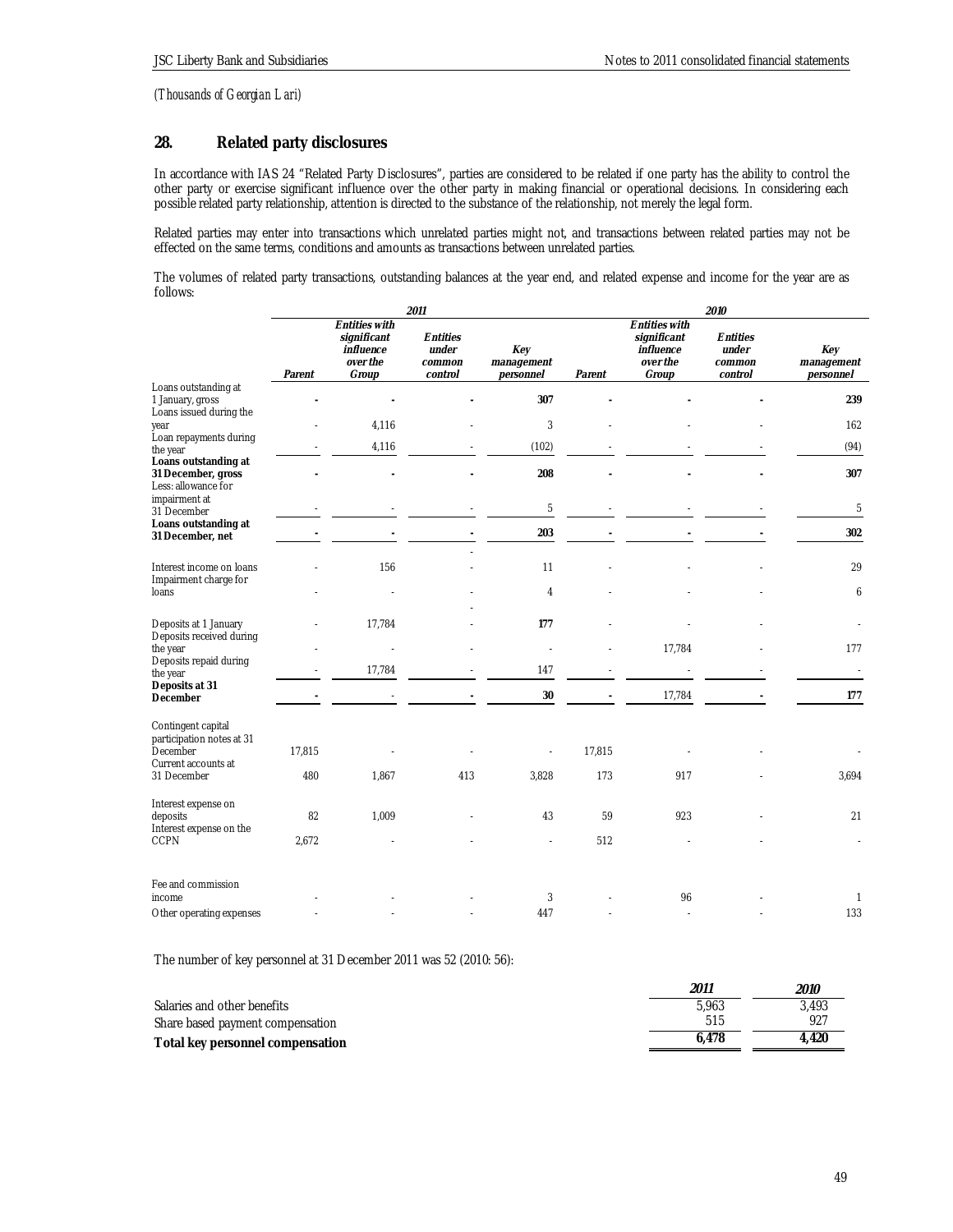## **29. Capital adequacy**

The Group maintains an actively managed capital base to cover risks inherent in the business and aims at further enhancing its capital base. The adequacy of the Group's capital is monitored using, among other measures, the ratios established by the NBG and the ratios established by the Basel Capital Accord 1988 in supervising the Group.

Prior to 19 September 2009, the Bank had violated established regulatory capital requirements. However, on 19 September 2009, the Bank obtained a written waiver from the NBG, exempting the Bank from regulatory capital requirements for a three-year period ending 19 September 2012. According to the waiver letter, the Bank's regulatory capital shall be treated as though it were increased from its current level by GEL 108,000. The amount shall be considered as core capital (Tier 1 capital) and shall be included in the calculation of the prudential ratios, including, without limitation, the capital adequacy ratios. In order to enhance the Bank's capital base, Liberty Capital LLC, its new controlling shareholder, committed at the time of the purchase of a 91.218% equity interest in the Bank, to contribute USD 10 million equivalent in GEL in share capital within six months from the acquisition date. In October 2009 these funds were placed on deposit at the Bank and, in February 2010, were converted into share capital as described in Note 19. In 2010 the Bank issued the CCPN in the amount of GEL 18,615 of which 95.7% was purchased by Liberty Capital, and, as described in Note 19 the CCPN shall be converted into ordinary shares of the Bank, if Tier I capital adequacy ratio is below the minimum NBG requirement as of 30 September 2012. In 2011 the Bank and Liberty Securities LLC sold 529,067,126 (2010: 151,508,612) ordinary shares to third party investors for the aggregate consideration of GEL 13,240 (2010: GEL 4,553). On 30 December 2011 the Bank announced a rights issue whereby Liberty Capital subscribed to additional 1,007,621,951 shares resulting in an increase of GEL 16,525 in the Bank's total shareholder's equity (including an increase of the nominal capital by GEL 10,076 and additional paid-in capital by GEL 6,449). Third party investors subscribed at rights issue to 69,278,122 shares resulting in an increase of GEL 1,136 in the Bank's total shareholder's equity (including an increase of the nominal capital by GEL 693 and additional paid-in capital by GEL 443) The rights issue was consummated at GEL 0.0164 per share.

## *NBG capital adequacy ratio*

The NBG requires banks to maintain the minimum capital adequacy ratio of 12% of the RWA, as well as the minimum core capital (Tier 1 capital) adequacy ratio of 8% of the RWA, computed based on the Bank's stand-alone financial statements, prepared in accordance with the NBG requirements. As of 31 December 2011 and 2010, the Bank's capital adequacy ratios calculated on this basis without the waiver were as follows:

|                               | 2011     | 2010     |
|-------------------------------|----------|----------|
| Core capital                  | 42,809   | 5,787    |
| Supplementary capital         | 19,405   | 5.787    |
| Less: deductions from capital | (1, 458) | (1, 383) |
| Total capital                 | 60.756   | 10.191   |
| Risk-weighted assets          | 557.987  | 362.500  |
| Capital adequacy ratio        | 10.89%   | 2.81%    |

As of 31 December 2011 and 2010, the Bank's capital adequacy ratios calculated on this basis and reflecting the above-mentioned NBG waiver were as follows:

|                                                                                                                                                                        | 2011                          | <i>2010</i>                  |
|------------------------------------------------------------------------------------------------------------------------------------------------------------------------|-------------------------------|------------------------------|
| Core capital                                                                                                                                                           | 42.809                        | 5,787                        |
| Theoretical additions to capital (Core capital) in accordance with the waiver obtained as<br>described above<br>Supplementary capital<br>Less: deductions from capital | 108,000<br>19.405<br>(1, 458) | 108,000<br>5.787<br>(1, 383) |
| Total capital                                                                                                                                                          | 168.756                       | 118,191                      |
| Risk-weighted assets                                                                                                                                                   | 557.987                       | 362,500                      |
| Capital adequacy ratio                                                                                                                                                 | 30.24%                        | 32.60%                       |